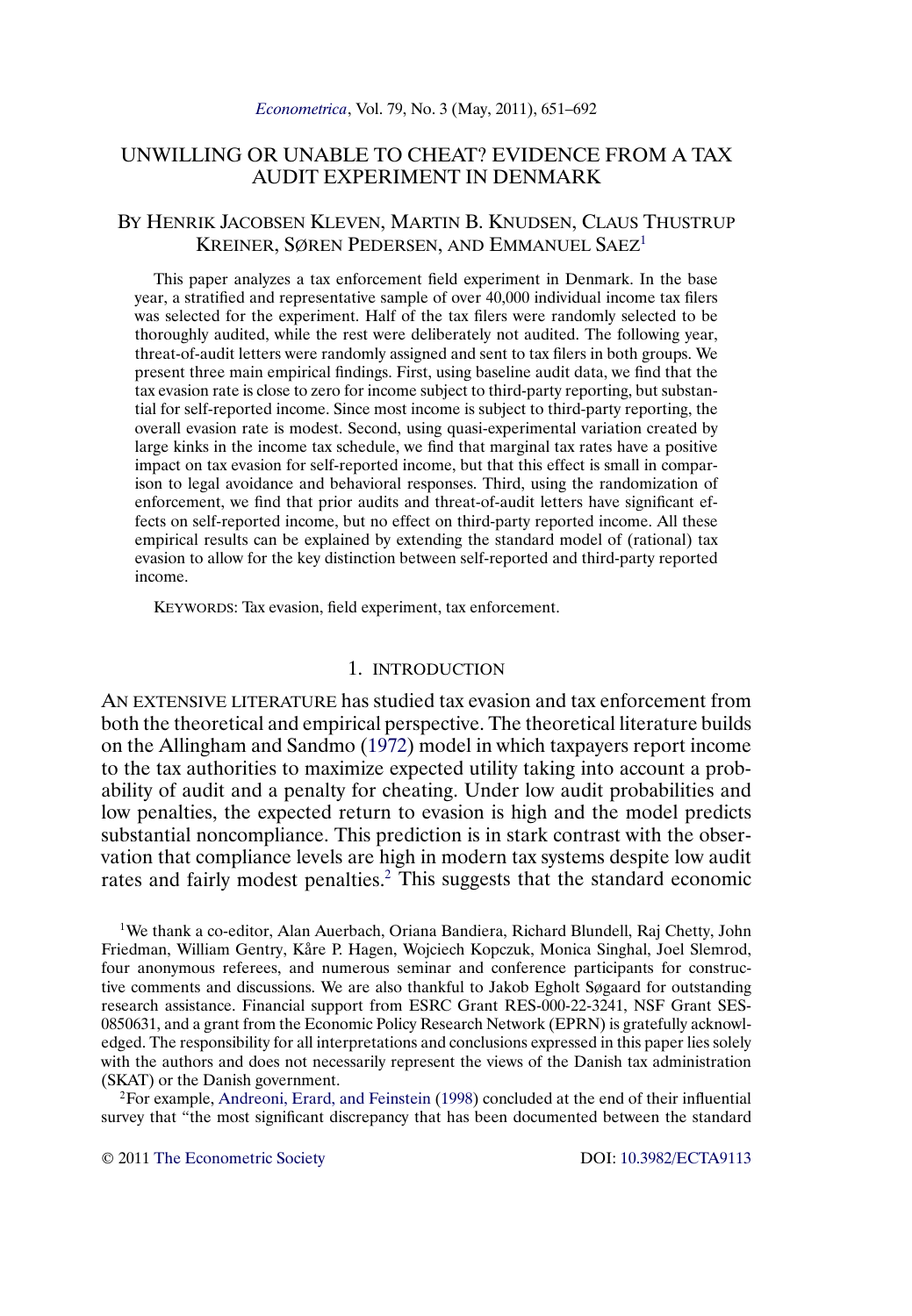<span id="page-1-0"></span>model misses important aspects of the real-world reporting environment. In particular, many have argued that observed compliance levels can only be explained by psychological or cultural aspects of tax compliance such as social norms, tax morale, patriotism, guilt, and shame (e.g., [Andreoni, Erard, and](#page-40-0) [Feinstein](#page-40-0) [\(1998\)](#page-40-0)). In other words, taxpayers, despite being able to cheat, are unwilling to do so for noneconomic reasons.

While psychology and culture may be important in the decision to evade taxes, the standard economic model deviates from the real world in another potentially important aspect: it focuses on a situation with pure self-reporting. By contrast, all advanced economies make extensive use of third-party information reporting whereby institutions such as employers, banks, investment funds, and pension funds report taxable income earned by individuals (employees or clients) directly to the government. Under third-party reporting, the observed audit rate is a poor proxy for the probability of detection faced by a taxpayer contemplating to engage in tax evasion, because systematic matching of information reports to income tax returns will uncover any discrepancy between the two (Sandmo [\(2005\)](#page-40-0); Slemrod [\(2007\)](#page-40-0)). Thus, taxpayers with only third-party reported income may be unable to cheat on their taxes. Indeed, the U.S. Taxpayer Compliance Measurement Program (TCMP) has documented that aggregate compliance is much higher for income categories with substantial information reporting than for income categories with little or no information reporting (Internal Revenue Service [\(1996,](#page-40-0) [2006\)](#page-40-0)).

In this study, we first extend the standard economic model of tax evasion to account for the fact that the probability of detection is endogenous to the type of income being underreported (third-party reported versus self-reported income). The model predicts that evasion will be very low for third-party reported income, but substantial for self-reported income. It also predicts that the effects of tax enforcement (audits, penalties) and tax policy (marginal tax rates) on evasion will be larger for self-reported income than for third-party reported income. Second, we provide a comprehensive empirical test of these predictions based on a large field experiment carried out in collaboration with the Danish tax collection agency (SKAT). The experiment imposes different audit regimes on randomly selected taxpayers, and has been designed to provide evidence on the size of evasion as well as the response of evasion to tax enforcement and tax rates under different information environments (thirdparty reporting versus self-reporting). Unlike previous work such as the U.S. TCMP studies, our data allow us to distinguish precisely between income items subject to third-party reporting and income items subject to self-reporting for each individual in the sample, and to measure treatment effects on those two forms of income separately.

economic model of compliance and real-world compliance behavior is that the theoretical model greatly overpredicts noncompliance."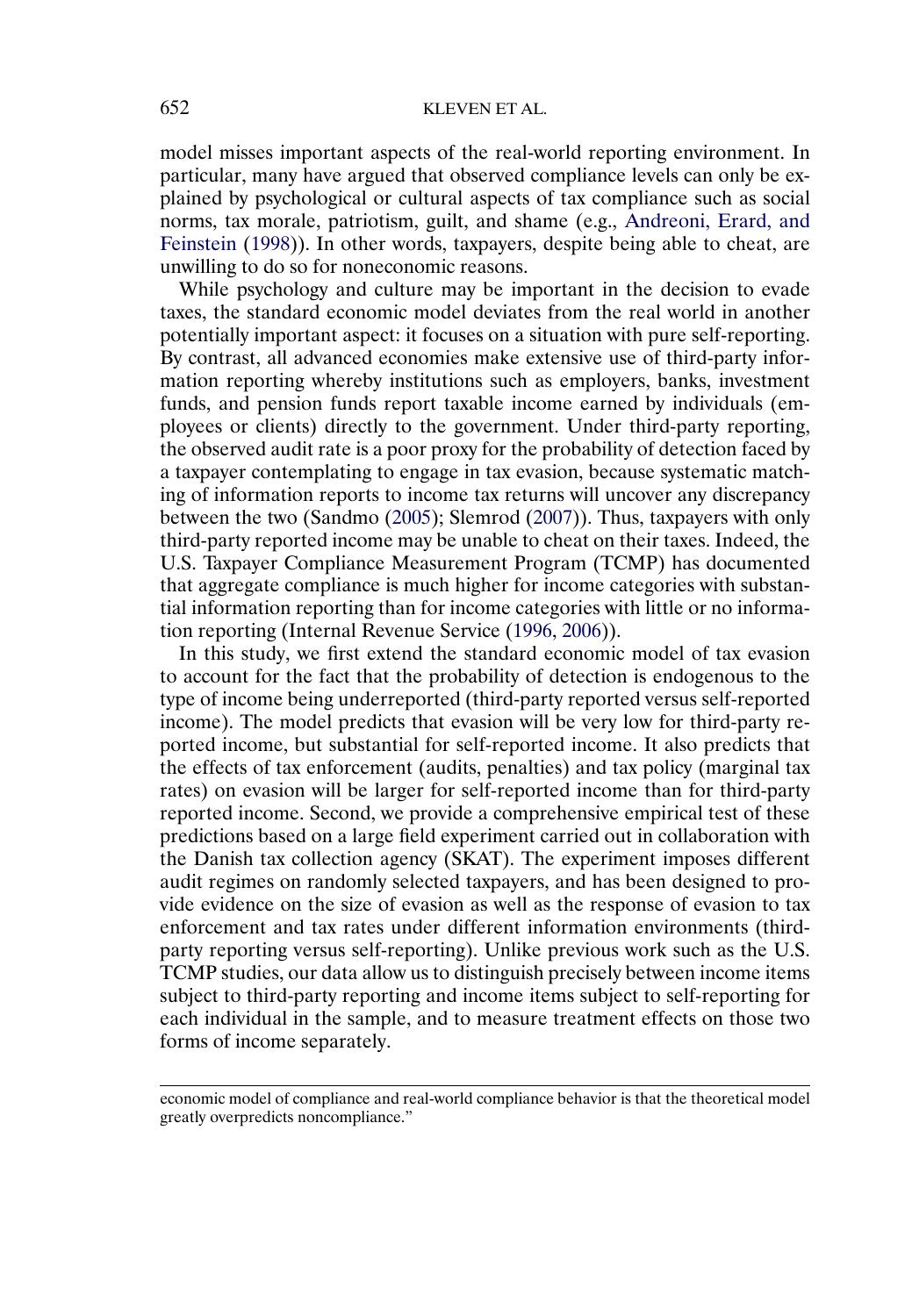<span id="page-2-0"></span>The experiment was implemented on a stratified random sample of about 42,800 individual taxpayers during the filing and auditing seasons of 2007 and 2008. In the first stage, taxpayers were randomly selected for *unannounced* audits of tax returns filed in 2007. These audits were comprehensive and any detected misreporting was corrected and penalized according to Danish law. The selected taxpayers were not aware that the audits were part of a special study. For taxpayers not selected for these audits, tax returns were not examined under any circumstances. In the second stage, employees in both the audit and no-audit groups were randomly selected for *pre-announced* audits of tax returns filed in 2008. One group of taxpayers received a letter telling them that their return would certainly be audited, another group received a letter telling them that half of everyone in their group would be audited, while a third group received no letter. The second stage therefore provides exogenous variation in the probability of being audited. The empirical analysis is divided into three main parts.

The first part studies the *anatomy of tax compliance* using the baseline audit data. While the overall tax evasion uncovered by audits constitutes a modest share of total income, there is considerable variation in tax evasion rates across income items depending on the information environment. The tax evasion rate for third-party reported income is close to zero, whereas the tax evasion rate for self-reported income is substantial. Across different taxpayers, we find that individuals who earn mostly self-reported income and display substantial noncompliance overall still do not underreport their third-party reported income, while individuals who earn mostly third-party reported income and display very little noncompliance overall often fully evade taxes on their self-reported income. These findings are consistent with the theoretical model and suggest that the high degree of compliance is driven by the widespread use of information reporting rather than an intrinsic aversion to cheating. We also study the impact of social and cultural variables on compliance. Although some of these variables are correlated with tax evasion, their impact is very small in comparison to variables that capture information and incentives, namely the presence and size of self-reported income or losses. Taken together, our findings suggest that tax evasion is low, not because taxpayers are *unwilling* to cheat, but because they are *unable* to cheat successfully due to the widespread use of third-party reporting.

The second part estimates the *effect of the marginal tax rate on evasion* using quasi-experimental variation in tax rates created by large and salient kinks in the nonlinear income tax schedule. The effect of marginal tax rates on evasion is theoretically ambiguous, and existing empirical results have been very sensitive to specification due to data and identification problems. As showed by Saez [\(2010\)](#page-40-0), the compensated elasticity of reported income with respect to the marginal tax rate can be identified from bunching around kinks in progressive tax schedules. Unlike existing bunching studies, our data allow us to compare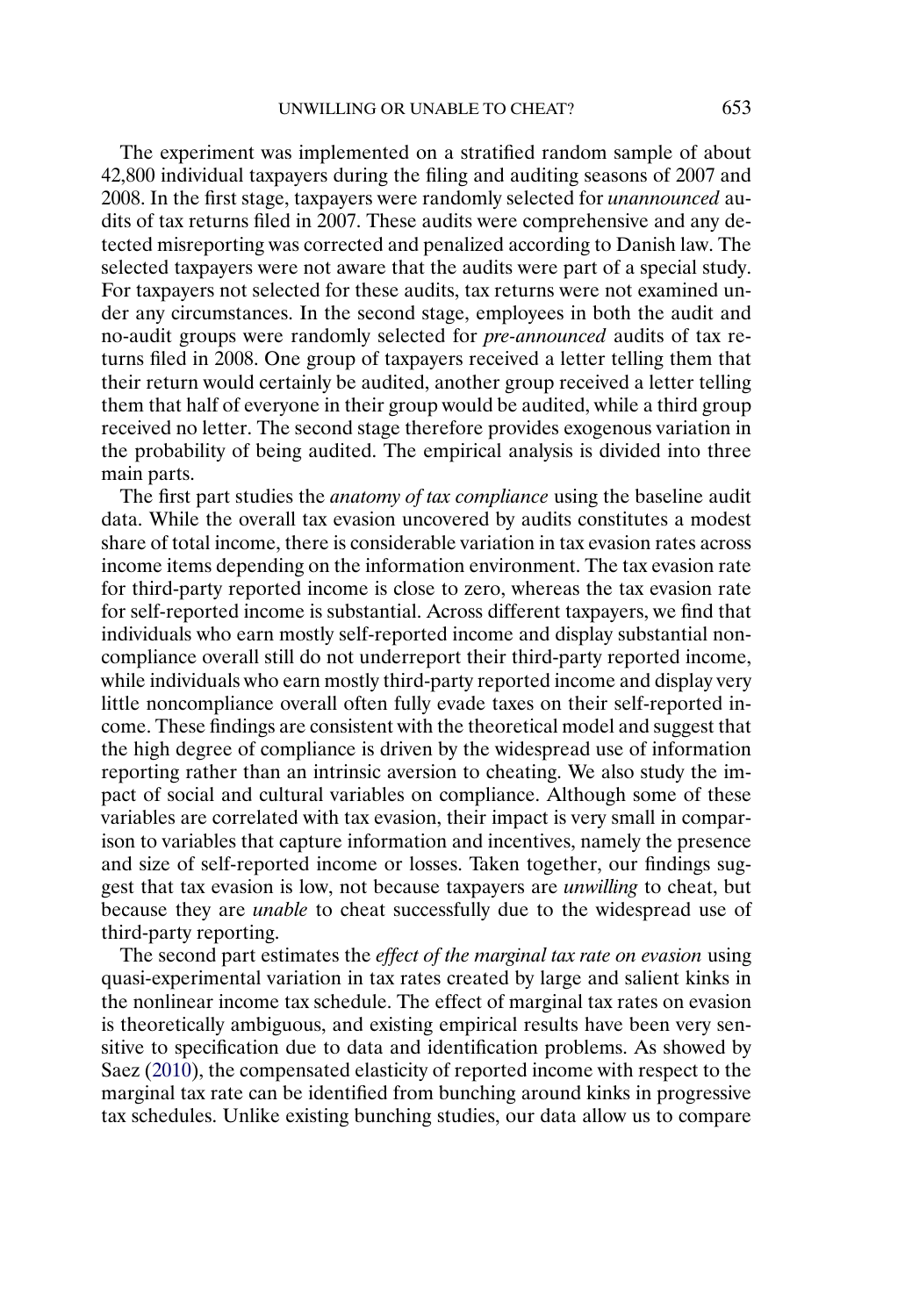# <span id="page-3-0"></span>654 KLEVEN ET AL.

bunching in pre-audit and post-audit incomes so as to separately identify compensated elasticities of illegal evasion versus legal avoidance. We find that evasion elasticities for self-reported income are positive but small relative to the total elasticity. This implies that marginal tax rates have only modest effects on tax evasion that are dwarfed by the third-party reporting effects obtained in part one.

The third part studies the *effect of tax enforcement on evasion* using the randomization of audits and audit threats. First, we estimate the effect of audits on future reported income by comparing the audit and no-audit groups in the following year. Past audits may affect reported income by changing the perceived probability of detection. Consistent with our theoretical model, we find that audits have a strong positive impact on reported income in the following year, with the effect driven entirely by self-reported income. Second, we estimate the effect of the probability of audit on reported income by comparing the threat-of-audit letter and no-letter groups. Because taxpayers received the letters shortly after receiving a prepopulated return containing third-party information, we focus on the effect of letters on self-reported adjustments to the prepopulated return. Consistent with the predictions of the model, we find that audit threats have a positive impact on self-reported income and that the effects are stronger for the 100% threat than for the 50% threat.

Our paper contributes to a large body of empirical work studying the size and determinants of tax evasion, including the effect of tax rates, prior audits, audit probabilities, penalties, and socioeconomic variables.3 Most of the literature relies on observational and nonexperimental data, which is associated with important measurement and identification problems, or on laboratory experiments that do not capture central aspects of the real-world reporting environment such as the presence of third-party reporting. An important exception in the literature is [Slemrod, Blumenthal, and Christian](#page-41-0) [\(2001\)](#page-41-0), who analyze the effects of threat-of-audit letters in a small field experiment in Minnesota, and upon which the last part of our analysis is built.

The paper is organized as follows. Section 2 presents an economic model of tax evasion with third-party reporting. Section [3](#page-7-0) describes the context, experimental design, and data. Section [4](#page-13-0) analyzes the anatomy of tax compliance. Section [5](#page-25-0) estimates the effect of the marginal tax rate on evasion. Section [6](#page-29-0) estimates the effects of tax enforcement on evasion. Section [7](#page-38-0) concludes.

### 2. A SIMPLE ECONOMIC MODEL OF TAX EVASION

We consider a version of the Allingham–Sandmo (henceforth AS) model with risk-neutral taxpayers and an endogenous audit probability that depends

[<sup>3</sup>Andreoni, Erard, and Feinstein](#page-40-0) [\(1998\)](#page-40-0) and Slemrod and Yitzhaki [\(2002\)](#page-41-0) provided extensive surveys. An earlier version of this paper [\(Kleven, Knudsen, Kreiner, Pedersen, and Saez](#page-40-0) [\(2010\)](#page-40-0)) also provides a more thorough review of the literature.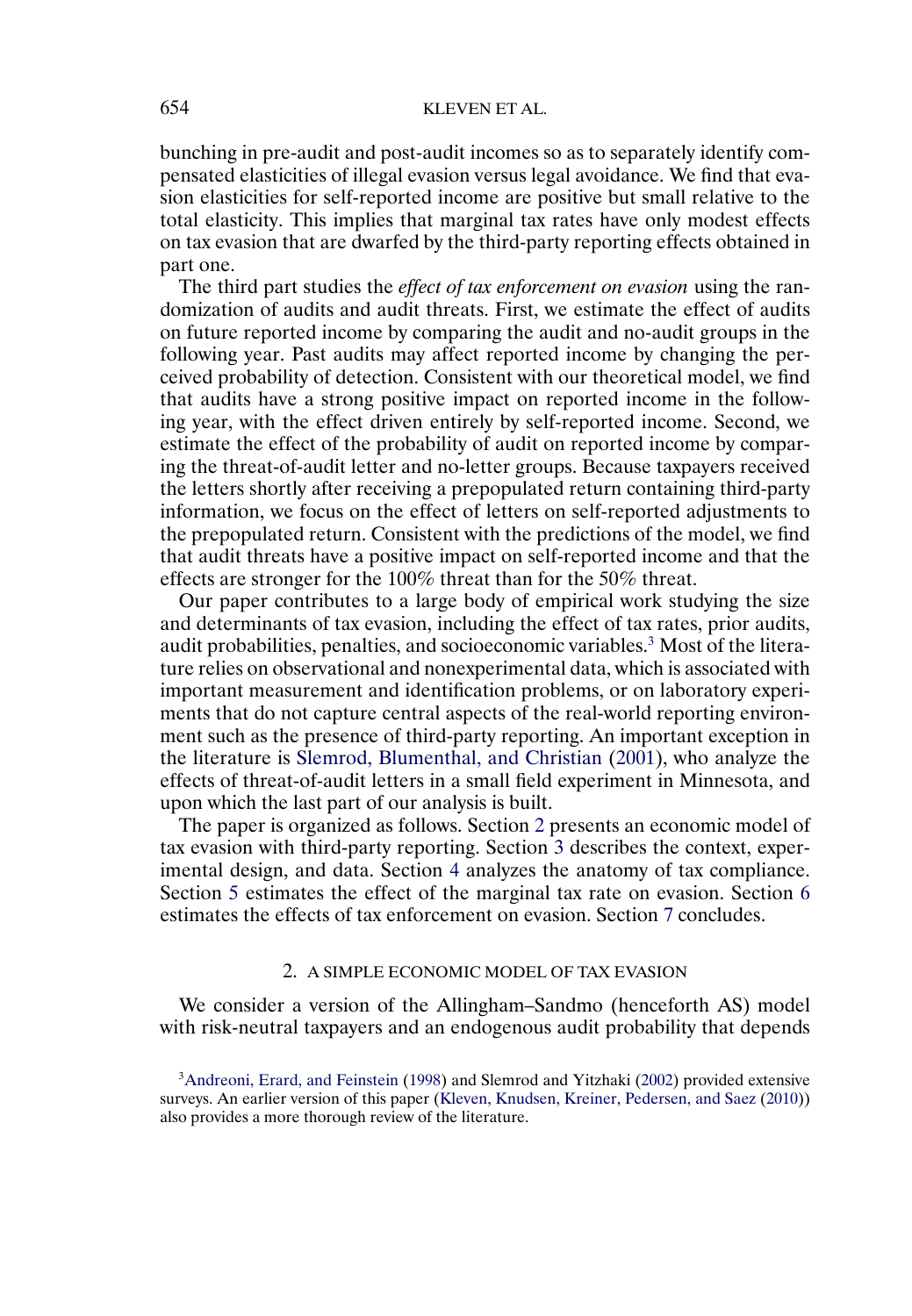<span id="page-4-0"></span>on reported income.4 The basic model is similar to models considered in the literature, but we present the condition determining tax evasion in a different manner to demonstrate that a high degree of tax compliance is potentially consistent with a low audit probability and a low, or even zero, penalty for evasion. We then introduce third-party reporting into the model and discuss its implications for the structure of the (endogenous) audit probability and tax compliance behavior. Notice that the assumption of risk neutrality, besides simplifying the analysis, makes our case harder because risk-neutral taxpayers are more inclined to evade taxes than risk-averse taxpayers.

We consider a taxpayer with true income  $\bar{y}$ , reported income  $y$ , and undeclared income  $e \equiv \bar{y} - y$ . Let p be the probability that the government detects undeclared income. We can think of the detection probability as a product of the probability of audit and the probability of detection conditional on audit.5 The distinction between these two probabilities is implicit in the model, but becomes relevant in the interpretation of the empirical findings from the randomized experiment. We assume that the probability of detection is an increasing function of undeclared income,  $p = p(e)$ , where  $p'(e) > 0$ . That is, the more the individual evades, the more likely is the tax administration to suspect underreporting and to carry out an audit.

When evasion is detected, the taxpayer is forced to pay the evaded tax plus a penalty. The tax is proportional to income with rate  $\tau$ , and the penalty is proportional to the evaded tax and, is given by  $\theta$ . The risk-neutral taxpayer maximizes expected net-of-tax income, that is,

(1) 
$$
u = (1 - p(e)) \cdot [\bar{y}(1 - \tau) + \tau e] + p(e) \cdot [\bar{y}(1 - \tau) - \theta \tau e].
$$

An interior optimum for e satisfies the first-order condition  $du/de = 0$ , which can be written as

(2) 
$$
[p(e) + p'(e) \cdot e](1 + \theta) = 1.
$$

The second-order condition to this problem puts a restriction on the secondorder derivative of  $p(e)$ .<sup>6</sup> We can define the elasticity of the detection probability with respect to evasion as  $\varepsilon = p'(e)e/p \ge 0$ . The first-order condition that determinines tax evasion can then be written as

(3) 
$$
p(e) \cdot (1+\theta) \cdot (1+\varepsilon(e)) = 1.
$$

<sup>4</sup>A number of previous studies have considered an endogenous audit probability, including the original paper by Allingham and Sandmo [\(1972\)](#page-40-0), Yitzhaki [\(1987\)](#page-41-0), Slemrod and Yitzhaki [\(2002\)](#page-41-0), and Sandmo [\(2005\)](#page-40-0).

5For expositional simplicity, we make the assumption that a tax audit either uncovers everything or nothing; there is no middle ground where tax evasion is partially uncovered.

<sup>6</sup>The second-order condition is given by  $-2p'(e) - p''(e) \cdot e < 0$ . A sufficient condition for this to hold is that  $p(\cdot)$  is convex so that  $p''(e) > 0$ .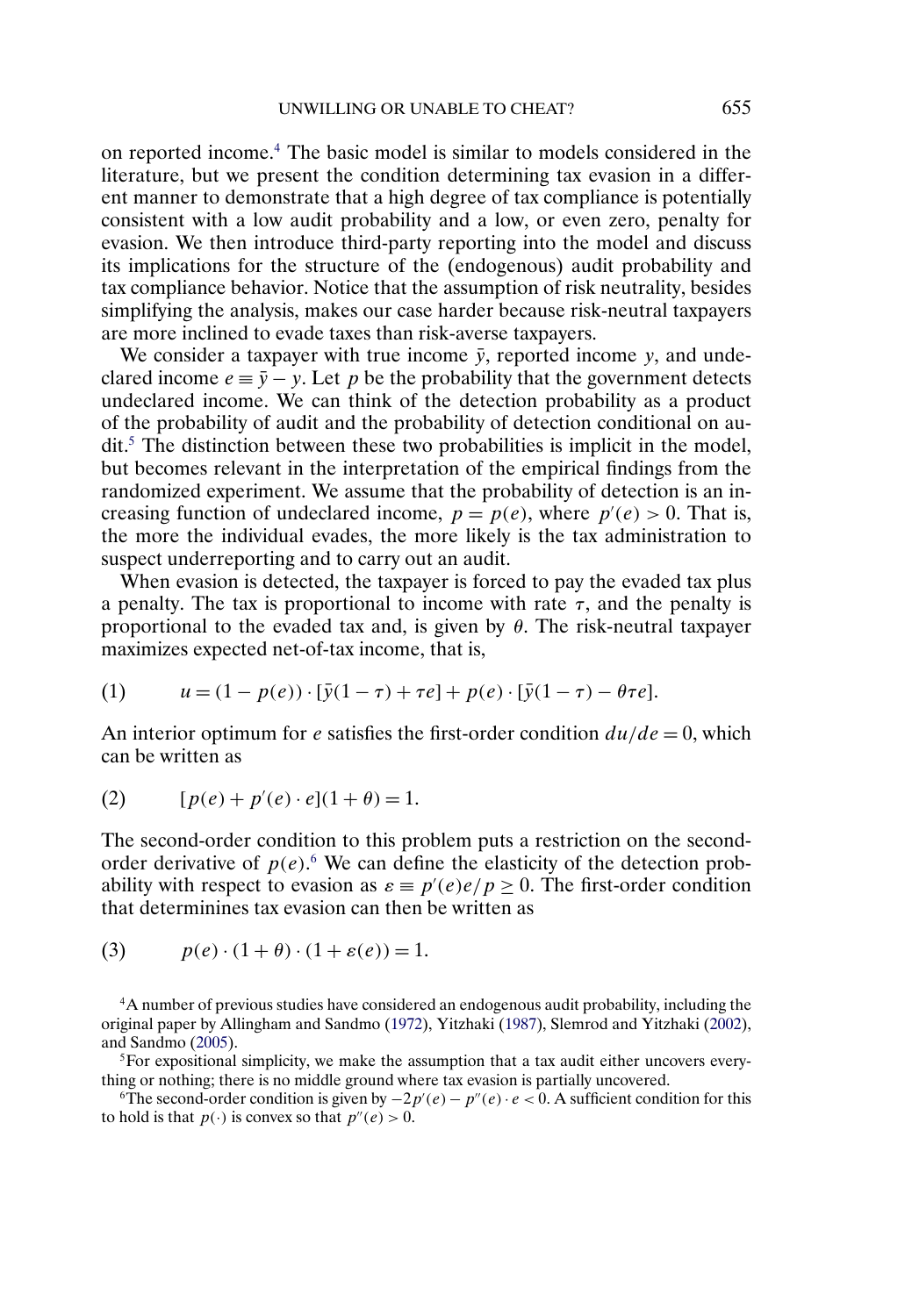<span id="page-5-0"></span>The right-hand side of this condition is the marginal benefit of an extra dollar of evasion, while the left-hand side is the expected marginal cost of an extra dollar of evasion. Under  $\varepsilon = 0$  as in the standard model with fixed p, the expected marginal cost equals the probability of detection  $p$  times the evaded tax plus penalty,  $1 + \theta$ . The presence of the elasticity  $\varepsilon$  in the formula reflects that the taxpayer who evades an extra dollar incurs a higher probability of detection on all the inframarginal units of evasion. Interestingly, this simple model is consistent with less than full tax evasion even under a zero penalty,  $\theta = 0$ . In this case, partial evasion may be better than full evasion because it involves a lower probability of being detected and having to pay the full statutory tax (but no penalty).

The comparative statics of such a model have been analyzed in the literature (e.g., Yitzhaki [\(1987\)](#page-41-0)). A higher penalty and a positive shift of the detection probability are both associated with lower tax evasion. Moreover, as can be seen directly from [\(3\)](#page-4-0), the marginal tax rate has no impact on tax evasion. This result relies on the assumptions of risk neutrality, linear taxation, and a linear penalty in evaded tax. In particular, the combination of a linear penalty and linear taxation implies that the substitution effect of the marginal tax rate is zero, while risk neutrality implies that the income effect is also zero. Under a nonlinear penalty, the marginal tax rate will have a nonzero substitution effect with the sign of the effect depending on the second-order derivative of the fine. Moreover, in a nonlinear tax system, an increase in the marginal tax rate for a constant total tax liability can have a positive substitution effect on evasion, although this is true only under an endogenous audit probability and the result depends on the second-order derivative of the audit probability. In general, the substitution effect of the marginal tax rate on evasion is theoretically ambiguous and its sign is an open empirical question.

The strongest critique of the economic model of tax evasion centers on its predictions of the level of noncompliance. In our model, the taxpayer should increase evasion as long as the left-hand side of equation [\(3\)](#page-4-0) is below 1. The fact that the observed p and  $\theta$  are close to zero is often argued to imply that it is privately optimal for taxpayers to increase evasion and that they are, therefore, complying too much from the perspective of the economic model. This reasoning ignores the role of  $\varepsilon(e)$ , and this is particularly important in a tax system using third-party information reporting. As we will now argue, the presence of third-party reporting puts a specific structure on the functions  $p(e)$  and  $\varepsilon(e)$ .

Third-party reporting can be embedded in the model in the following way. Let true income be given by  $\bar{y} = \bar{y}_t + \bar{y}_s$ , where  $\bar{y}_t$  is subject to third-party reporting (wages and salaries, interest income, mortgage payments, etc.) and  $\bar{y}_s$ is self-reported (self-employment income, various deductions, etc.). For thirdparty reported income, assuming there is no collusion between the taxpayer and the third party, the probability of detection is close to 1 as systematic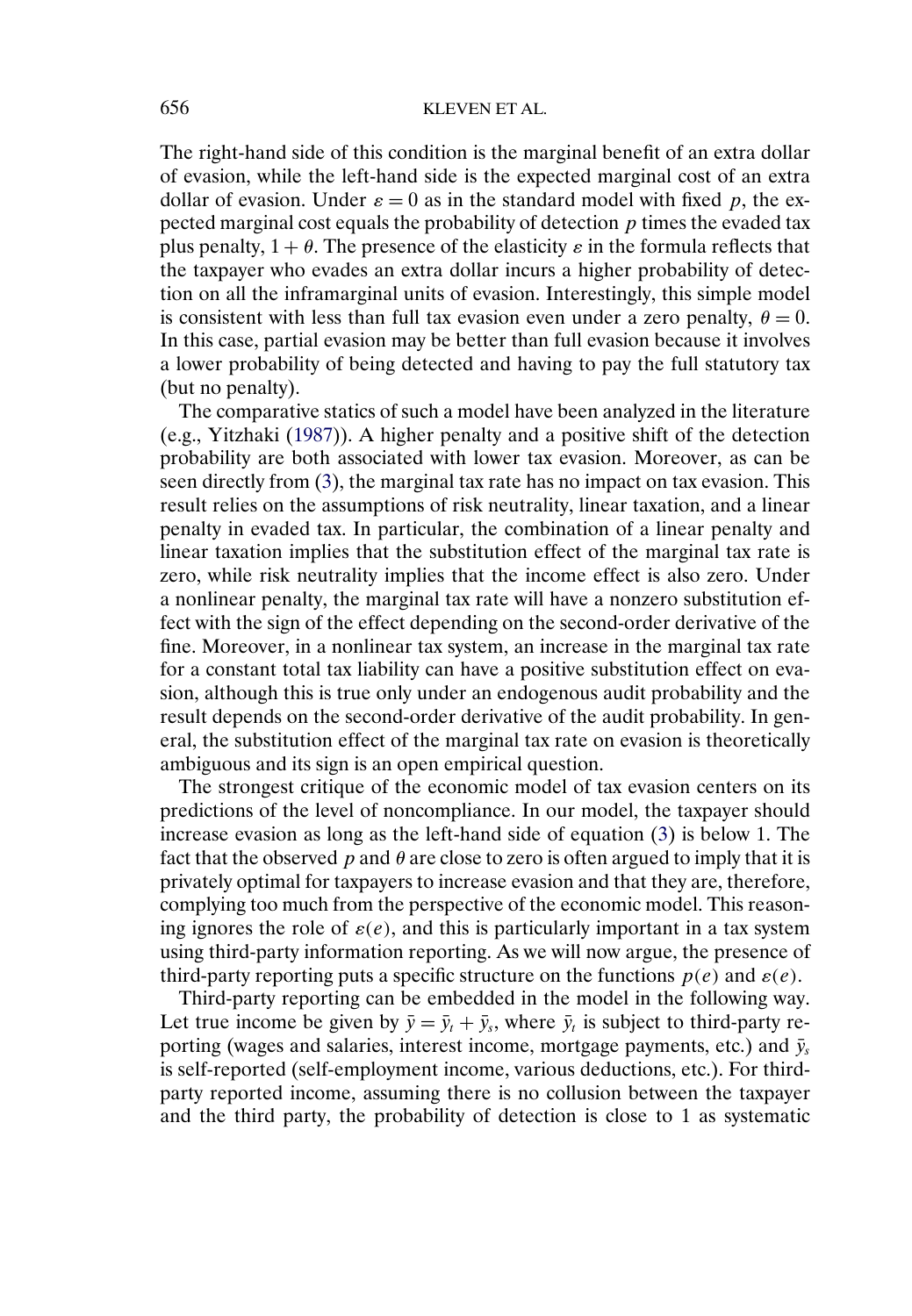<span id="page-6-0"></span>

FIGURE 1.——Probability of detection under third-party reporting.

matching of tax returns and information reports will uncover any evasion.7 By contrast, the detection probability for self-reported income is very low because there is no smoking gun for tax evasion and tax administrations have limited resources to carry out blind audits.

Based on these observations, it is natural to assume that the probability of detection  $p(e)$  is very low for  $e < \bar{y}_s$ , very high for  $e > \bar{y}_s$ , and increases rapidly around  $e = \bar{y}_s$ . Notice that these properties rely on a specific sequence of underdeclaration: as tax evasion goes from 0 to  $\bar{y}$ , the taxpayer first evades taxes on income items with a low detection probability and then evades taxes on items with a high detection probability. Given that the tax rate and penalty are the same across different income items, this is the optimal sequence for the taxpayer. This implies that the detection probability has an S shape like the one shown in Figure 1, where  $p(e)$  is initially very close to 0 and then decreases rapidly toward 1 around the threshold  $\bar{y}_s$ .<sup>8</sup>

In this model, the taxpayer's optimum will be at a point to the left of  $\bar{y}_s$ as shown in the figure. At this equilibrium,  $p(e)$  is much lower than  $\frac{1}{1+\theta}$ , but the elasticity  $\varepsilon(e)$  is very high as evasion is close to the level where third-party

7Kleven, Kreiner, and Saez [\(2009\)](#page-40-0) studied the issue of collusion and third-party reporting in detail, and demonstrated that collusion cannot be sustained in large formal firms even with low audit rates and penalties.

 $8A$  microfoundation of the S shape in the figure would allow for many income items, some of which are third-party reported and some of which are self-reported. In general, let there be  $N$ third-party reported items with true incomes  $\bar{y}_t^1, \ldots, \bar{y}_t^N$ , and let there be M self-reported items with true incomes  $\bar{y}_s^1, \ldots, \bar{y}_s^M$ . The N third-party reported items have higher detection probabilities than the M self-reported items, but there is heterogeneity in the probability across items in each group. As argued above, an optimizing taxpayer choosing total tax evasion  $e$  will underdeclare income items sequentially such that the detection probability is increasing in total evasion. In this case, it is natural to assume that the detection probability has a shape like the one shown in Figure 1.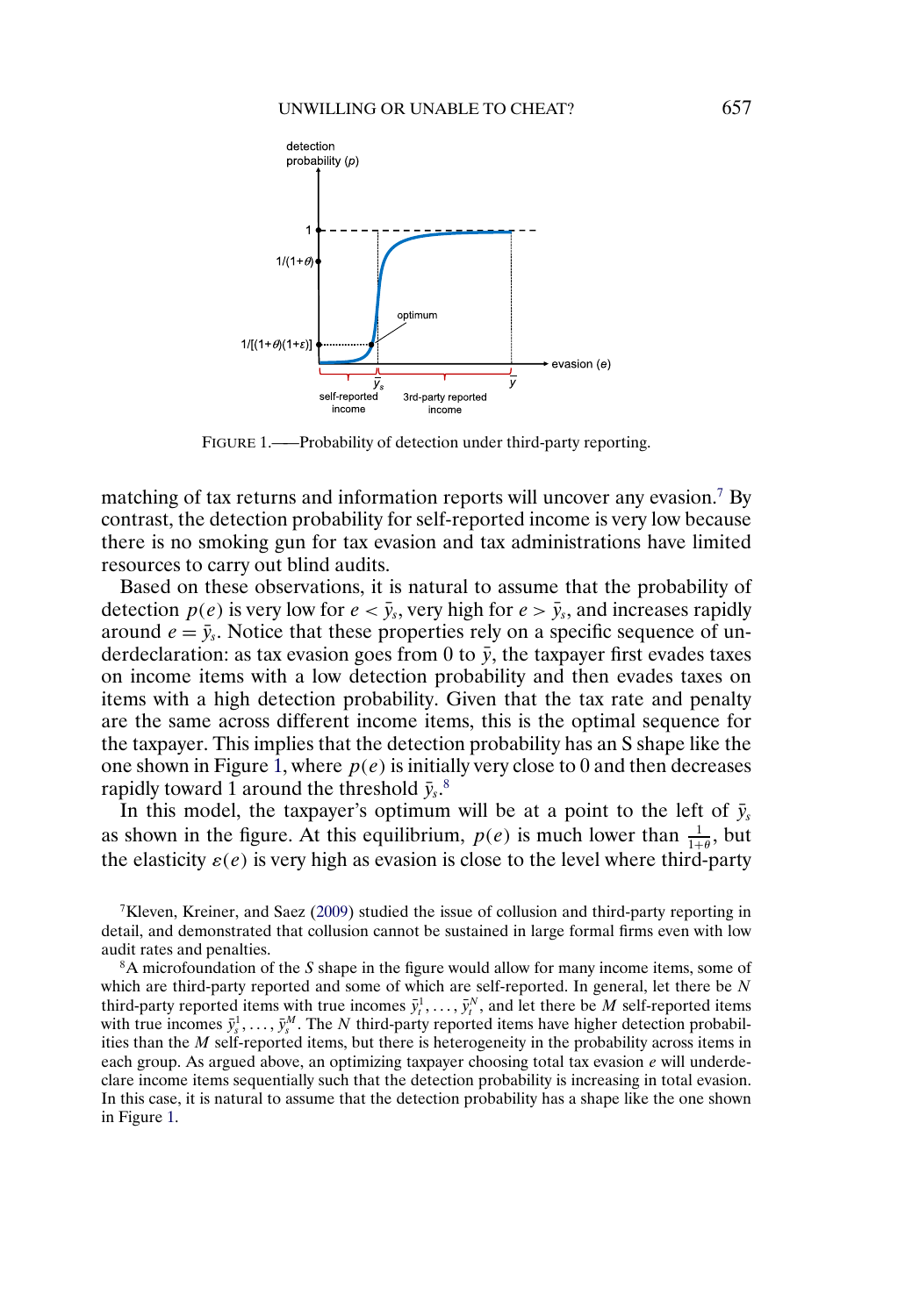<span id="page-7-0"></span>reporting starts. The taxpayer almost fully underdeclares self-reported income, while fully declaring third-party reported income.

It is useful to briefly consider heterogeneous taxpayers as this will play a role in the empirical analysis. There is heterogeneity in the share of income that is third-party reported depending on self-employment, job type, wealth composition, and so forth. Hence, the threshold at  $\bar{y}_s$  in Figure [1](#page-6-0) varies across taxpayers for a given  $\bar{y}$ . While the arguments above imply that tax evasion should always be close to  $\bar{y}_s$ , in practice, taxpayers who derive most of their income in self-reported form cannot easily evade all their self-reported income. This is because total reported income after tax needs to be roughly consistent with consumption and change in wealth, which can be partially ascertained by the government using information from financial institutions, credit cards records, and so forth. This can be seen as additional third-party information that can be obtained by the tax authorities if total disposable income appears unrealistically low.<sup>9</sup> This information matters for those with mostly self-reported income (e.g., self-employed individuals), but not for those with mostly third-party income (e.g., wage earners with small additional amounts of self-reported income). This leads to the prediction that those with little self-reported income should almost fully evade self-reported income, while those with substantial self-reported income should evade less as a share of self-reported income (but evade more in total).

Besides these predictions about the level of tax evasion across different income items and taxpayers, the model also predicts that the deterrence effect of enforcement will depend on the information environment. The deterrence effect for self-reported income should be significant and consistent with the standard comparative statics discussed above, whereas there should be no effect on third-party income.

In the following sections, we present a comprehensive test of the model predictions with respect to compliance levels and deterrence effects under different information environments.

# 3. CONTEXT, EXPERIMENTAL DESIGN, AND DATA

### 3.1. *The Danish Income Tax and Enforcement System*

The Danish income tax system is described in Table [I.](#page-9-0) Panel A describes the different tax bases and panel B describes the tax rate structure. The system combines national and local taxes that are enforced and administered in an integrated system. Labor income first faces a national payroll tax imposed at a flat rate of 8%. This tax is deducted when computing all other taxes, so

<sup>9</sup>As we describe in Section 3, tax audits do indeed compare disposable reported income to estimates of consumption and wealth changes using information from banks and other financial institutions.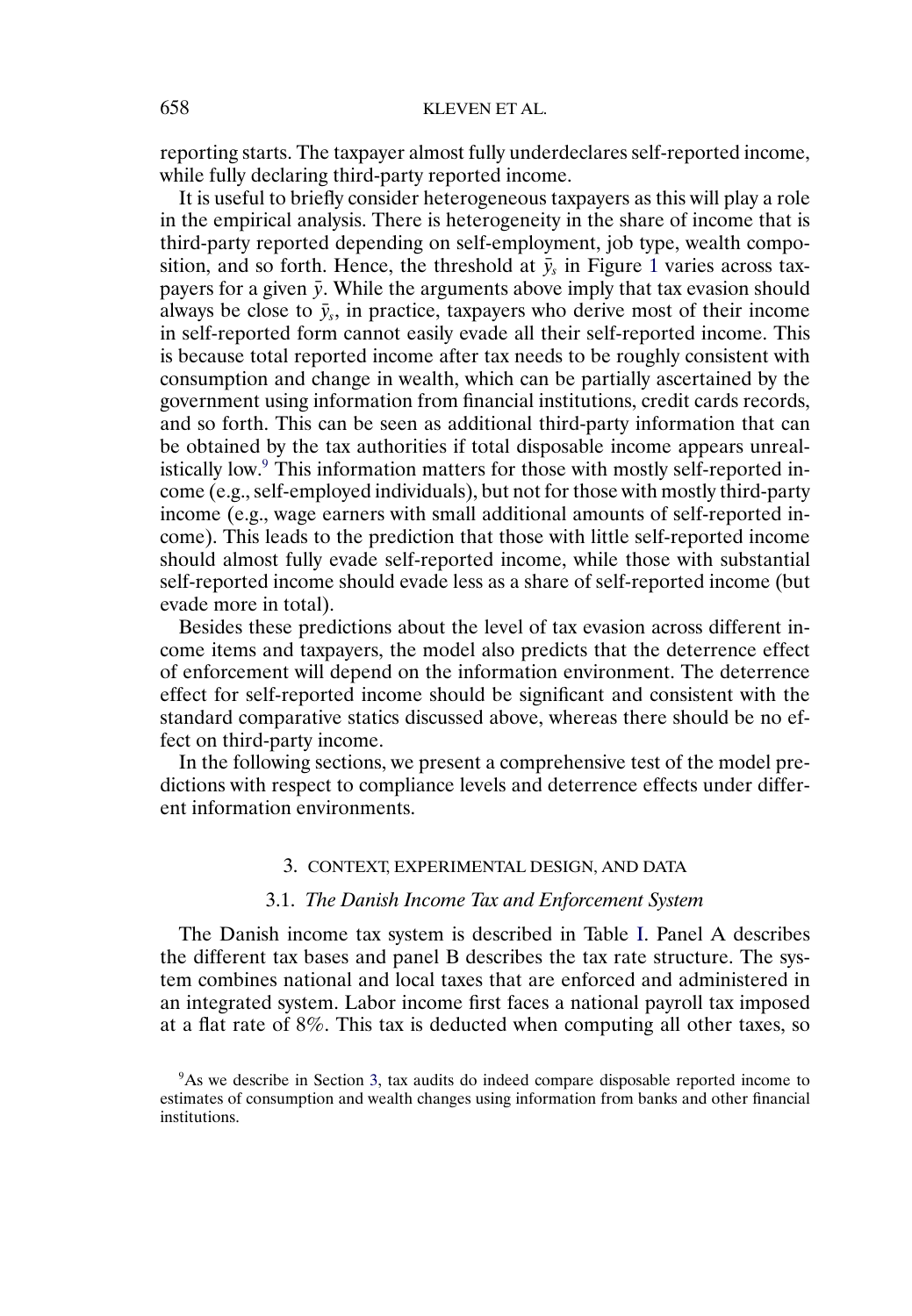that the effective labor income tax equals the payroll tax plus 92% of the other taxes. The national income tax is a progressive three-bracket system imposed on a tax base equal to personal income (labor income, transfers, pensions, and other adjustments) plus net capital income (if it is positive) with marginal tax rates equal to 5.5%, 11.5%, and 26.5%. The local income tax is imposed on taxable income (personal income plus net capital income minus deductions) above a standard exemption at a flat rate that varies by municipality and is equal to 32.6% on average.10 Finally, at the national level, stock income (dividends and capital gains) is taxed separately by a progressive two-bracket system with rates equal to 28% and 43%.

About 88% of the Danish population is liable to pay income tax, and all tax liable individuals are required to file a return.<sup>11</sup> Income tax filing occurs in the spring of year  $t + 1$  for income earned in year t. By the end of January in year  $t + 1$ , SKAT will have received most information reports from third parties. Based on the third-party reports, SKAT constructs prepopulated tax returns that are sent to taxpayers in mid-March. Other than third-party information, the prepopulated return may contain additional hard information that SKAT possesses such as an estimated commuting allowance based on knowledge of the taxpayer's residence and work addresses.12 Upon receiving the prepopulated return, the taxpayer has the option to make adjustments and submit a final return before May 1.<sup>13</sup> This filing system implies that, for most tax filers, the difference between income items on the final return and the prepopulated return is a measure of item-by-item self-reported income.

After each tax return has been filed, audit flags are generated based on the characteristics of the return. Audit flags do not involve any randomness, but are a deterministic function of the computerized tax information available to SKAT. Flagged returns are looked at by a tax examiner, who decides whether or not to instigate an audit based on the severity of flags, local knowledge, and resources. The audit-flag rate for the entire population of individual tax filers is 4.2%. Audits may generate adjustments to the final return and a tax correction. In the case of underreporting, the taxpayer has the option to pay taxes owed immediately or to postpone the payment at an interest. If the underreporting is seen as deliberate cheating, a fine may be imposed. In practice, fines

<sup>10</sup>There is a ceiling on the combined local and national marginal tax rate of 59%. This ceiling is binding in the average municipality as  $32.6\% + 26.5\% = 59.1\%$ . Hence, in the average municipality, the top marginal tax rate on labor income (including the payroll tax) is equal to  $8\% + 0.92 \cdot 59\% = 62.3\%$ . This is among the highest marginal tax rates in the world.<br><sup>11</sup>The group of citizens who are not tax liable and therefore not required to file a return consists

mostly of children under the age of 16 who have not received any taxable income over the year.

 $12$ Since Denmark, as the first country in the world introduced prepopulated returns in 1988, this policy has been introduced in several other European and South-American countries.

<sup>13</sup>New returns can be submitted by phone, internet, or mail. The taxpayer may keep filing new returns all the way up to the deadline; only the last return counts. If no adjustments are made, the prepopulated return counts as the final return.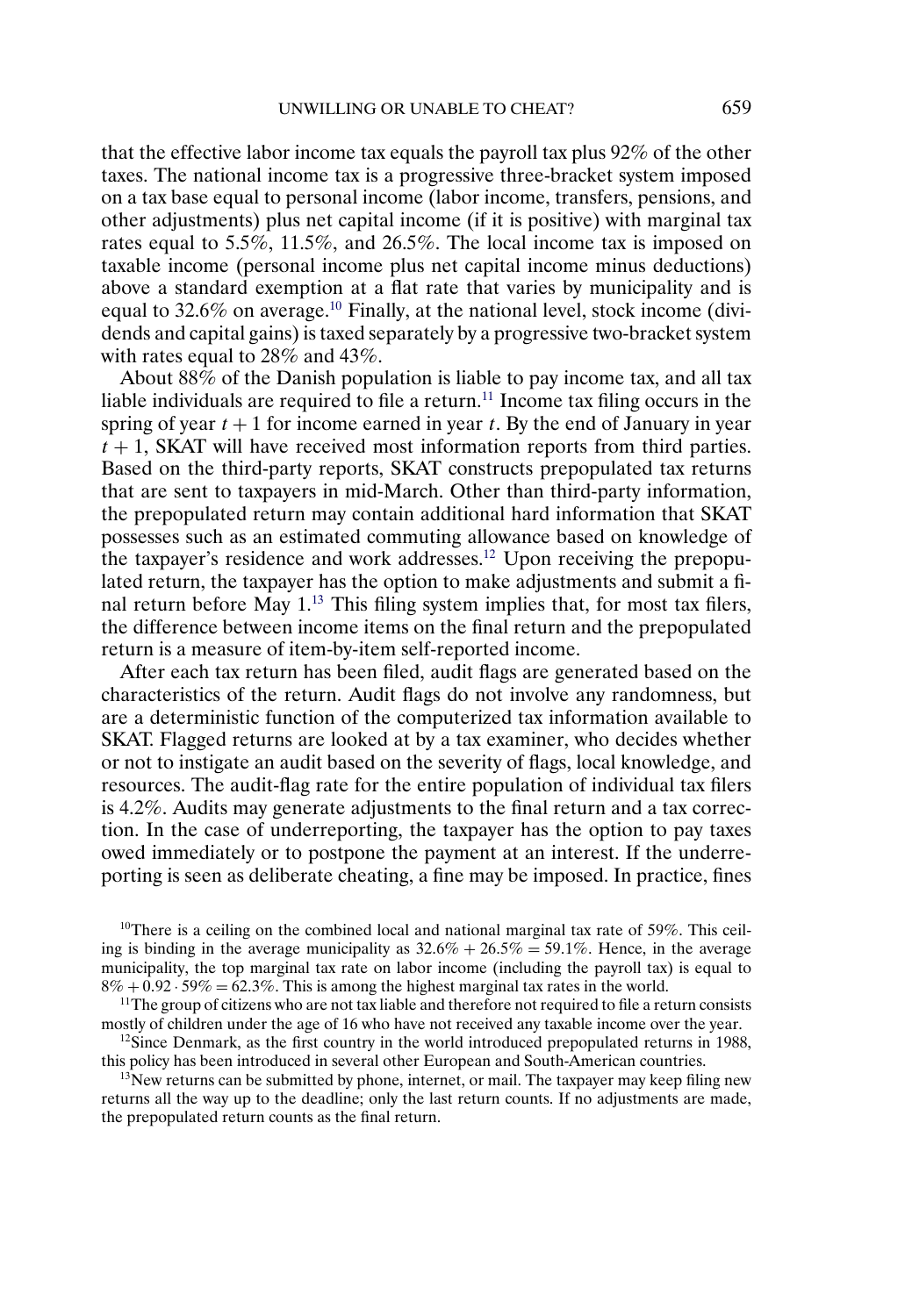### <span id="page-9-0"></span>660 KLEVEN ET AL.

# TABLE I DANISH INDIVIDUAL INCOME TAX IN 2006

| A. Income Concepts                |                                                                                                                                    |                                                                                                                                     |                       |  |  |  |  |  |  |  |
|-----------------------------------|------------------------------------------------------------------------------------------------------------------------------------|-------------------------------------------------------------------------------------------------------------------------------------|-----------------------|--|--|--|--|--|--|--|
| Income Concept                    | Definition                                                                                                                         |                                                                                                                                     |                       |  |  |  |  |  |  |  |
| 1. Labor income                   | Salary, wages, honoraria, fees, bonuses, fringe benefits, business<br>earnings                                                     |                                                                                                                                     |                       |  |  |  |  |  |  |  |
| 2. Personal income                | Labor income $(1)$ + social transfers, grants, awards, gifts, received<br>alimony – payroll tax, and certain pension contributions |                                                                                                                                     |                       |  |  |  |  |  |  |  |
| 3. Capital income                 | Interest income, rental income, business capital income – interest<br>on debt (mortgage, bank loans, credit cards, student loans)  |                                                                                                                                     |                       |  |  |  |  |  |  |  |
| 4. Deductions                     |                                                                                                                                    | Commuting costs, union fees, unemployment contributions, other<br>work related expenditures, charitable contributions, alimony paid |                       |  |  |  |  |  |  |  |
| 5. Taxable income                 | $=$ Personal income (2) + capital income (3) – deductions (4)                                                                      |                                                                                                                                     |                       |  |  |  |  |  |  |  |
| 6. Stock income                   | Dividends and realized capital gains from corporate stock                                                                          |                                                                                                                                     |                       |  |  |  |  |  |  |  |
| <b>B.</b> Tax Rates and Tax Bases |                                                                                                                                    |                                                                                                                                     |                       |  |  |  |  |  |  |  |
| Tax Type <sup>a</sup>             | <b>Tax Base</b>                                                                                                                    | Bracket (DKK) <sup>b</sup>                                                                                                          | <b>Tax Rate</b>       |  |  |  |  |  |  |  |
| Payroll tax                       | Labor income                                                                                                                       | All income                                                                                                                          | $8.0\%$               |  |  |  |  |  |  |  |
|                                   |                                                                                                                                    | 38,500-265,500                                                                                                                      | 5.5%                  |  |  |  |  |  |  |  |
| National income tax               | Personal income $+$                                                                                                                | 265,500-318,700                                                                                                                     | $11.5\%$              |  |  |  |  |  |  |  |
|                                   | max(capital income, 0)                                                                                                             | 318,700-                                                                                                                            | $26.5\%$              |  |  |  |  |  |  |  |
| Regional income tax               | Taxable income                                                                                                                     | $38,500-$                                                                                                                           | $32.6\%$ <sup>d</sup> |  |  |  |  |  |  |  |
| Stock income tax                  | Stock income                                                                                                                       | $0 - 44,400$                                                                                                                        | 28.0%                 |  |  |  |  |  |  |  |
|                                   |                                                                                                                                    | $44.400 -$                                                                                                                          | $43.0\%$              |  |  |  |  |  |  |  |

aThe national and regional income taxes are based on individual income (not family income). The stock income tax is based on family income with brackets for married tax filers twice as large as those reported in the table.

 $<sup>b</sup>$ All amounts are given in Danish kroner: U.S.  $$1 = 5.2$  DKK as of January 2010.</sup>

<sup>c</sup>The top rate is reduced so that the combined national and regional income top marginal tax rate never exceeds 59%. The top marginal tax rate on labor income including the payroll tax is therefore  $0.08 + 0.92 * 0.59 = 62.3%$ .

 $<sup>d</sup>$ The regional tax includes municipal and county taxes in 2006. The rate shown is the average across all municipal-</sup> ities, and includes the optional church tax equal to 0.7%.

are rare because it is difficult to draw the line between honest mistakes and deliberate fraud. An audit may alternatively find overreporting, in which case excess taxes are repaid with interest.

### 3.2. *Experimental Design*

The experiment is based on a stratified random sample of 25,020 employees and 17,764 self-employed.<sup>14</sup> The sample of employees was stratified by tax re-

<sup>14</sup>The "employee" category includes transfer recipients such as retired and unemployed individuals, and would therefore be more accurately described as "not self-employed."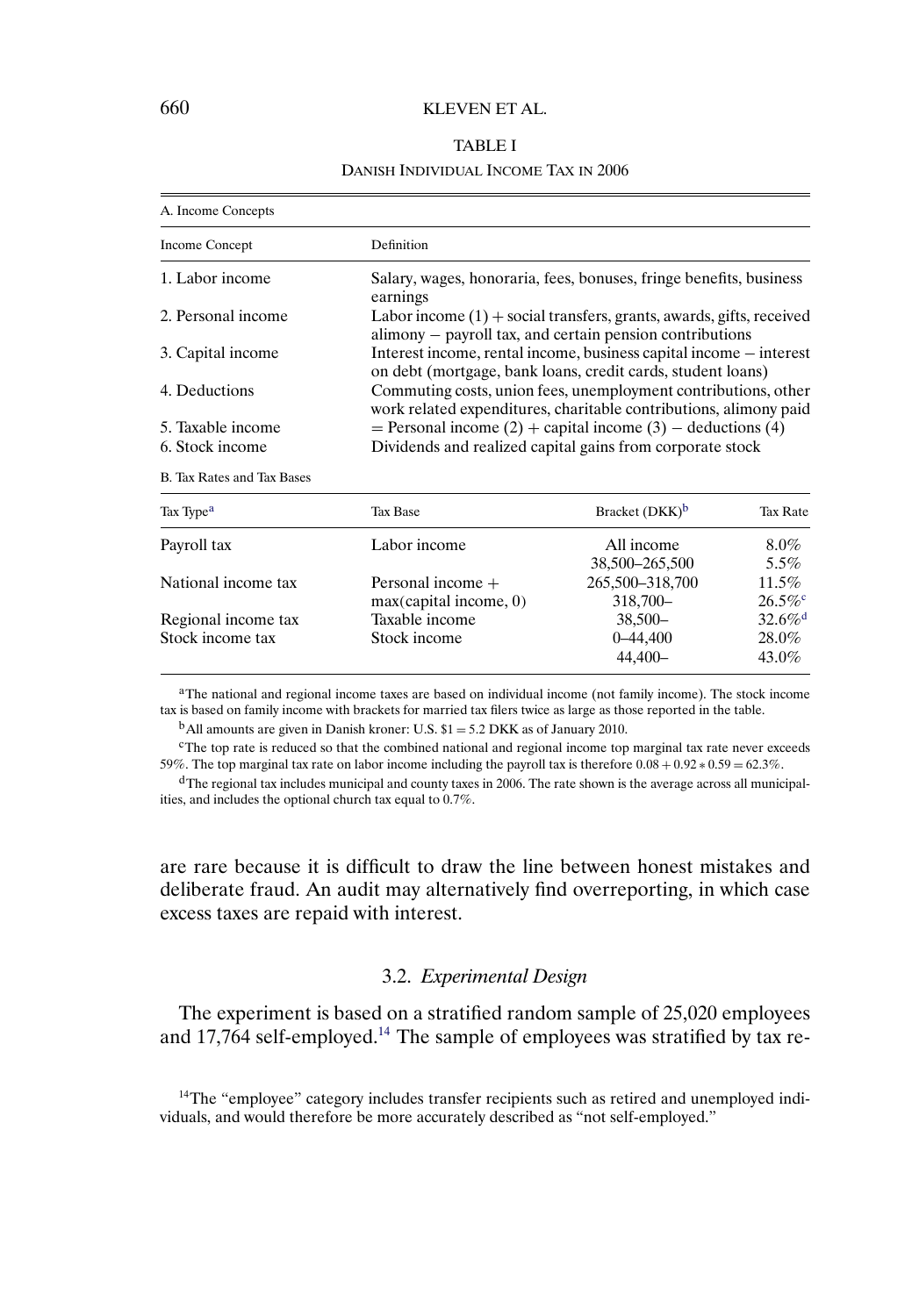<span id="page-10-0"></span>

FIGURE 2.——Overview of experimental design.

turn complexity, with an over-sampling of filers with high-complexity returns.15 The experimental treatments and their timing are shown in Figure 2. The experiment was implemented by SKAT in two stages during the filing and auditing seasons of 2007 and 2008. In the first stage, taxpayers were randomly assigned to a 0% audit group or a 100% audit group. In the 0% audit group, taxpayers were never audited even when the characteristics of the return would normally have triggered an audit. In the 100% audit group, all taxpayers were subject to *unannounced* tax audits of tax returns filed in 2007 (for 2006 income), meaning that taxpayers were unaware at the time of filing that they had been selected for an audit.<sup>16</sup>

The tax audits in the 100% audit group were comprehensive and examined every item on the tax return using various verification procedures. Some items were checked by matching the return to administrative register data (e.g., deductions for paid alimony can be matched to received alimony of the ex-spouse,

<sup>15</sup>An additional stratification ensured that the same number of taxpayers was selected from each of the regional tax collection agencies located around the country.

<sup>16</sup>The actual audit rate in the 100% audit group was slightly lower than 100%, because some tax returns were impossible to audit due to special circumstances (individuals dying, disappearing, leaving the country, filing with substantial delay, etc.). The actual audit rates were 98.7% for employees and 92% for self-employed individuals. All of our estimates are based on the full 100% audit sample, so that we are measuring intent-to-treat effects rather than treatment effects. We prefer to present intent-to-treat effects rather than treatment effects (which would be obtained by running a two-stage least squares (2SLS) regression on the actual audit and using the intend-toaudit group as an instrument), because the impossibility of auditing some returns reflects relevant real-world limitations.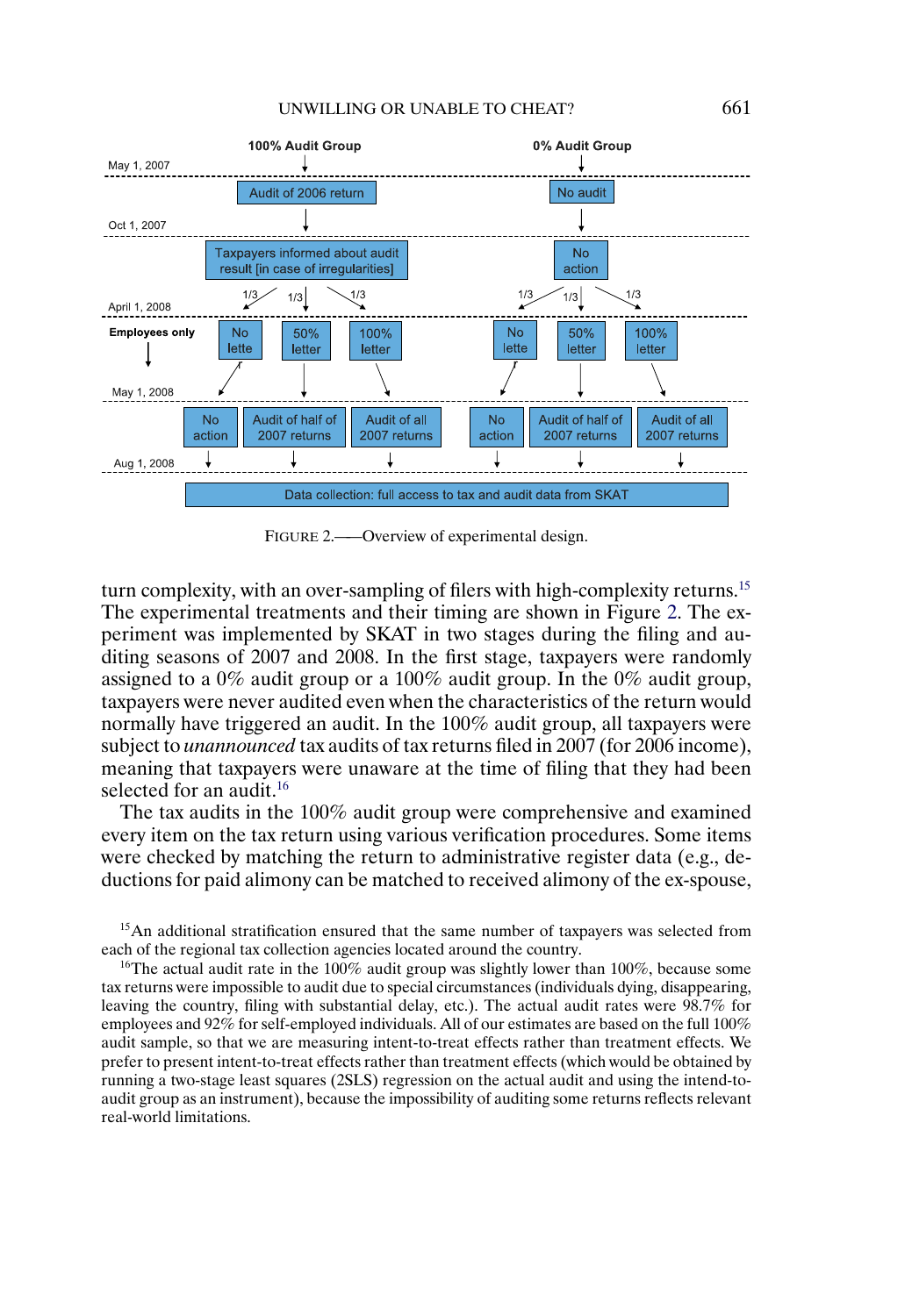commuting deductions can be verified from information about the residence and work addresses). Other items required SKAT to request supporting documentation from the taxpayer, including self-reported deductions that cannot be double-checked in administrative registers and capital gains/losses from stock based on self-reported buying and selling prices. For some items such as taxable fringe benefits that are not third-party reported, SKAT would sometimes match self-reported income with the accounting books of the employer. Finally, in addition to these item-by-item verification procedures, SKAT compared disposable reported income to estimates of consumption and the change in wealth over the tax year, drawing on information from financial institutions, credit cards, and so forth. In the case of detected misreporting, the tax liability was corrected and a penalty possibly imposed depending on the nature of the error and as appropriate according to Danish law. Importantly, audited taxpayers were not told that the audits were part of a special study. The cost of implementing the experimental audits equaled 21% of SKAT's total annual audit resources.

Despite the large amount of resources spent on these audits, they are unlikely to uncover all tax evasion for all taxpayers and our results therefore provide lower bounds on total evasion.<sup>17</sup> The same issue arises in the TCMP studies, which blow up detected tax evasion by a multiplier of 3.28 to arrive at the official U.S. tax evasion estimates. Unfortunately, this multiplier is large and has a very large measurement error, so that total evasion rates are at best rough approximations.18 In this study, we therefore focus solely on *detectable* tax evasion.

The first stage of the experiment is used for two purposes. First, audit data for the 100% audit group are used to study the anatomy of compliance in the baseline. We also combine baseline audit data with quasi-experimental variation in marginal tax rates to study the effect of tax policy on compliance. Second, the random assignment of taxpayers to the 100% and 0% audit groups is used to estimate the causal effect of audits on future reporting behavior.

In the second stage, individuals in both the 0% and 100% audit groups were randomly selected for *pre-announced* tax audits of tax returns filed in 2008 (for 2007 income). This part of the experiment was implemented only for the employees, since it was administratively infeasible for SKAT to include the selfemployed. The pre-announcements were made by official letters from SKAT sent to taxpayers 1 month prior to the filing deadline on May 1, 2008.<sup>19</sup> A third

 $19$ Recall that prepopulated returns are created around mid-March after which taxpayers can file their tax return. When the pre-announcement letters were delivered, 17% of those taxpayers

<sup>&</sup>lt;sup>17</sup>Income that is likely to go undetected include labor income from the informal economy, inkind exchanges among professionals, foreign income from jurisdictions with bank secrecy laws, and some fringe benefits not subject to third-party reporting.

<sup>&</sup>lt;sup>18</sup>The multiplier of 3.28 is based on a TCMP direct survey of taxpayers from 1976 (see Internal Revenue Service [\(1996\)](#page-40-0) for details). Obviously, such self-reported levels of tax evasion are likely to be very noisy.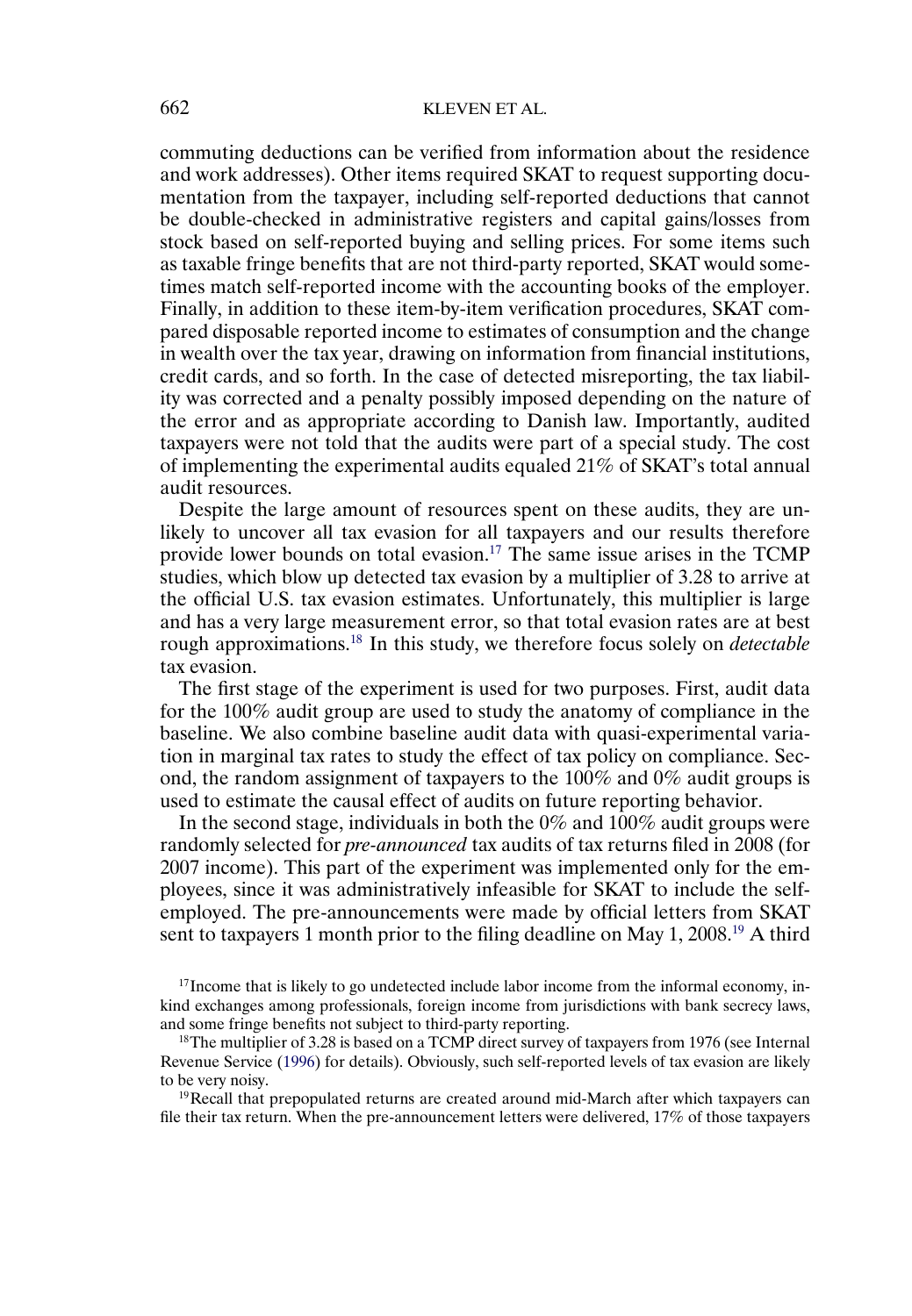of the employees in each group received a letter telling them that their return would certainly be audited, another third received a letter telling them that half of everyone in their group would be audited, and the final third received no letter. The second stage therefore creates exogenous variation in the probability of being audited, conditional on having been audited in the first stage or not. The audit probability is 100% for the first group, 50% for the second group, and equal to the current perceived probability in the third group.

The wording of the threat-of-audit letters was designed to make the message simple and salient. The wording of the 100% letter (50% letter, respectively) was the following: "As part of the effort to ensure a more effective and fair tax collection, SKAT has selected a group of taxpayers—including you—for a special investigation. For (half the) taxpayers in this group, the upcoming tax return for 2007 will be subject to a special tax audit after May 1, 2008. Hence, (there is a probability of 50% that) your return for 2007 will be closely investigated. If errors or omissions are found, you will be contacted by SKAT." Both types of letters included an additional paragraph saying that "As always, you have the possibility of changing or adding items on your return until May 1, 2008. This possibility applies even if you have already made adjustments to your return at this point."

After returns had been filed in 2008, SKAT audited all taxpayers in the 100%-letter group and half of all taxpayers (selected randomly) in the 50%letter group. However, to save on resources, these audits were much less rigorous than the first round of audits in 2007. Hence, we do not show results from the actual audits in 2008, but focus instead on the variation in audit probabilities created by the letters.

Let us brieflyconsider the possibility of spillover effects between treatments and controls. For several reasons, this is not likely to be a central issue here. First, there was no media coverage of the experiment and, therefore, no general public awareness about it. Second, audited taxpayers were not aware that the audits were part of an experiment; only letter recipients were aware of an experimental treatment. Third, information about income tax filing and auditing is strictly private, and hence spillovers can arise only if a treated individual voluntarily decides to reveal this information to others. This limits the issue primarily to close relatives such as spouses. Given a sample of 42,784 individuals spread across a country of about 5.5 million people, there are bound to be very few close family members in the sample. The potential importance of spillover effects within families can actually be checked by linking individuals in the sample to their spouses and cohabitating partners. We have carried out robustness checks where we drop all individuals in the sample whose partner is also in the sample (456 observations, or 0.107% of the sample). Dropping

had already filed a new return. However, as explained in the previous section, taxpayers are allowed to change their returns all the way up to the deadline; only the final report is considered by tax examiners.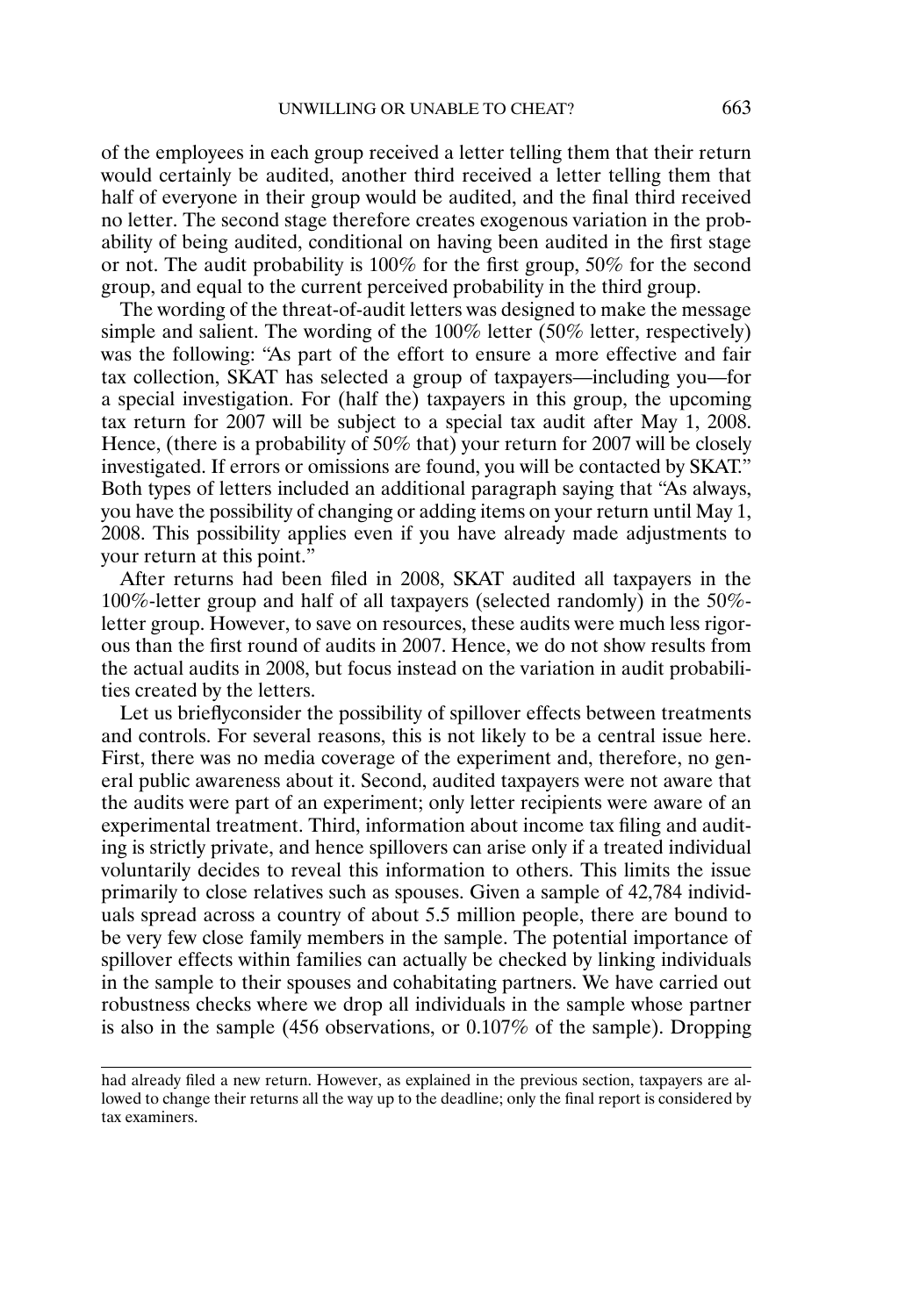# <span id="page-13-0"></span>664 KLEVEN ET AL.

these observations has no impact on any of the empirical results.<sup>20</sup> We therefore conclude that spillover effects are not a key concern for this experiment.

### 3.3. *Data*

The data are obtained from SKAT's Business Object Database, which contains all information available to SKAT for each taxpayer. This includes all income items from the third-party reports and the prepopulated, filed, and audited tax returns for each year and taxpayer. For the 2007 and 2008 filing seasons (2006 and 2007 incomes, respectively), we extract item-by-item income data from the third-party information reports (**I**), prepopulated return (**P**), filed return (**F**), and after-audit return (**A**). We also extract information about audit flags (described above) and historical audit adjustments. Finally, the data base contains a number of socioeconomic variables such as age, gender, marital status, church membership, home ownership, residence, and characteristics of the taxpayer's employer (sector, number of employees).

### 4. THE ANATOMY OF TAX COMPLIANCE

### 4.1. *Overall Compliance*

This section analyzes data from the baseline audits of tax returns filed in 2007 for incomes earned in 2006 in the 100% audit group. Table [II](#page-14-0) presents audit statistics for total reported income in part A, and for third-party and selfreported income separately in part B. Starting with total net income and total tax liability in the top rows of the table, statistics are then presented by specific income categories in lower rows. For each income category, part A shows preaudit income (column 1), total audit adjustment (column 2), audit adjustment due to underreporting (column 3), and audit adjustment due to overreporting (column 4). Each column shows average amounts in Danish kroner as well as percent of tax filers with nonzero amounts; standard errors are displayed in parentheses. All statistics are calculated using population weights to reflect averages in the full population of tax filers in Denmark.

Average net income before audits is 206,038 kroner (about \$40,000), and average tax liability is 69,940 kroner, corresponding to an average tax rate of 34%. The most important income component is personal income, which includes earnings, transfers, pensions, and various adjustments.<sup>21</sup> Personal income is reported by 95% of tax filers, and the average amount is close to total

 $20$ The subsample where both spouses are present in the experiment is too small to reliably estimate spillovers.

<sup>&</sup>lt;sup>21</sup>See Table [I](#page-9-0) for a detailed definition. In all tables, the personal income variable includes only earnings of employees, while earnings of the self-employed are reported separately as part of self-employment income.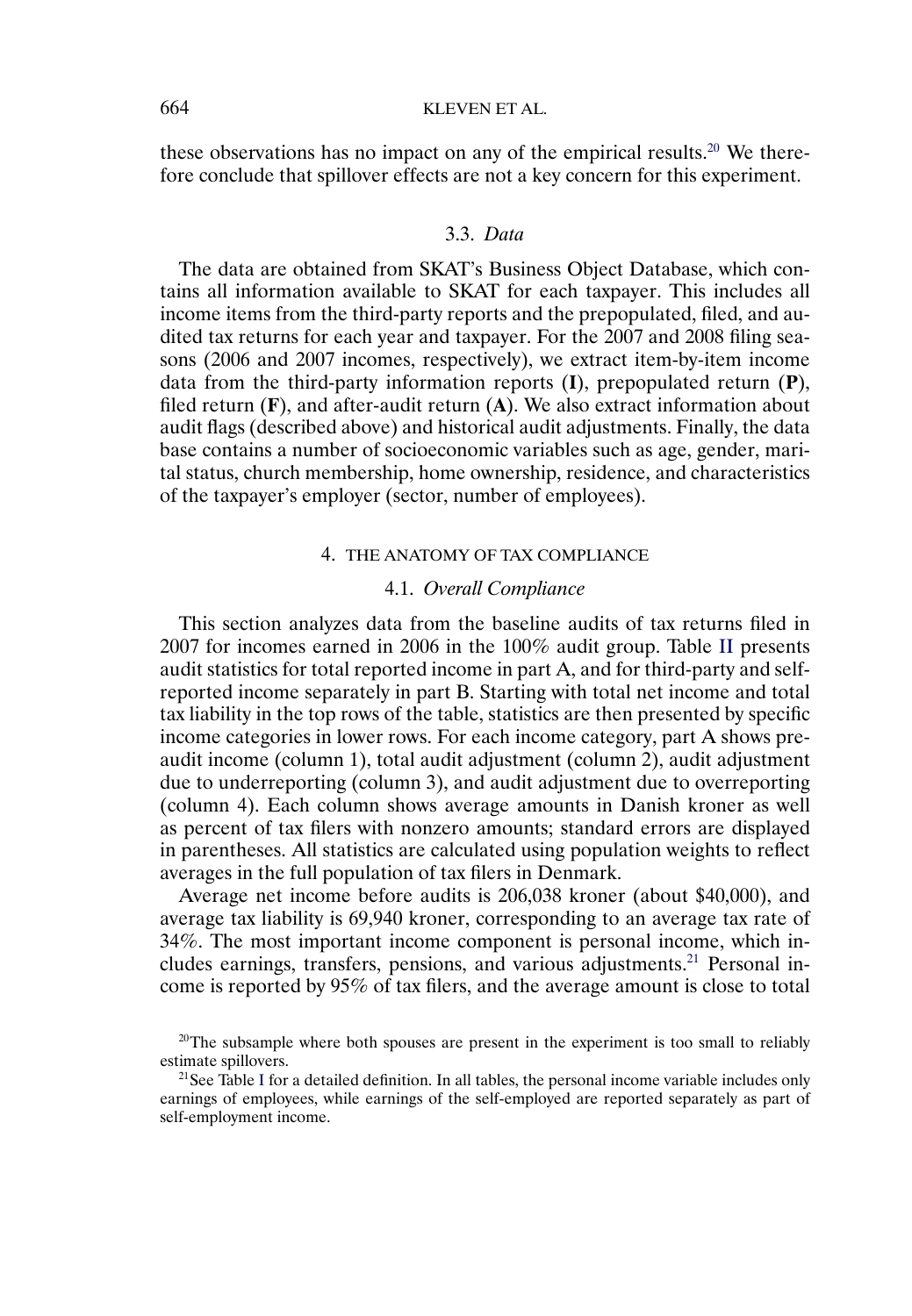<span id="page-14-0"></span>

|                             |                                  |                     | A. Total Income Reported |                     |                    |                       | B. Third-Party vs. Self-Reported Income |                             |                                      |
|-----------------------------|----------------------------------|---------------------|--------------------------|---------------------|--------------------|-----------------------|-----------------------------------------|-----------------------------|--------------------------------------|
|                             |                                  | Pre-Audit<br>Income | Audit<br>Adjustment      | Under-<br>reporting | Over-<br>reporting | Third-Party<br>Income | Third-Party<br>Under-<br>reporting      | Self-<br>Reported<br>Income | Self-Reported<br>Under-<br>reporting |
|                             |                                  | 1                   | $\overline{c}$           | 3                   | $\overline{4}$     | 5                     | 6                                       | $\tau$                      | 8                                    |
| I. Net Income and Total Tax |                                  |                     |                          |                     |                    |                       |                                         |                             |                                      |
| <b>Net</b><br>income        | Amounts                          | 206,038<br>(2159)   | 4532<br>(494)            | 4796<br>(493)       | $-264$<br>(31)     | 195,969<br>(1798)     | 612<br>(77)                             | 10,069<br>(1380)            | 4183<br>(486)                        |
|                             | $%$ Nonzero                      | 98.38<br>(0.09)     | 10.74<br>(0.22)          | 8.58<br>(0.20)      | 2.16<br>(0.10)     | 98.57<br>(0.08)       | 2.31<br>(0.11)                          | 38.18<br>(0.35)             | 7.39<br>(0.19)                       |
| Total tax                   | Amounts                          | 69,940<br>(1142)    | 1980<br>(236)            | 2071<br>(235)       | $-91$<br>(11)      |                       |                                         |                             |                                      |
|                             | $%$ Nonzero                      | 90.76<br>(0.21)     | 10.59<br>(0.22)          | 8.41<br>(0.20)      | 2.18<br>(0.10)     |                       |                                         |                             |                                      |
|                             | II. Positive and Negative Income |                     |                          |                     |                    |                       |                                         |                             |                                      |
| Positive<br>income          | Amounts                          | 243,984<br>(2511)   | 3776<br>(485)            | 3943<br>(485)       | $-167$<br>(27)     | 223,882<br>(1860)     | 516<br>(76)                             | 20,102<br>(1693)            | 3427<br>(478)                        |
|                             | $%$ Nonzero                      | 98.24<br>(0.09)     | 5.80<br>(0.17)           | 4.78<br>(0.15)      | 1.02<br>(0.07)     | 98.15<br>(0.10)       | 1.60<br>(0.09)                          | 19.53<br>(0.28)             | 3.41<br>(0.13)                       |
| Negative<br>income          | Amounts                          | $-37,946$<br>(1014) | 756<br>(71)              | 853<br>(69)         | $-97$<br>(14)      | $-27,913$<br>(406)    | 97<br>(12)                              | $-10,033$<br>(862)          | 756<br>(68)                          |
|                             | $%$ Nonzero                      | 79.09<br>(0.29)     | 6.45<br>(0.18)           | 5.13<br>(0.16)      | 1.32<br>(0.08)     | 78.21<br>(0.29)       | 0.75<br>(0.06)                          | 29.49<br>(0.33)             | 4.99<br>(0.16)                       |

TABLE II AUDIT ADJUSTMENTS DECOMPOSITION<sup>[a](#page-16-0)</sup>

(*Continues*)

UNWILLING OR UNABLE TO CHEAT?

UNWILLING OR UNABLE TO CHEAT?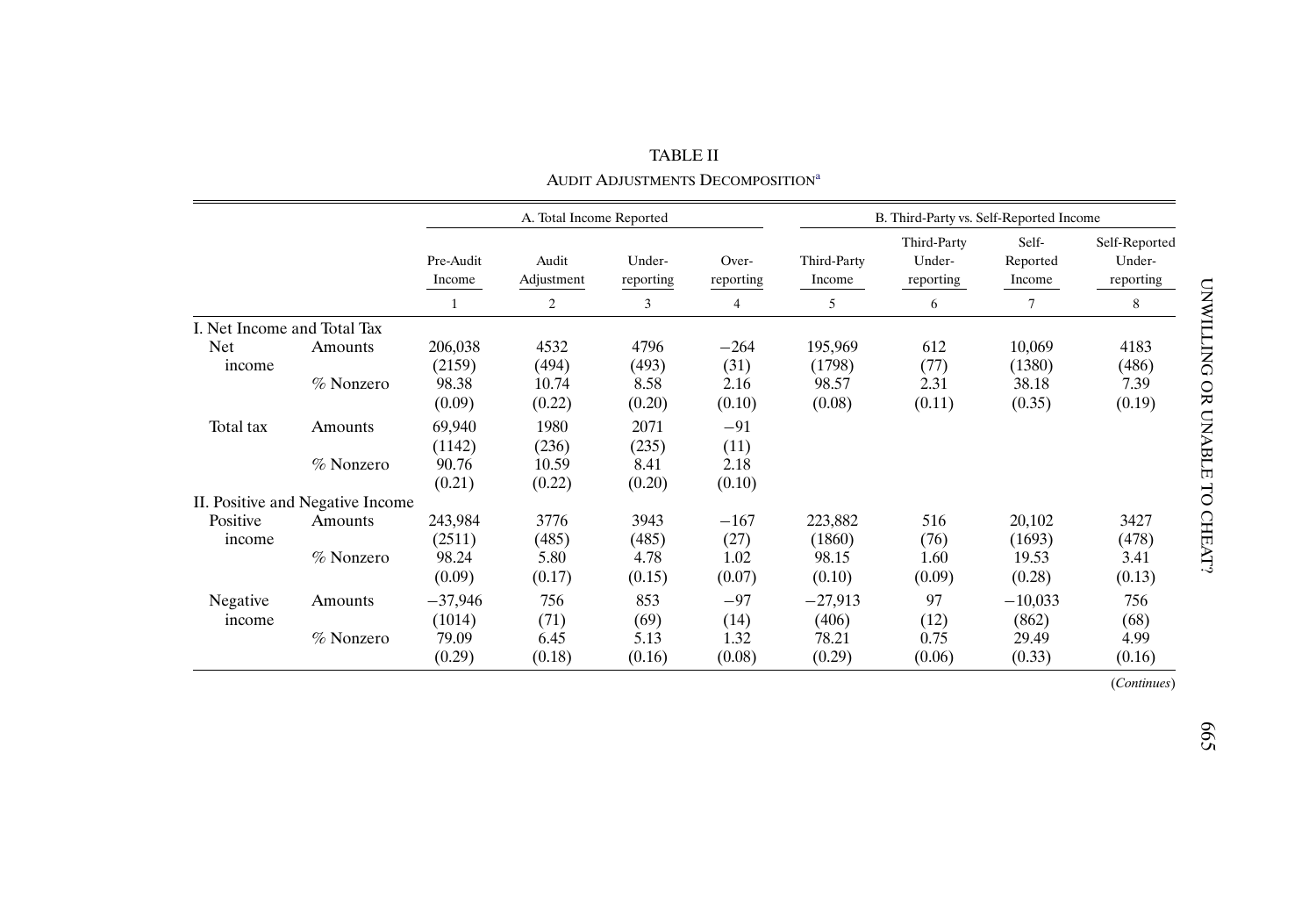|                        |                        |                            | A. Total Income Reported |                        |                       | B. Third-Party vs. Self-Reported Income |                                    |                             |                                      |  |
|------------------------|------------------------|----------------------------|--------------------------|------------------------|-----------------------|-----------------------------------------|------------------------------------|-----------------------------|--------------------------------------|--|
|                        |                        | Pre-Audit<br>Income        | Audit<br>Adjustment      | Under-<br>reporting    | Over-<br>reporting    | Third-Party<br>Income                   | Third-Party<br>Under-<br>reporting | Self-<br>Reported<br>Income | Self-Reported<br>Under-<br>reporting |  |
|                        |                        |                            | 2                        | 3                      | $\overline{4}$        | 5                                       | 6                                  | $\overline{7}$              | 8                                    |  |
| III. Income Components |                        |                            |                          |                        |                       |                                         |                                    |                             |                                      |  |
| Personal<br>income     | Amounts<br>$%$ Nonzero | 210,178<br>(1481)<br>95.22 | 2327<br>(399)<br>2.49    | 2398<br>(399)<br>1.99  | $-71$<br>(11)<br>0.50 | 211,244<br>(1385)<br>95.20              | 463<br>(74)<br>1.30                | $-1066$<br>(548)<br>11.95   | 1936<br>(392)<br>0.82                |  |
| Capital                | Amounts                | (0.15)<br>$-11,075$        | (0.11)<br>254            | (0.10)<br>286          | (0.05)<br>$-32$       | (0.15)<br>$-14,556$                     | (0.08)<br>98                       | (0.23)<br>3481              | (0.06)<br>188                        |  |
| income                 | $%$ Nonzero            | (340)<br>93.93<br>(0.17)   | (49)<br>2.10<br>(0.10)   | (49)<br>1.69<br>(0.09) | (6)<br>0.41<br>(0.05) | (602)<br>94.91<br>(0.16)                | (11)<br>0.79<br>(0.06)             | (542)<br>12.29<br>(0.23)    | (47)<br>1.28<br>(0.08)               |  |
| Deductions             | Amounts                | $-9098$<br>(104)           | 148<br>(17)              | 197<br>(15)            | $-49$<br>(7)          | $-5666$<br>(48)                         | 18<br>(3)                          | $-3432$<br>(85)             | 179<br>(15)                          |  |
|                        | $%$ Nonzero            | 60.07<br>(0.35)            | 3.45<br>(0.13)           | 2.56<br>(0.11)         | 0.89<br>(0.07)        | 57.61<br>(0.35)                         | 0.31<br>(0.04)                     | 22.60<br>(0.30)             | 2.49<br>(0.11)                       |  |

(*Continues*)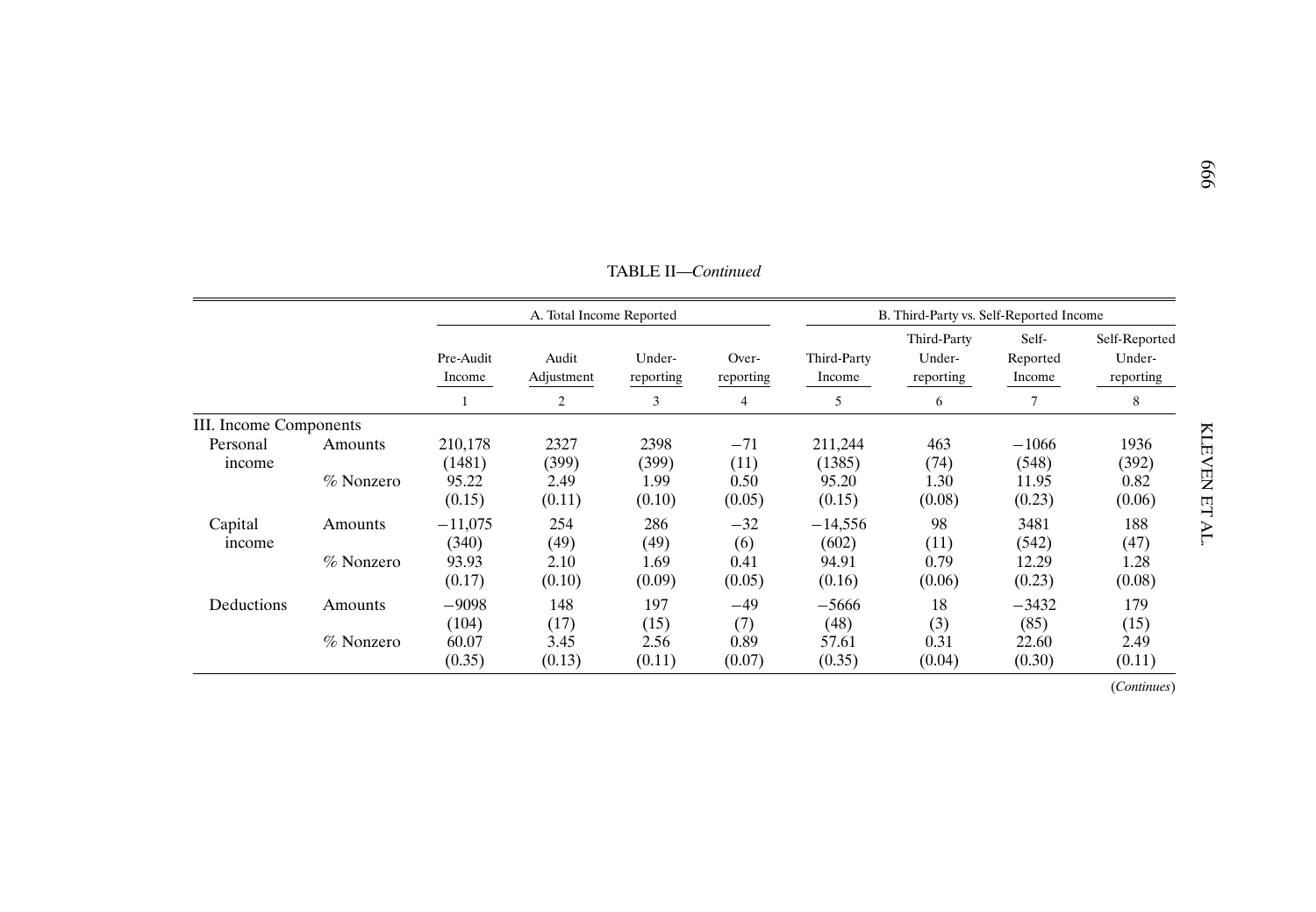<span id="page-16-0"></span>

|                                    |                        |                         | A. Total Income Reported |                     |                      |                        | B. Third-Party vs. Self-Reported Income |                             |                                      |
|------------------------------------|------------------------|-------------------------|--------------------------|---------------------|----------------------|------------------------|-----------------------------------------|-----------------------------|--------------------------------------|
|                                    |                        | Pre-Audit<br>Income     | Audit<br>Adjustment      | Under-<br>reporting | Over-<br>reporting   | Third-Party<br>Income  | Third-Party<br>Under-<br>reporting      | Self-<br>Reported<br>Income | Self-Reported<br>Under-<br>reporting |
|                                    |                        |                         | $\overline{2}$           | 3                   | 4                    | 5                      | 6                                       |                             | 8                                    |
| III. Income Components (Continued) |                        |                         |                          |                     |                      |                        |                                         |                             |                                      |
| <b>Stock</b><br>income             | Amounts<br>$%$ Nonzero | 5635<br>(1405)<br>22.47 | 259<br>(45)<br>0.95      | 281<br>(45)<br>0.80 | $-22$<br>(8)<br>0.15 | 3783<br>(976)<br>22.44 | 30<br>(12)<br>0.07                      | 1852<br>(943)<br>2.45       | 251<br>(43)<br>0.75                  |
|                                    |                        | (0.30)                  | (0.07)                   | (0.06)              | (0.03)               | (0.30)                 | (0.02)                                  | (0.11)                      | (0.06)                               |
| Self-<br>employment                | Amounts                | 10,398<br>(812)         | 1544<br>(280)            | 1633<br>(279)       | $-89$<br>(26)        | 1164<br>(177)          | 4<br>(2)                                | 9234<br>(816)               | 1630<br>(279)                        |
|                                    | $%$ Nonzero            | 7.63<br>(0.19)          | 3.43<br>(0.13)           | 3.02<br>(0.12)      | 0.41<br>(0.05)       | 1.40<br>(0.08)         | 0.04<br>(0.01)                          | 7.66<br>(0.19)              | 3.00<br>(0.12)                       |

TABLE II—*Continued*

<sup>a</sup>All amounts are in Danish kroner (U.S.  $$1 = 5.2$  DKK as of 1/2010) and negative amounts (such as deductions) are reported in negative. Column 1 reports pre-audit amounts and the percen<sup>t</sup> of filers with nonzero pre-audit amounts. Column 2 displays the net audit adjustment (and percen<sup>t</sup> with nonzero net audit adjustment); column 3 displays underreporting in the audit adjustment defined as upward audit adjustments increasing tax liability (and percen<sup>t</sup> with underreporting); column 4 displays overreporting in the audit adjustment defined as downward audit adjustments decreasing tax liability (and percent with overreporting). Note that columns  $3 + 4 = 2$ . Column 5 displays third-party income (and percen<sup>t</sup> with nonzero third-party income); column 6 displays third-party income underreporting defined as upward audit adjustments in the case where third party income is higher than final reported income for positive income items (and percen<sup>t</sup> with third-party income underreporting); column 7 displays self-reported income defined as total reported income minus third-party reported income (and percen<sup>t</sup> with nonzero self-reported income); column 8 displays self-reported income underreporting defined as all upward audit adjustments net of third-party income under-reporting (and percent wiht self-reported income under-reporting). Note that  $5 + 7 = 1$  and  $6 + 8 = 3$ . Panel <sup>I</sup> reports net income (sum of all positive income components minus all negative income components and other deductions) and total tax. Panel II reports positive income (sum of all positive income components) and negative income (sum of all negative income components and deductions). Panel III displays various income components. Personal income is earnings, pensions, and alimony minus some retirement contributions. Capital income is interest income, returns on bonds, and net rents minus all interest payments.

Deductions include work related expenses, union fees, charitable contributions, alimony paid, and various smaller items. Stock income includes dividends and realized capital gains on stocks. Self-employment income is net profits from unincorporated businesses. Net income is personal income, and capital income, stock income, and self-employment income minus deductions. All estimates are population weighted and based solely on the 100% audit group (19,680 observations). Standard errors are reported in parentheses.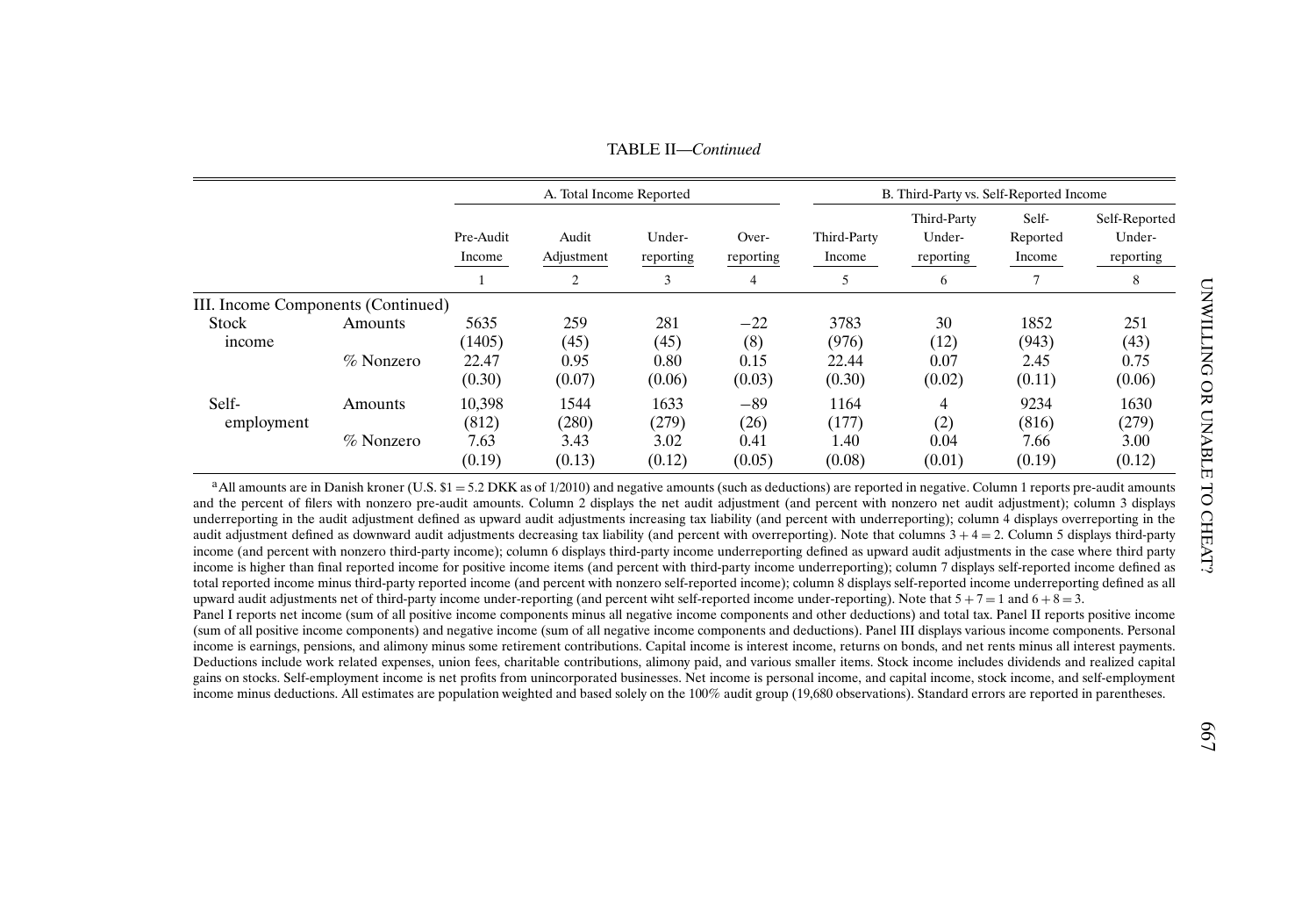net income as the other components about cancel out on average. Capital income is negative on average mainly due to mortgage interest payments. It is equal to about  $-5\%$  of total net income and is reported by 94% of tax filers.<sup>22</sup> Deductions also represent about −5% of net income, but only 60% of tax filers claim deductions. Stock income constitutes less than 3% of net income and is reported by 22% of tax filers. Self-employment income is about 5% of net income and is reported by 8% of tax filers.

Each income category is itself a sum of several line items on the tax return. A given line item is either always positive (such as interest income received) or always negative (such as mortgage interest payments). As we shall see, the distinction between positive line items and negative line items matters for separately measuring underreporting of third-party and self-reported income. We therefore split total net income into "positive income" and "negative income" which are defined as the sum totals of all the positive and negative items, respectively.

Column 2 shows that the adjustment amounts are positive for all categories, implying that taxpayers do indeed evade taxes.23 These adjustments are strongly statistically significant in all cases. Total detectable tax evasion can be measured by the adjustment of net income and is equal to 4532 kroner (about \$900), corresponding to about 2.2% of net income. The tax lost through detectable tax evasion is 1980 kroner or  $2.8\%$  of total tax liability.<sup>24</sup> Considering the positive and negative income items separately, the evasion rate is 1.6% for positive income and 1.9% for negative income (in absolute value). Hence, overall tax evasion appears to be very small in Denmark despite the high marginal tax rates described in the previous section. However, the low evasion rates overall mask substantial heterogeneity across different income components, with evasion rates equal to 1.1% for personal income, 2.3% for capital income (in absolute value), 1.6% for deductions (in absolute value), 4.6% for stock income, and 14.9% for self-employment income. We explore the reasons for this heterogeneity below.

We may also consider evasion rates measured by the share of taxpayers evading (i.e., percent in columns 2/1). The overall evasion rate measured by the

<sup>22</sup>Nonzero capital income is extremely common as most taxpayers have either negative capital income from various loans or positive capital income from bank interest (most Danish bank accounts pay interest).

 $23$ For negative items (such as mortgage interest payments included in capital income), a positive adjustment means that the absolute value of the mortgage interest payment was reduced. We use this convention so that upward adjustments always mean higher net income and hence a higher tax liability.

 $^{24}$ Estimated underreporting from the 1992 TCMP study for the U.S. individual income tax is 13.2% of total tax liability (Internal Revenue Service [\(1996\)](#page-40-0)). However, as discussed above, this estimate is obtained by applying a multiplier of 3.28 to detected underreporting. Hence, detected evasion in the United States is about 4%, higher than the 2.8% we find for Denmark but not overwhelmingly so.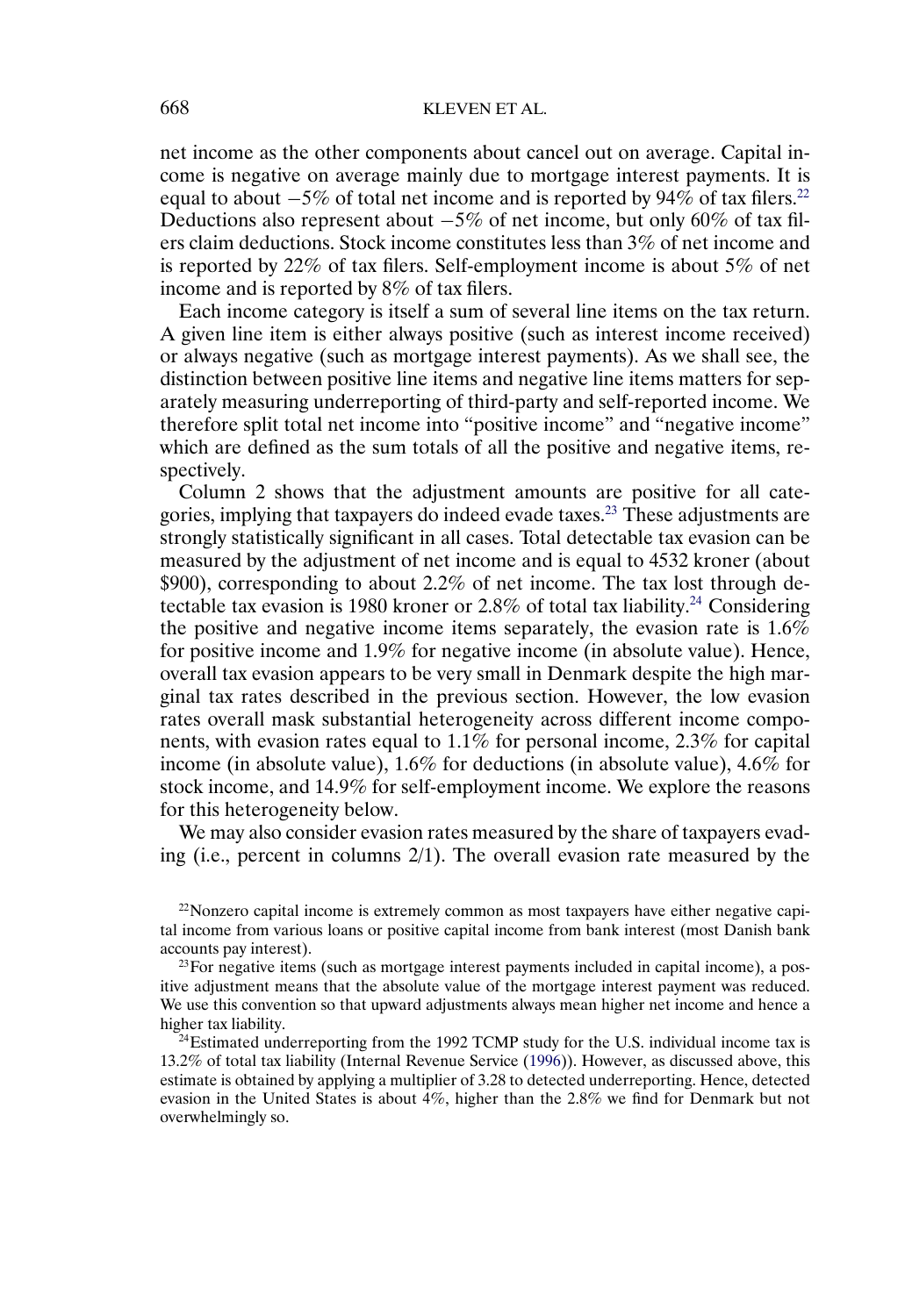share of taxpayers having their net income adjusted is equal to 10.7%. For each income component separately, we have evasion rates of 2.6% for personal income, 2.2% for capital income, 5.7% of deductions, 4.2% for stock income, and 44.9% for self-employment income. These evasion rates are generally larger than for amounts, but follow the same qualitative pattern of heterogeneity.

The audit adjustments discussed so far reflect a combination of upward adjustments (underreporting) and downward adjustments (overreporting), which are reported separately in columns 3 and 4. We see that underreporting takes place in all income categories, and that the detected underreporting is always strongly significant. The heterogeneity across income categories follows the same pattern as for the total adjustment. The amounts of overreporting are always small but still statistically significant. The small amount of overreporting most likely reflects honest mistakes resulting from a complex tax code and the associated transaction costs of filing a tax return correctly.

### 4.2. *Self-Reported versus Third-Party Reported Income*

Each income category in Table [II](#page-14-0) consists of some items that are selfreported and other items that are third-party reported. But the prevalence of information reporting varies substantially across income categories, with substantial third-party reporting for personal income at one end of the spectrum and very little third-party reporting for self-employment income at the other end. The results described above therefore suggest that evasion rates are higher when there is little third-party reporting, consistent with the findings of the TCMP studies in the United States. A key advantage of our data is that it allows an exact breakdown of income into third-party reported income and selfreported income for each income category and taxpayer, enabling a more rigorous analysis of the role of third-party reporting for tax compliance. We consider this breakdown in part B of Table [II,](#page-14-0) which displays third-party income (column 5), underreporting of third-party income (column 6), self-reported income (column 7), and underreporting of self-reported income (column 8).

Columns 5 and 7 show that the use of third-party reporting is very pervasive in Denmark. Third-party reporting covers 95% of total net income, while selfreporting is responsible for only 5%. The share of third-party reporting in positive income is 92% and its share in negative income is 74%. While the widespread use of information reporting indicates that detection probabilities are very high on average, there is considerable heterogeneity across income components. For personal income, third-party reporting corresponds to more than 100% of total income as self-reported income includes both positive and negative adjustments and is negative on average. Capital income reported by third parties is negative on average due to interest payments on debt, and is more than 100% of total negative capital income as self-reported capital income is positive. For the remaining components, the share of third-party reporting is 62% for deductions, 67% for stock income, and 11% for self-employment income. The fact that third-party reporting is not strictly zero for self-employed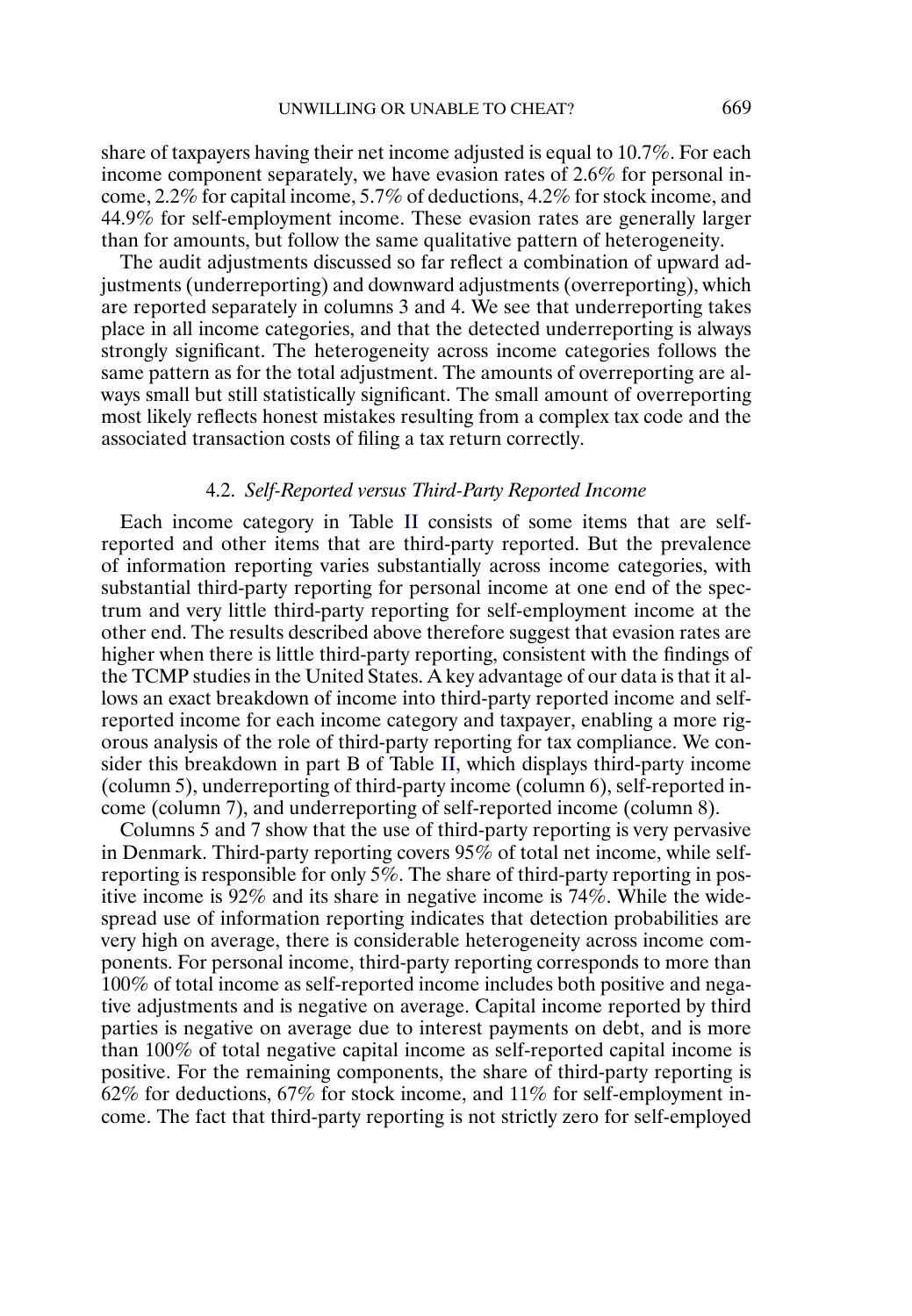individuals is useful, because it allows an exploration of the separate implications of information environment versus self-employment.25

We split total tax evasion into underreporting of self-reported income and underreporting of third-party reported income. As mentioned above, we observe line-by-line income amounts in the information report (**I**), the filed tax return (**F**), and the audit-adjusted return (**A**). Each report consists of line items that are either always positive (as in the case of earnings) or always negative (as in the case of deductions and losses). Consider first the always-positive line items. We can say that there is underreporting of third-party income if the individual reports less on the return than what is obtained from third-party reports and there is a subsequent upward audit adjustment. Formally, if we have **, then third-party cheating is equal to <b>A**−**F**. If we have **, then** third-party cheating is equal to  $I - F$ . In all other cases (i.e., if either  $A \leq F < I$ or  $\mathbf{F} \geq \mathbf{I}$ ), third-party cheating is zero. Given this procedure, we measure underreporting of self-reported income as the residual difference between total underreporting and third-party underreporting.

Consider next the always-negative line items such as losses and deductions. If the taxpayer reports larger losses or deductions (in absolute value) than what is obtained from third-party reports and is then denied part or all of those extra losses in the audit, this may reflect either self-reported losses that are unjustified or manipulation of third-party reported losses. Our prior methodology does not allow us to separate between the two. However, closer examination of the data shows that negative income items are either (a) exclusively thirdparty reported items with no self-reported component or (b) have a significant self-reported income component. For negative items (a), underreporting has to be of the third-party category. It is reasonable to assume, consistent with our theoretical model, that for items (b) with a significant self-reported income component, underreporting is always in the self-reported category (as detection probability is expected to be much lower for self-reported changes). We classify underreporting for negative items into self-reported and third-party components using this alternative methodology.

We find a very strong variation in tax evasion depending on the information environment. For third-party reported income, the evasion rate is always extremely small: it is equal to 0.23% for total positive income, 0.35% for total negative income, and always below 1% across all the different categories. Interestingly, the evasion rate for self-employment income conditional on third-party reporting is only 0.33%, suggesting that overall tax evasion among the self-employed is large because of the information environment and not because of, for example, different preferences among those choosing selfemployment (such as attitudes toward risk and cheating). By contrast, tax eva-

<sup>&</sup>lt;sup>25</sup>An example of third-party reporting for self-employed individuals would be an independent contractor working for a firm (but not as a formal employee) which reports the contractor's compensation directly to the government.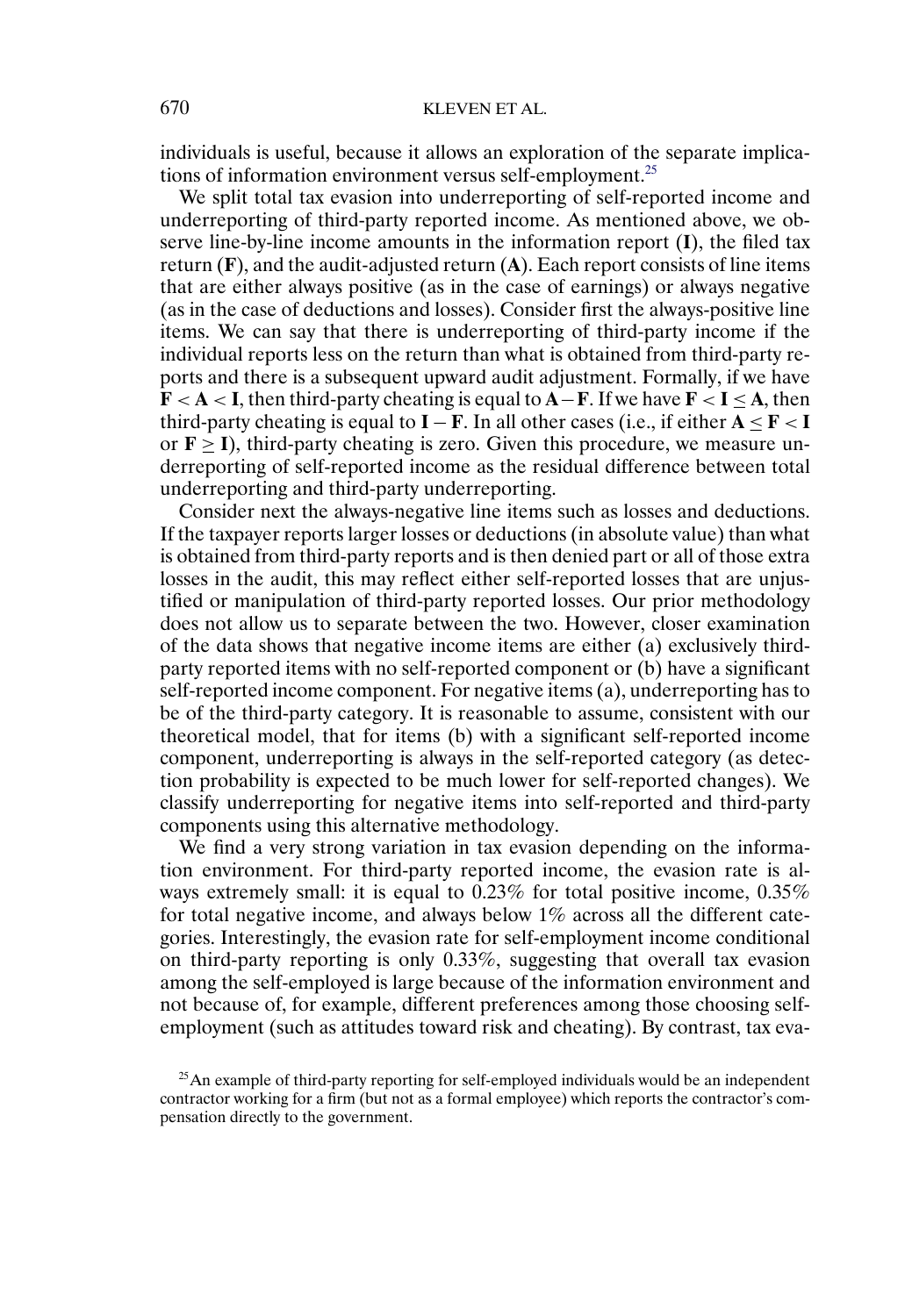sion for self-reported income is substantial: the evasion rate is 17.1% for total positive income, 7.5% for total negative income, 5.4% for capital income, 13.6% for stock income, and 17.7% for self-employment income. The evasion rate for self-employment income is not particularly high compared to the other forms of income once we condition on self-reporting. For total self-reported net income, the tax evasion rate is equal to 41.6%. Because self-reported net income consists of positive amounts and negative amounts that just about cancel on average (self-reported net income is quite small), measuring tax evasion as a share of self-reported net income may give an exaggerated representation of the evasion rate. Note however that these estimates capture only detectable evasion and are therefore lower bounds on true evasion, particularly for selfreported income where traceable evidence is often limited.

The model presented earlier predicts that each taxpayer substantially underdeclares self-reported income while fully declaring third-party income. We can think of this as a "within-person" prediction. The cross-sectional evidence on evasion rates for third-party and self-reported income is consistent with this within-person prediction, but could also reflect a pattern where those with mostly self-reported income are large evaders and underdeclare any type of income, whereas those with mostly third-party income are nonevaders. In this case, big evaders would display substantial evasion even for third-party income, while nonevaders would report truthfully even for self-reported income. To explore this alternative hypothesis, we first point out two pieces of evidence in Table [II](#page-14-0) that go against it. First, the evidence for self-employment income discussed above shows that self-employed individuals are major evaders overall, but do not underdeclare third-party income. Second, the population shares shows that, among those who are found to evade taxes, only a small fraction underdeclare third-party income.

Figure [3](#page-21-0) provides direct within-person evidence. Panel A depicts the distribution of the ratio of evaded income to self-reported income among those who evade. Income is defined as the sum of all positive items, so that self-reported income is always positive. The large spike around a ratio of 1 shows that, among evaders, the most common strategy is to evade all self-reported income. The figure also shows that almost no taxpayers evade more than their self-reported income. Panel B plots the fraction of taxpayers who evade and the fraction of income evaded against the fraction of income that is self-reported. The fraction of income evaded is shown for both total (positive) income and third-party (positive) income. Three findings in the figure support the within-person prediction of the model. First, the probability of evading jumps up immediately once the taxpayer has some income that is self-reported (although it never exceeds 40%). Second, the share of total income evaded is increasing in the share of income that is self-reported, whereas the share of third-party income evaded is always very close to zero. This shows that taxpayers with more self-reported income evade more, but always declare third-party income fully. Third, the share of total income evaded is very close to the 45-degree line as long as self-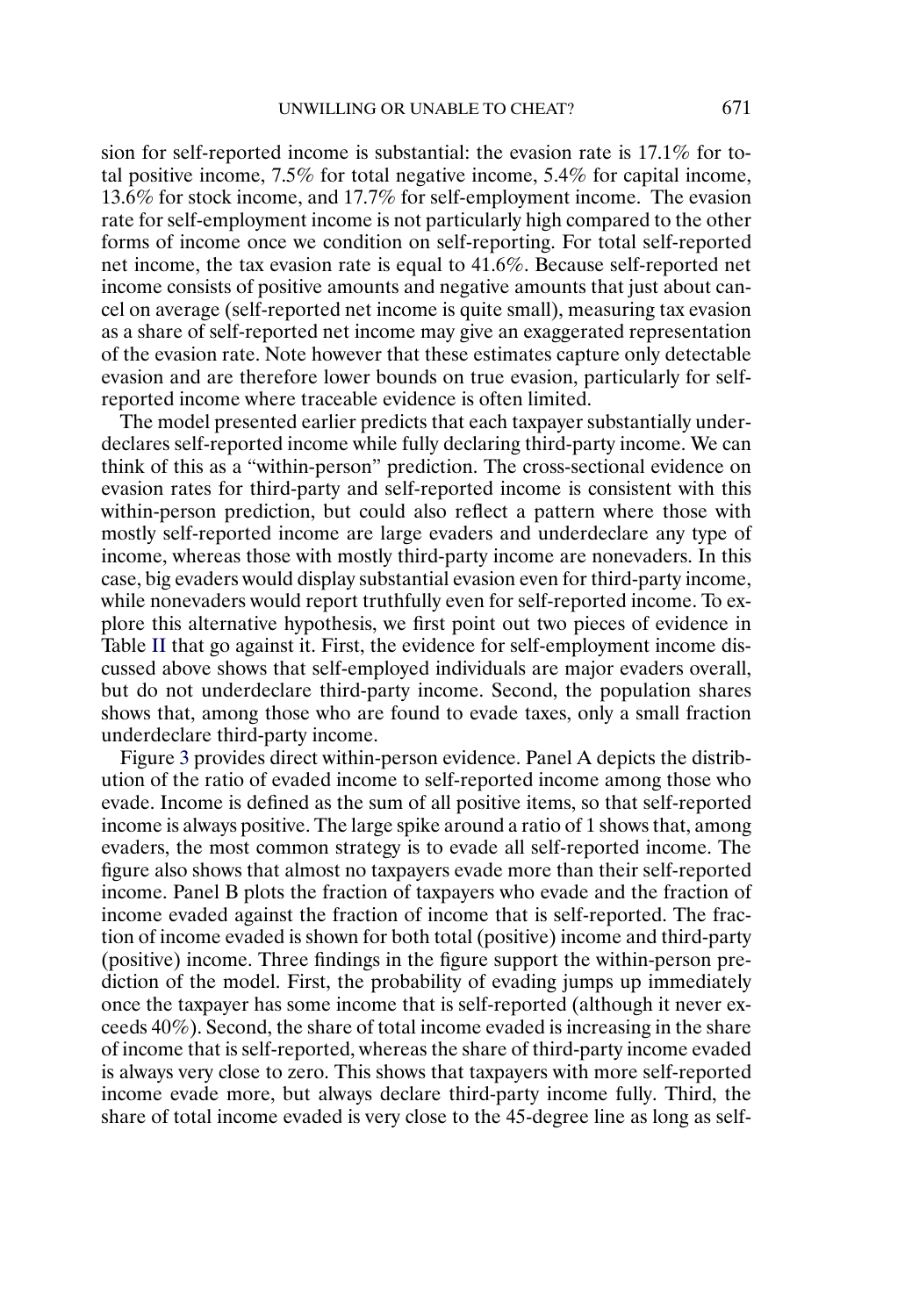<span id="page-21-0"></span>

A. Histogram Evaded Income/Self-Reported Income

FIGURE 3.——Anatomy of tax evasion. Panel A displays the density of the ratio of evaded income to self-reported income (after audit adjustment) among those with a positive tax evasion, using the  $100\%$  audit group and population weights. Income is defined as the sum of all positive items (so that self-reported income is always positive). Panel A shows that, among evaders, the most common act is to evade all self-reported income. About 70% of taxpayers with positive self-reported income do not have any adjustment and are not represented on panel A. Panel B displays the fraction evading and the fraction evaded (conditional on evading) by deciles of fraction of income self-reported (after audit adjustment and adding as one category those with no self-reported income). Panel B also displays the fraction of third-party income evaded (unconditional). Income is defined as positive income. In both panels, the sample is limited to those with positive income above 38,500 kroner, the tax liability threshold (see Table [I\)](#page-9-0).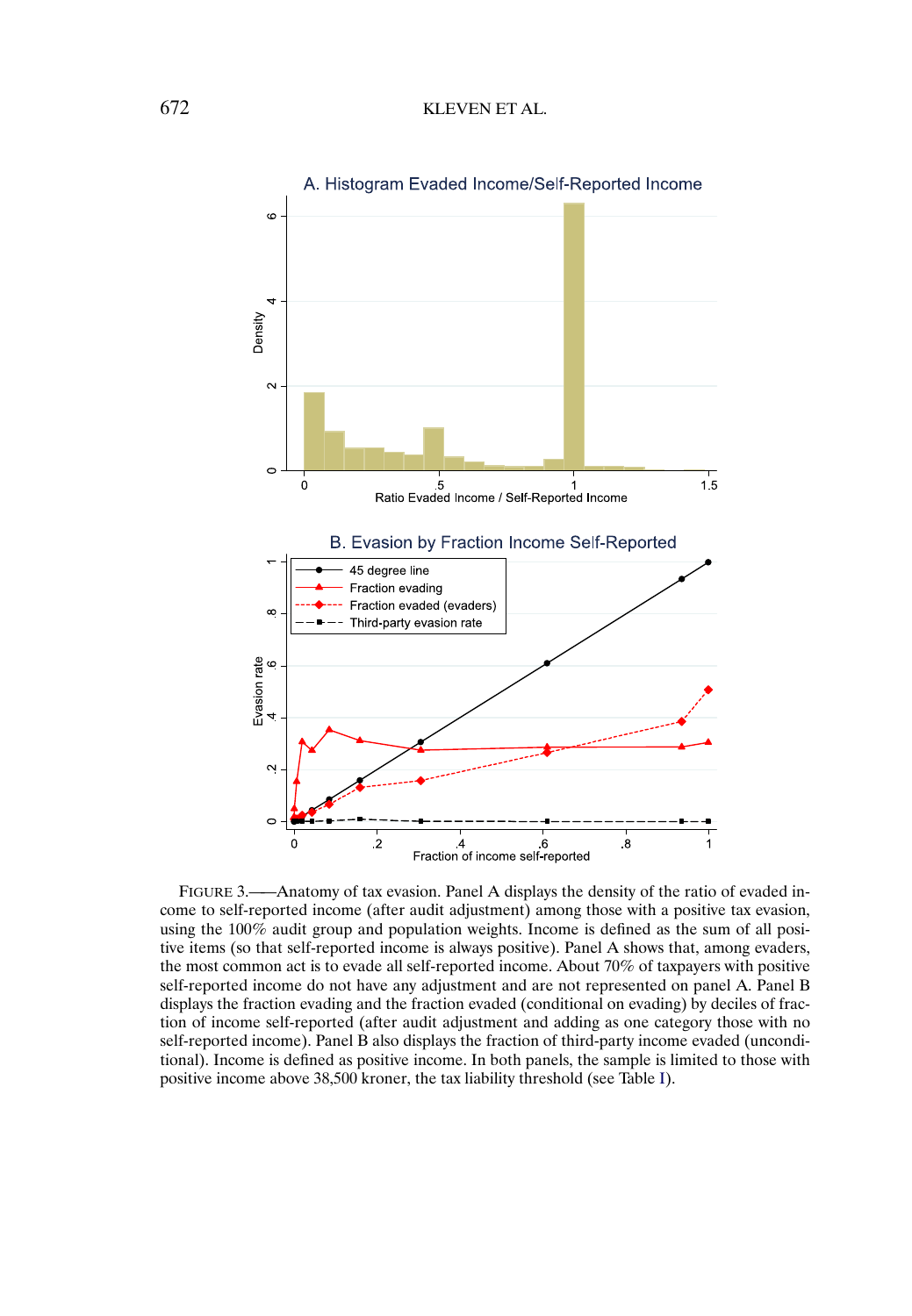reported income is less than 20% of total income, and then starts to fall below the 45-degree line. This shows that those with relatively little self-reported income evade *more* as a share of self-reported income than those with relatively high self-reported income, which goes directly against the alternative hypothesis above. This finding is consistent with the model in Section [2](#page-3-0) where we argued that taxpayers who have a large share of income in self-reported form cannot evade all their self-reported income, because total disposable income cannot fall too far below the sum of consumption and the change in wealth without triggering an investigation. Although information about consumption and wealth is not automatically third-party reported, it can be (partially) obtained from third parties at the discretion of tax authorities.

To summarize these results, tax evasion is very low overall but substantial once we zoom in on purely self-reported income. This reflects an underlying pattern where each taxpayer fully declares third-party reported income (where detection probabilities are very high) and at the same time substantially underreports self-reported income (where detection probabilities are low). This is consistent with our model and suggests that overall tax compliance is high, not because taxpayers are *unwilling* to cheat, but because they are *unable* to cheat successfully due to the widespread use of third-party reporting.

#### 4.3. *Social versus Information Factors*

To explore the role of social, economic, and information factors in determining evasion, Table [III](#page-23-0) reports the results of ordinary least squares (OLS) regressions of a dummy for underreporting net income on a number of dummy covariates, using the full-audit group and population weights. Part A (columns 1– 4) considers a basic set of explanatory variables, while part B (columns 5–8) considers a richer set of variables. Column 1 includes only social variables: gender, marital status, church membership, geographical location (dummy for living in the capital Copenhagen), and age (dummy for being older than 45). The table shows that being female, a church member, living in the capital, and older than 45 are negatively associated with evasion, while being married is positively associated with evasion. However, among these social variables, only gender is statistically significant. Column 2 adds three socioeconomic variables: home ownership, firm size (a dummy for working in a firm with less than 10 employees), and industrial sector (a dummy for working in the "informal sector" defined as agriculture, forestry, fishing, construction, and real estate).<sup>26</sup> Being a homeowner, working in a small firm, and working in the informal sector are all positively and significantly associated with evasion.

Column 3 considers information-related tax return factors, in particular the presence and size of self-reported income: a dummy for having nonzero self-

 $26$ The informal sector classification is meant to capture industries that are generally prone to informal activities.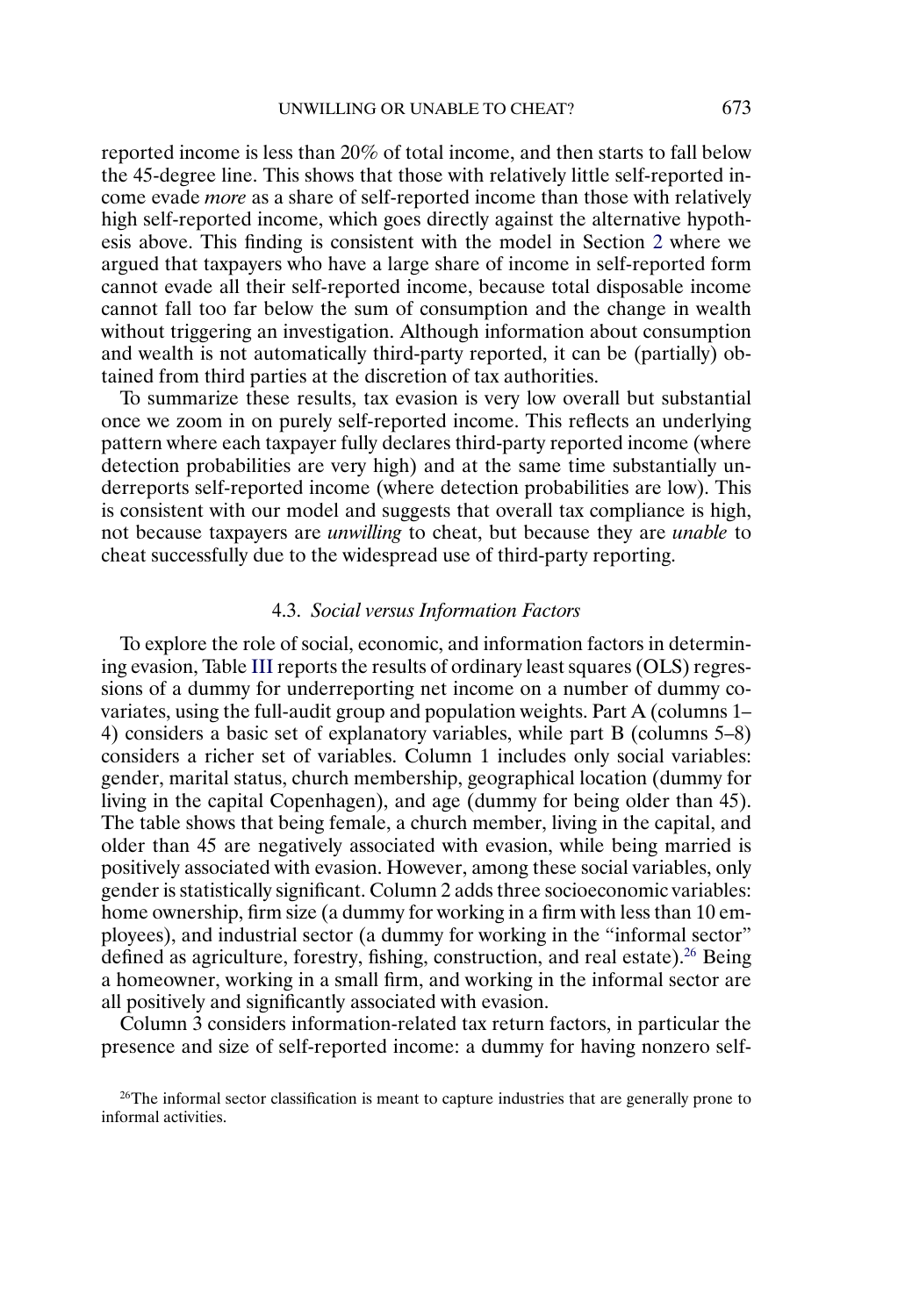<span id="page-23-0"></span>

|                                        | PROBABILITY OF UNDERREPORTING: SOCIOECONOMICS VERSUS TAX RETURN FACTORS <sup>a</sup> |                   |                                    | TABLE III                         |                   |                        |                        |                                    |                                   |                     | 14   |
|----------------------------------------|--------------------------------------------------------------------------------------|-------------------|------------------------------------|-----------------------------------|-------------------|------------------------|------------------------|------------------------------------|-----------------------------------|---------------------|------|
| Coefficients (in Percent)              |                                                                                      |                   | A. Basic Variables                 |                                   |                   |                        |                        | <b>B.</b> Detailed Variables       |                                   |                     |      |
|                                        |                                                                                      | Social<br>Factors | Socio-<br>economic<br>Factors<br>2 | <b>Tax Return</b><br>Factors<br>3 | All Factors<br>4  |                        | Social<br>Factors<br>5 | Socio-<br>economic<br>Factors<br>6 | <b>Tax Return</b><br>Factors<br>7 | All Factors<br>8    |      |
| Constant                               |                                                                                      | 12.72<br>(1.06)   | 10.13<br>(1.12)                    | 1.18<br>(0.25)                    | 3.72<br>(1.01)    |                        | 6.95<br>(1.64)         | 5.55<br>(2.16)                     | 0.95<br>(2.04)                    | 2.24<br>(2.99)      |      |
| Female dummy                           |                                                                                      | $-5.56$<br>(0.63) | $-4.17$<br>(0.65)                  |                                   | $-2.06$<br>(0.62) |                        | $-5.29$<br>(0.62)      | $-3.33$<br>(0.67)                  |                                   | $-1.02$<br>(0.62)   |      |
| Married dummy                          |                                                                                      | 1.22<br>(0.70)    | $-0.55$<br>(0.72)                  |                                   | $-1.50$<br>(0.72) |                        | $-0.72$<br>(0.77)      | $-1.98$<br>(0.78)                  |                                   | $-1.70$<br>(0.75)   | KL   |
| Member of church                       |                                                                                      | $-1.59$<br>(0.98) | $-2.27$<br>(0.97)                  |                                   | $-0.94$<br>(0.92) |                        | $-1.54$<br>(1.02)      | $-1.88$<br>(0.99)                  |                                   | $-0.71$<br>(0.92)   | EVEN |
| Geographical location                  | Copenhagen<br>dummy                                                                  | $-1.49$<br>(1.52) | $-0.01$<br>(1.51)                  |                                   | $-0.25$<br>(1.47) | 6 location<br>dummies  | $p$ -value<br>6.86     | <i>p</i> -value<br>8.87            |                                   | $p$ -value<br>33.53 | H    |
| Age                                    | Age > 45<br>dummy                                                                    | $-0.72$<br>(0.67) | $-0.63$<br>(0.67)                  |                                   | $-0.56$<br>(0.61) | 4 age group<br>dummies | $p$ -value<br>0.00     | $p$ -value<br>0.00                 |                                   | $p$ -value<br>24.33 | AL.  |
| Home ownership                         |                                                                                      |                   | 5.49<br>(0.65)                     |                                   | 0.15<br>(0.66)    |                        |                        | 3.72<br>(0.73)                     |                                   | $-0.88$<br>(0.71)   |      |
| Firm size                              | Firm size $< 10$<br>dummy                                                            |                   | 5.07<br>(1.26)                     |                                   | 3.47<br>(1.05)    | 5 firm size<br>dummies |                        | $p$ -value<br>0.00                 |                                   | $p$ -value<br>0.00  |      |
| Industrial sector                      | Informal sector<br>dummy                                                             |                   | 4.37<br>(1.15)                     |                                   | 0.27<br>(0.92)    | 22 industry<br>dummies |                        | <i>p</i> -value<br>0.00            |                                   | $p$ -value<br>0.00  |      |
| Self-reported<br>income dummy          |                                                                                      |                   |                                    | 5.58<br>(0.75)                    | 5.59<br>(0.80)    |                        |                        |                                    | 3.49<br>(0.80)                    | 3.75<br>(0.78)      |      |
| Self-reported<br>income $> 20,000$ DKK |                                                                                      |                   |                                    | 21.68<br>(1.38)                   | 21.09<br>(1.40)   |                        |                        |                                    | 9.79<br>(1.62)                    | 8.76<br>(1.61)      |      |
| Self-reported<br>income $<-10,000$ DKK |                                                                                      |                   |                                    | 14.99<br>(1.42)                   | 14.74<br>(1.42)   |                        |                        |                                    | 14.56<br>(1.41)                   | 14.24<br>(1.38)     |      |

| TABLE III                                                              |  |  |
|------------------------------------------------------------------------|--|--|
| Probability of Underreporting: Socioeconomics versus Tax Return Factor |  |  |

(*Continues*)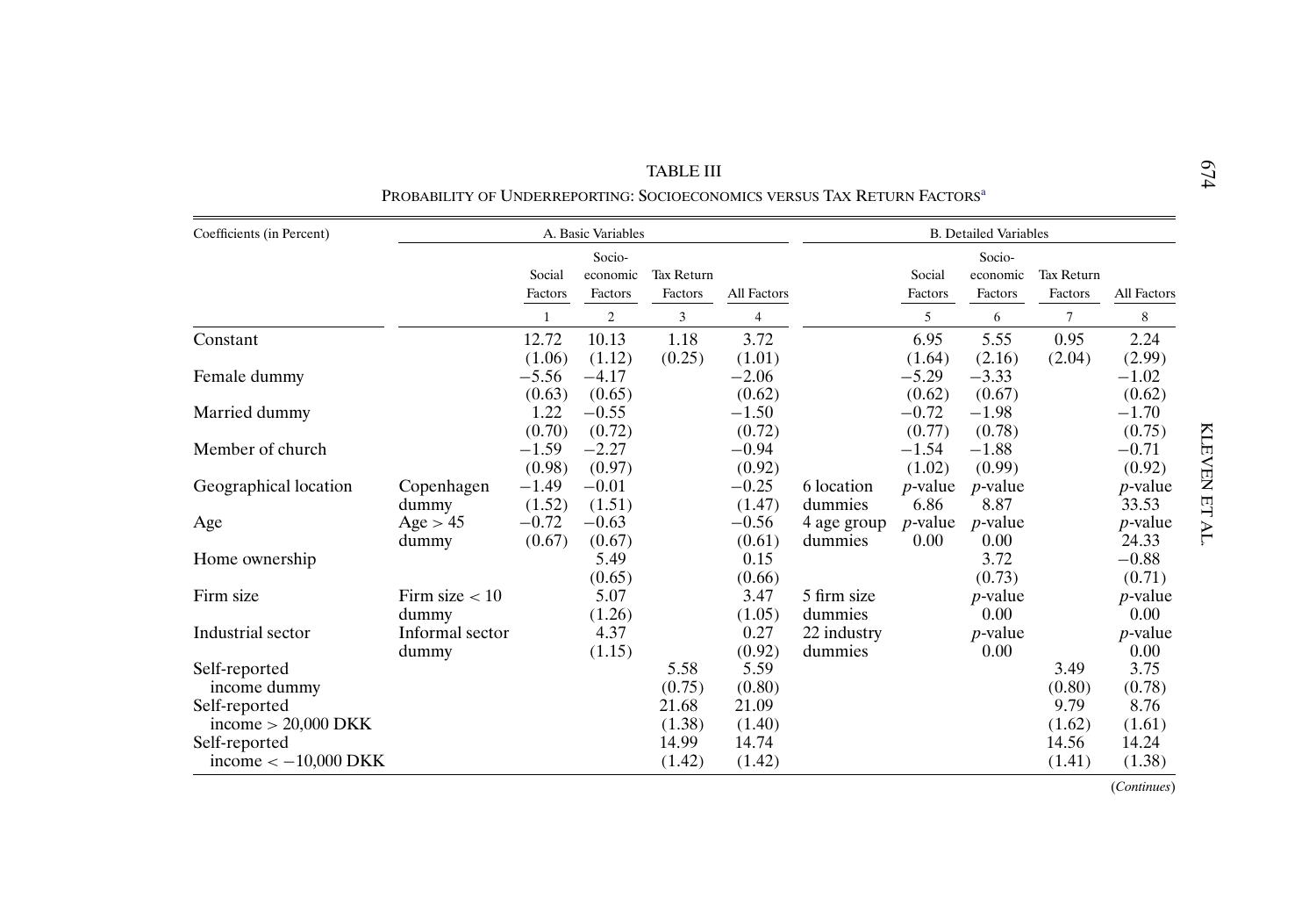<span id="page-24-0"></span>

| Coefficients (in Percent) |         | A. Basic Variables |                   |             |               |         | <b>B.</b> Detailed Variables |                 |             |
|---------------------------|---------|--------------------|-------------------|-------------|---------------|---------|------------------------------|-----------------|-------------|
|                           |         | Socio-             |                   |             |               |         | Socio-                       |                 |             |
|                           | Social  | economic           | <b>Tax Return</b> |             |               | Social  | economic                     | Tax Return      |             |
|                           | Factors | Factors            | Factors           | All Factors |               | Factors | Factors                      | Factors         | All Factors |
|                           |         | 2                  | 3                 | 4           |               | 5       | 6                            |                 | 8           |
| Auditing flag dummy       |         |                    | 13.22             | 13.07       |               |         |                              | 12.26           | 12.37       |
|                           |         |                    | (1.58)            | (1.53)      |               |         |                              | (1.61)          | (1.56)      |
| Self-employed dummy       |         |                    |                   |             |               |         |                              | 17.03           | 13.47       |
|                           |         |                    |                   |             |               |         |                              | (1.14)          | (1.39)      |
| Capital income dummy      |         |                    |                   |             |               |         |                              | $-0.75$         | $-0.47$     |
|                           |         |                    |                   |             |               |         |                              | (1.98)          | (1.87)      |
| Stock income dummy        |         |                    |                   |             |               |         |                              | 0.33            | 1.21        |
|                           |         |                    |                   |             |               |         |                              | (0.65)          | (0.66)      |
| Deduction dummy           |         |                    |                   |             |               |         |                              | $-1.12$         | $-0.76$     |
|                           |         |                    |                   |             |               |         |                              | (0.72)          | (0.88)      |
| Audit adjustment          |         |                    |                   |             |               |         |                              | 7.22            | 6.86        |
| in 2004 or 2005 dummy     |         |                    |                   |             |               |         |                              | (1.58)          | (1.55)      |
| Income controls           |         |                    |                   |             | 6 income      |         |                              | <i>p</i> -value | $p$ -value  |
|                           |         |                    |                   |             | group dummies |         |                              | 0.20            | 0.02        |
| R-squares                 | 1.16%   | 2.46%              | 16.15%            | 16.53%      |               | 2.16%   | $7.76\%$                     | 18.72%          | 19.76%      |
| Adjusted R-squares        | 1.14%   | 2.42%              | 16.14%            | 16.48%      |               | 2.11%   | 7.58%                        | 18.66%          | 19.54%      |

TABLE III—*Continued*

<sup>a</sup>This table reports coefficients of the OLS regression of dummy for underreporting on various dummy regressors. All coefficients are expressed in percent and robust standard errors are reported. Bottom rows repor<sup>t</sup> the <sup>R</sup>-square and adjusted <sup>R</sup>-squares. All estimates are population weighted and based solely on the 100% audit group (19,680 observations). Standard errors reported in parentheses. In par<sup>t</sup> A (columns 1–4), we include <sup>a</sup> basic set of dummy variables, while <sup>a</sup> richer set of variables is included in par<sup>t</sup> <sup>B</sup> (columns 5–8). In par<sup>t</sup> B, we do not repor<sup>t</sup> the full set of coefficients for geographical, age, firm size, industrial sector, and income groups. We instead only repor<sup>t</sup> the <sup>p</sup>-value from an F-test that the coefficients of those dummies are all equal to zero (for each category). The six location dummies are defined as Copenhagen, North Sealand, Middle and South Sealand, South Denmark, Middle Jutland, and North Jutland. The four age dummies are for age groups 0–25, 26–45, 46–65, and 66+. The five firm size dummies are for firms' size: 1, 2–10, 11–100, 101–1000, and 1001+. The six income group dummies are for each of the bottom three quartiles separately, percentile 75–95, percentile 95–99, and top percentile. For income categories, self-employed dummy means nonzero self-employment income and so forth.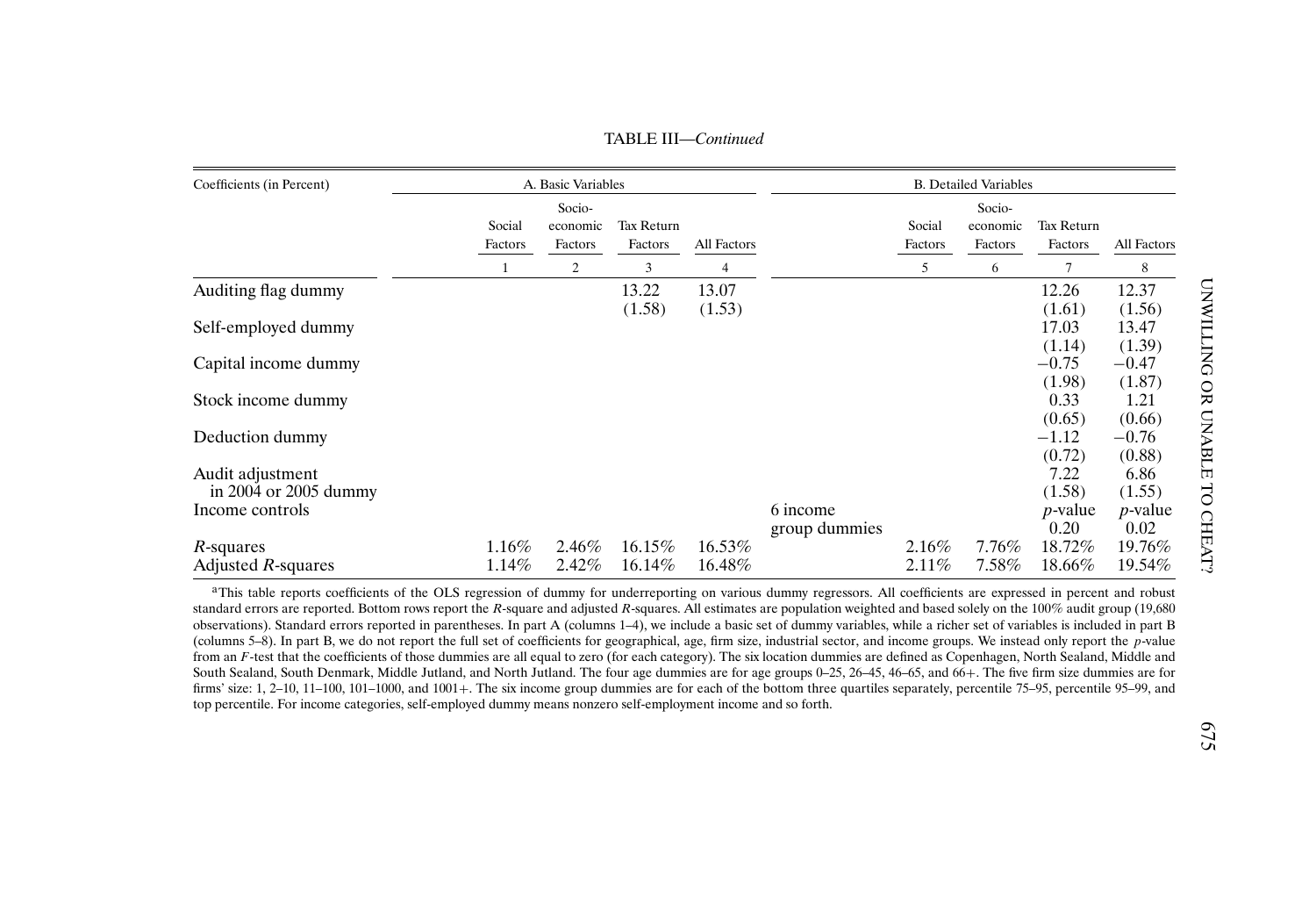<span id="page-25-0"></span>reported income, a dummy for having self-reported income above 20,000 kroner, and a dummy for having self-reported income below −10,000 kroner. We also include a dummy for having been flagged by the automated audit selection system (see Section [3\)](#page-7-0), because audit flags are to a large extent a (complex) function of self-reported income. The results show very strong effects of all these information-related variables. Column 4 brings all the variables together so as to study their relative importance. The results show that by far the strongest predictors of evasion are the variables that capture self-reported income. The effect of firm size is also fairly strong, whereas the effect of the informal sector disappears.<sup>27</sup> As for the social variables, their effects remain small, and all but female gender and marital status are statistically insignificant. Note that the coefficient on marital status actually changes sign.

It is illuminating to consider the adjusted  $R$ -squares across the different specifications. The specification including only self-reported income variables explains about 16.1% of the variation, while the specification with only socioeconomic factors explains just about 2.5%. Adding socioeconomic variables to the specification with tax return variables has almost no effect on the  $R$ squares. This provides suggestive evidence that information, and specifically the presence and size of income that is difficult to trace, is the key aspect of the compliance decision.

In part B, we investigate whether these findings are robust to including a much richer set of explanatory variables. Besides the basic variables described above, we include 6 location dummies (for the 6 main regions of Denmark), 4 age-group dummies, 5 firm-size dummies, 22 industry dummies, 6 incomegroup dummies, dummies for having nonzero income in different categories, and a dummy for having experienced an audit adjustment in the past 2 years. The conclusions are the same as above: the effects of social variables are small and mostly insignificant, whereas variables that capture information (presence and size of self-reported income, self-employment, audit flags, and prior audit adjustments) have very strong effects. This confirms the conclusion that information and traceability are central to the compliance decision.

#### 5. THE EFFECT OF THE MARGINAL TAX RATE ON EVASION

The effect of marginal tax rates on tax evasion is a central parameter for tax policy design. As discussed earlier, the effect of the marginal tax rate on tax evasion is theoretically ambiguous, not just because of income effects, but because the substitution effect can be either positive or negative, depending on the structure of penalties, taxes, and detection probabilities. In this section, we

 $27$ The fact that firm size remains significant suggests that collusion between taxpayers and third parties may be important in small firms, a finding which is consistent with the theoretical results of [Kleven, Kreiner, and Saez](#page-40-0) [\(2009\)](#page-40-0).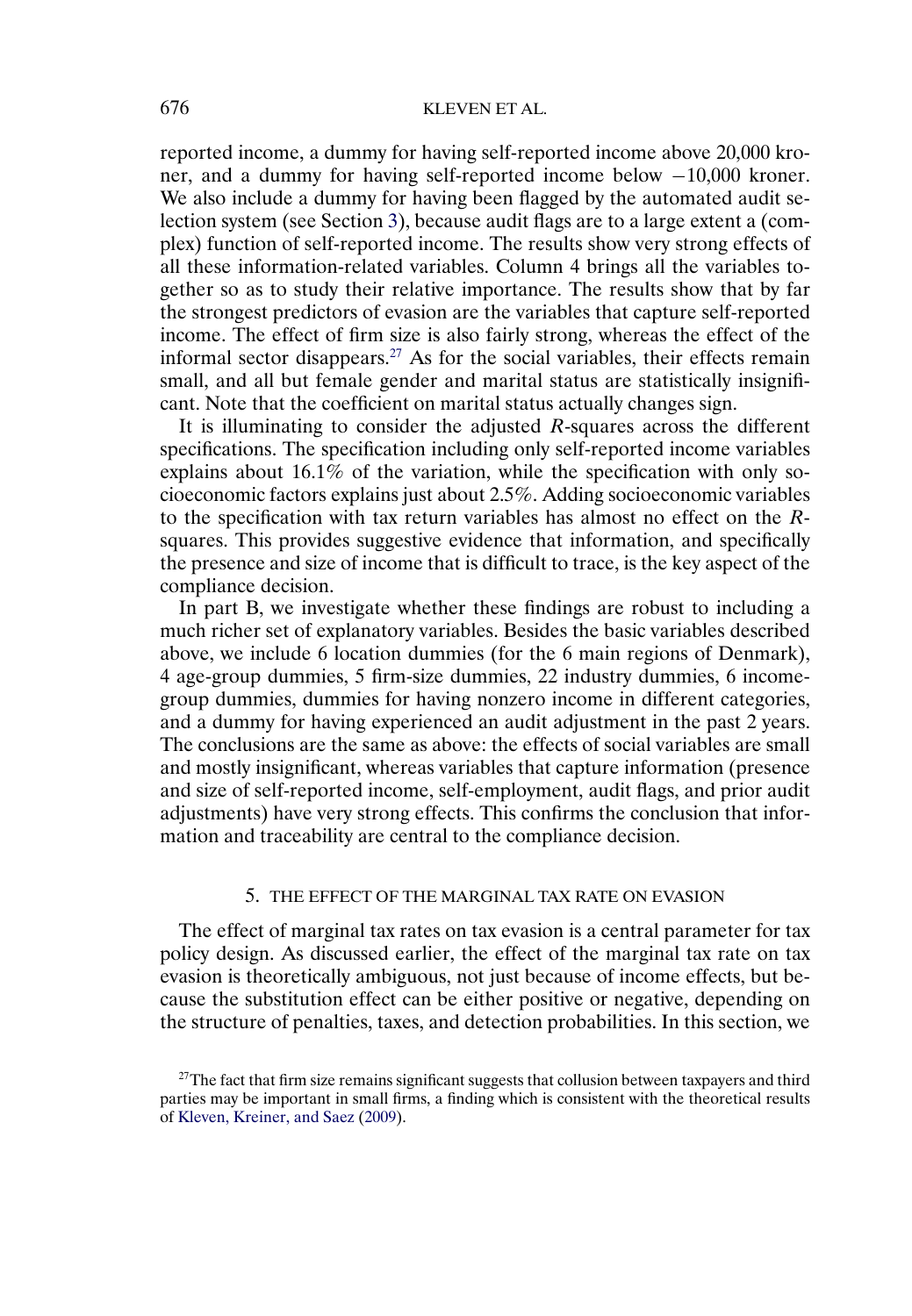<span id="page-26-0"></span>sign the substitution effect by presenting evidence on the compensated elasticity of tax evasion with respect to the marginal tax rate. Earlier studies of this parameter have been based on U.S. TCMP data, and observational variation in marginal tax rates across taxpayers and over time (Clotfelter [\(1983\)](#page-40-0), Feinstein [\(1991\)](#page-40-0)). The results have been very sensitive to the empirical specification, due to the lack of exogenous variation in tax rates. We therefore follow a different approach using quasi-experimental variation created by the discontinuity in marginal tax rates around large and salient kinks in the Danish tax schedule.

As described in Section [3](#page-7-0) and Table [I,](#page-9-0) the Danish tax system consists of two separate piecewise linear schedules: a three-bracket income tax and a twobracket stock income tax. The most significant kinks are created by the topbracket threshold in the income tax (where the marginal tax jumps from 49% to 62%) and the bracket threshold in the stock income tax (where the marginal tax jump from 28% to 43%). Economic theory predicts that taxpayers will respond to such jumps in marginal tax rates by bunching at the kink points. Saez [\(2010\)](#page-40-0) showed that such bunching can be used to identify the compensated elasticity of reported income with respect to the net-of-tax rate. This strategy was pursued on Danish data by [Chetty, Friedman, Olsen, and Pistaferri](#page-40-0) [\(2009\)](#page-40-0), who found evidence of substantial bunching around the top kink in the income tax system. We also consider the top kink in the income tax, focusing on individuals with self-employment income where evasion is substantial and a significant response is therefore more likely. Moreover, we consider the kink in the stock income tax, since this kink is also large and much of stock income is self-reported and therefore prone to evasion. Our key contribution to the existing literature is that the combination of pre-audit and post-audit data allows us to separately identify elasticities of illegal evasion and legal avoidance, as opposed to only the overall elasticity of reported income.

Figure [4](#page-28-0) plots empirical distributions of taxable income (excluding stock income) in panel A and stock income in panel B around the major cutoffs in the income tax and stock income tax schedules. Panel A shows the distributions of pre-audit taxable income (solid curve) and post-audit taxable income (dashed curve) for the self-employed in 2006 around the top kink at 318,700 kroner (vertical line). The figure groups individuals into 3000 kroner bins and plots the number of taxpayers in each bin. Like Chetty et al. [\(2009\)](#page-40-0), we find substantial bunching in pre-audit incomes around the kink, with almost five times as many taxpayers in the bin including the kink as in the surrounding bins. This provides clear evidence of an overall taxable income response to taxation, which may reflect evasion, avoidance, or real responses. To uncover the evasion response to marginal tax rates, we turn to the distribution of post-audit income. Here we continue to see bunching, but less than for pre-audit income. This suggests that bunching is achieved partly by underdeclaring income, which is consistent with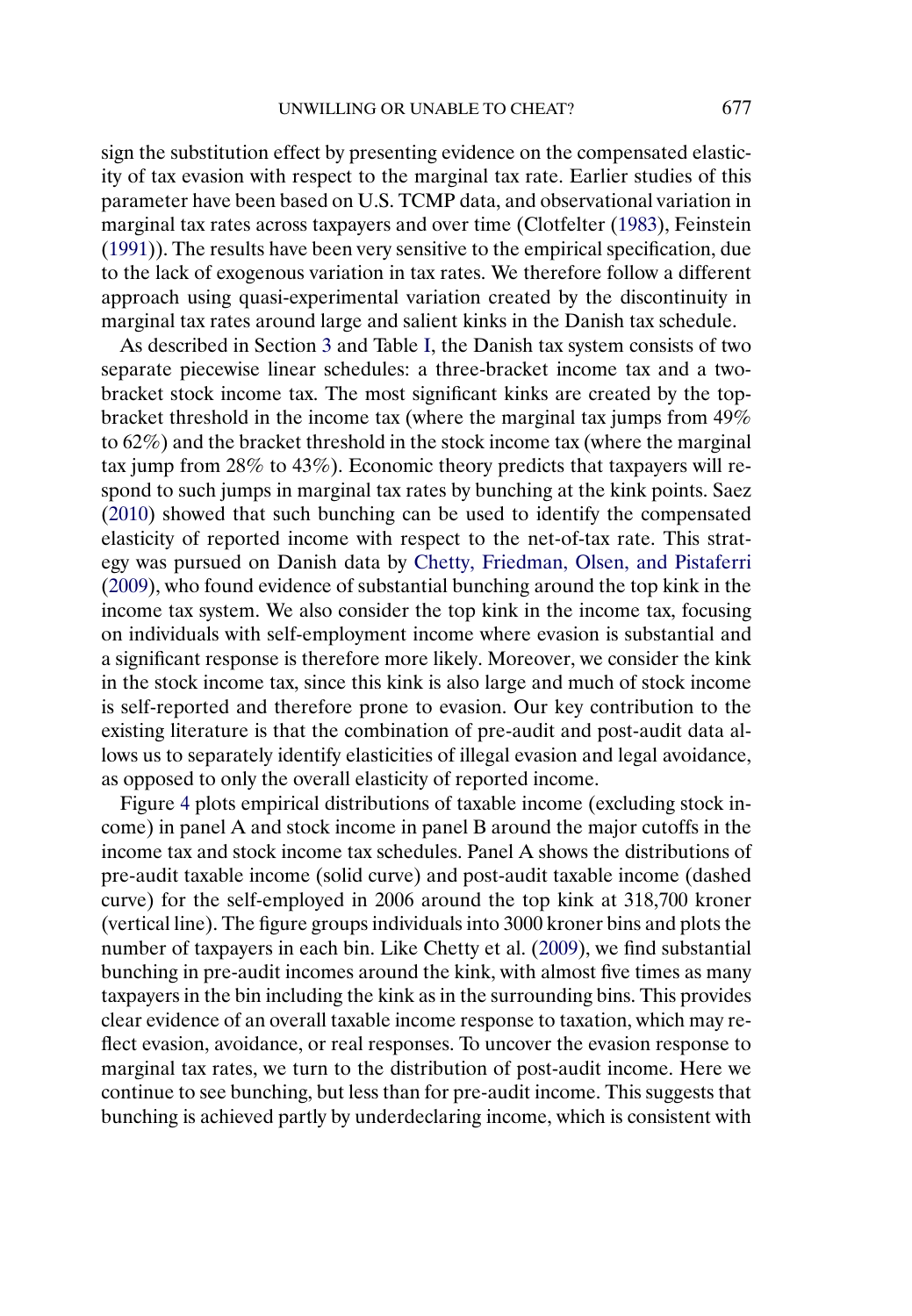an evasion response to the marginal tax rate. The post-audit bunching reflects real and avoidance responses purged of the (detectable) evasion response.<sup>28</sup>

As shown in panel B, we find even stronger evidence of bunching around the kink point in the stock income tax schedule (at 88,600 kroner), with about 10 times as many taxpayers in the bin around the kink as in the surrounding bins. However, we see essentially no difference between the pre-audit and post-audit distributions, suggesting that the bunching effect reflects solely avoidance and not (detectable) evasion.

Table [IV](#page-29-0) uses the bunching evidence to estimate elasticities of tax evasion and tax avoidance for self-employment income (panel A) and stock income (panel B). The first row in each panel shows the fraction of individuals bunching (defined as having an income within 1500 kroner of the kink) among individuals within 40,000 kroner of the kink. The second row in each panel shows compensated elasticities based on comparing the actual distribution to a counterfactual distribution estimated by excluding observations in a band around the kink (Saez [\(2010\)](#page-40-0)). The difference between the actual and counterfactual distributions gives an estimate of excess mass around the kink point, which can be compared to the size of the jump in the net-of-tax rate so as to infer the elasticity. The identifying assumption is that in the absence of the discontinuous jump in tax rates, there would have been no spike in the density distribution at the kink. The estimated elasticity of pre-audit taxable income for the self-employed is equal to 0.16, while the elasticity of post-audit taxable income equals 0.085. The difference between the two is the compensated evasion elasticity with respect to the net-of-tax rate and is equal to 0.076. All of these estimates are strongly significant. For stock income, the pre-audit elasticity is 2.24 and strongly significant, while the post-audit elasticity is equal to 2.00. This implies an elasticity of evasion equal to 0.25, but this elasticity is not statistically significant. The last column of the table explores the robustness to the bandwidth around the kink used to estimate the elasticities. We find that the estimates are not very sensitive to bandwidth, which is because the bunching in the Danish tax data is very sharp.

To summarize these results, the marginal tax rate has at most a small positive substitution effect on tax evasion for individuals with substantial self-reported income. Estimated evasion responses are smaller than avoidance responses, although this decomposition could be biased by the presence of undetected evasion that the method attributes to avoidance. The combination of large evasion rates for self-reported income (as documented in the previous section) and small evasion effects of the marginal tax rate is not incompatible with the

 $28$ The post-audit bunching is a lower bound on real and avoidance responses, because individuals who respond to tax rates both along the avoidance/real margin, and the evasion margin, and bunch at the kink point (before audits) will be displaced from the kink by the audit. Hence, the difference in bunching between pre-audit and post-audit incomes is an upper bound on the evasion response to marginal tax rates.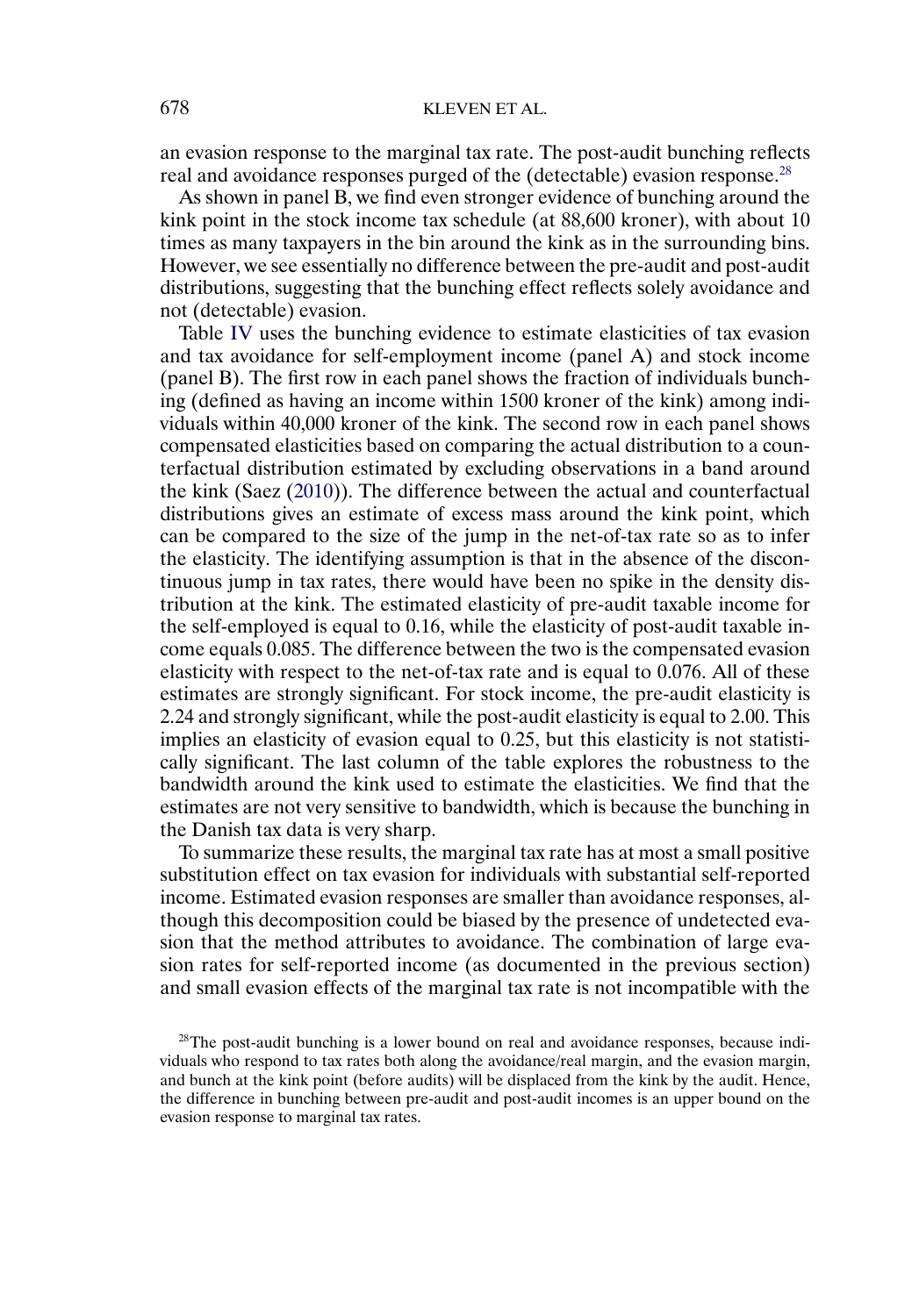<span id="page-28-0"></span>

FIGURE 4.——Density distributions around kink points. The figure displays number of taxpayers (by 3000 DKK bins) for taxable income for the self-employed (panel A) and stock income (panel B). In both panels, we report the series for incomes before audits and incomes after audits for the 100% audit group. The vertical line denotes the kink point where marginal tax rates jump. The jump is from 49% to 62% in panel A (top taxable income bracket) and from 28% to 43% in panel B (top stock income bracket). For married filers, the stock income tax is assessed jointly, and the bracket threshold in the figure is the one that applies to such joint filers. For single filers, the bracket threshold is half as large at 44,300 kroner. We have aligned single and married filers in the figure by multiplying the stock income of singles by 2.

model in Section [2.](#page-3-0) Importantly, the combined results of this and the previous section suggest that information reporting is much more important than low marginal tax rates to achieve enforcement.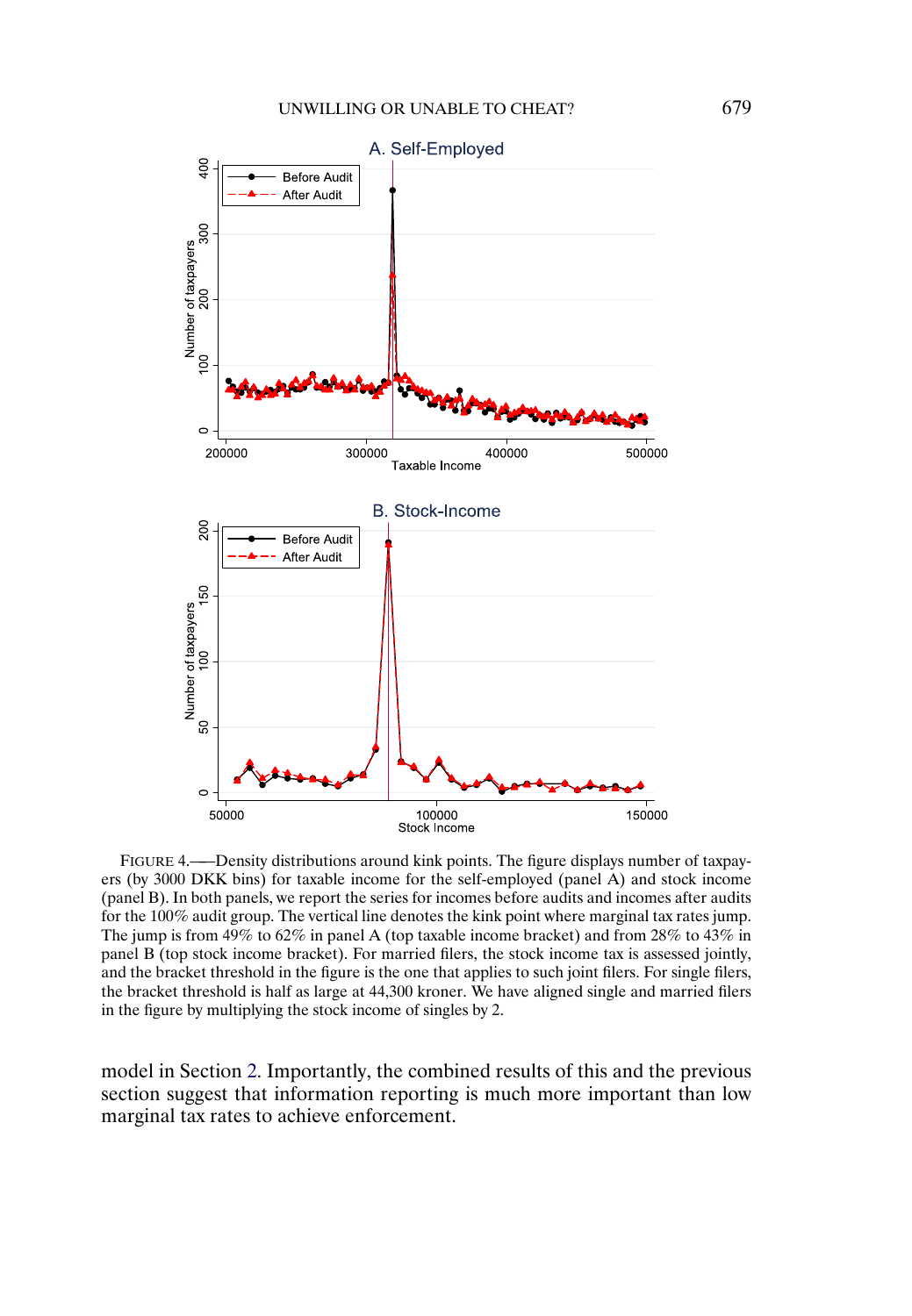### <span id="page-29-0"></span>680 KLEVEN ET AL.

#### TABLE IV

|                                                                     |                                            | <b>Baseline</b>                          |                                            | <b>Differences</b>                            |
|---------------------------------------------------------------------|--------------------------------------------|------------------------------------------|--------------------------------------------|-----------------------------------------------|
|                                                                     | <b>Before Audit</b><br>Income              | After Audit                              |                                            | Robustness<br>Check: Difference               |
|                                                                     | $(Avoidance +$<br>Evasion<br>Elasticities) | Income<br>(Avoidance<br>Elasticity Only) | Difference<br>(Evasion<br>Elasticity Only) | <b>Using Smaller</b><br>Sample Around<br>Kink |
|                                                                     | 1                                          | 2                                        | 3                                          | 4                                             |
| A. Self-Employment Income (MTR jump from 49% to 62% at 318,700 DKK) |                                            |                                          |                                            |                                               |
| Fraction bunching (percent)                                         | 19.12                                      | 12.56                                    | 6.56                                       | 9.57                                          |
|                                                                     | (0.90)                                     | (0.76)                                   | (1.18)                                     | (1.86)                                        |
| Elasticity                                                          | 0.161                                      | 0.085                                    | 0.076                                      | 0.070                                         |
|                                                                     | (0.011)                                    | (0.008)                                  | (0.014)                                    | (0.014)                                       |
| Number of observations                                              | 1919                                       | 1887                                     | 3806                                       | 2255                                          |
| B. Stock Income (MTR jump from $28\%$ to $43\%$ at 88,600 DKK)      |                                            |                                          |                                            |                                               |
| Fraction bunching (percent)                                         | 39.30                                      | 36.42                                    | 2.88                                       | 1.80                                          |
|                                                                     | (2.22)                                     | (2.11)                                   | (3.06)                                     | (3.69)                                        |
| Elasticity                                                          | 2.243                                      | 1.996                                    | 0.247                                      | 0.120                                         |
|                                                                     | (0.213)                                    | (0.191)                                  | (0.286)                                    | (0.259)                                       |
| Number of observations                                              | 486                                        | 519                                      | 1005                                       | 737                                           |

#### TAX EVASION VERSUS TAX AVOIDANCE ELASTICITIES<sup>a</sup>

<sup>a</sup>This table estimates the effects of marginal tax rates on tax evasion versus tax avoidance using bunching evidence around kink points of the tax schedule where marginal tax rates jump. Panel A focuses on the self-employed and the top rate kink where the marginal tax rates jump from 49% to 62% at 318,700 DKK. Panel B focuses on stock income and the top rate kink for stock income where the marginal tax rates jump from 28% to 43% at 88,600 DKK for married filers and 44,300 DKK for single filers (we have aligned single filers by multiplying by 2 their stock income). As shown in Figure [2,](#page-10-0) in both cases, there is significant evidence of bunching at the kink both for income before audits and incomes after audits. In each panel, the first row estimates the fraction of tax filers bunching (income within 1500 DKK of the kink) among tax filers with income within 40,000 DKK of the kink. Column 1 is for income before audit while column 2 is for income after audit. Column 3 reports the difference between column 1 and column 2. Column 4 presents a robustness check on the difference when the sample is limited to tax filers within 20,000 DKK (instead of 40,000 DKK) of the kink. In each panel, the second row estimates the (compensated) elasticity of reported income with respect to the net-of-tax rate using bunching evidence (following the method developed in Saez [\(2010\)](#page-40-0)). Column 1 is the elasticity for before audit income while column 2 is the elasticity for after audit income. Column 3 reports the difference between column 2 and column 1. Column 4 presents as a robustness check the difference in elasticities when the sample is limited to tax filers within 20,000 DKK (instead of 40,000 DKK) of the kink. The elasticity of before audit income combines both the evasion and avoidance elasticities while the elasticity of after audit income is the tax avoidance elasticity. Therefore, the difference in elasticities is the compensated elasticity of tax evasion with respect to the net-of-tax rate.

#### 6. THE EFFECTS OF TAX ENFORCEMENT ON EVASION

### 6.1. *Randomization Test*

In this section, we consider the effects of audits and threat-of-audit letters on subsequent reporting. We start by running a randomization test to verify that the treatment and control groups are indeed ex ante identical in both experiments. Appendix Table [A.I](#page-39-0) in the shows the results of the audit randomization (0% vs. 100% audit group) in part A, letter randomization (letter vs. no-letter group) in part B, and within-letter randomization (50% vs. 100% letter group)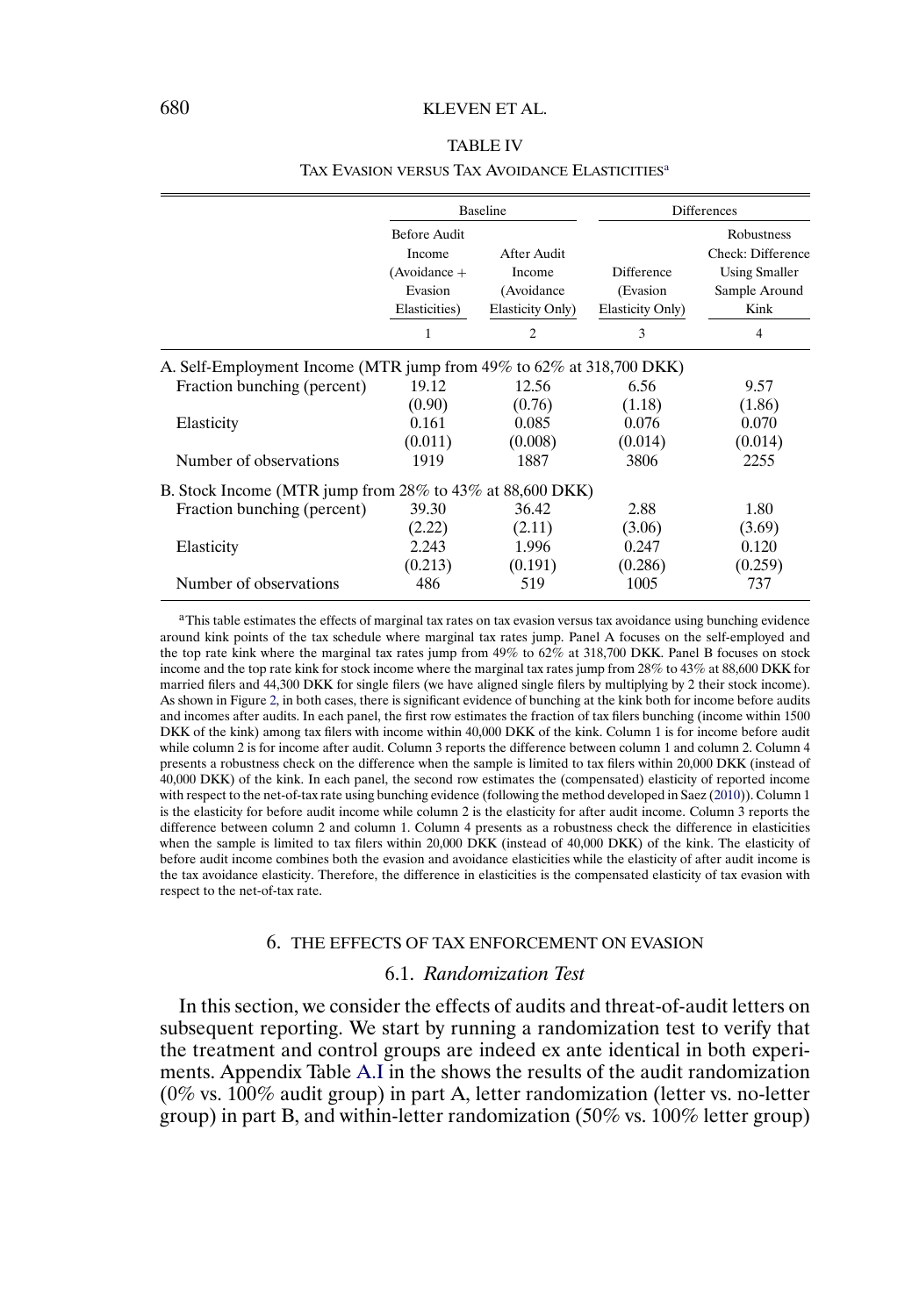<span id="page-30-0"></span>in part C. The table shows mean income and percent of taxpayers with nonzero income in different categories, the percent filing a return the following year in 2008, and a number of socioeconomic characteristics. Unlike the baseline compliance study, statistics are not reported using population weights to match the full Danish population, but reflect instead the composition in the stratified random sample on which the experiments are based. We use sample weights as this increases slightly the power of our results.

For the audit randomization, income statistics are based on the tax returns filed in 2007, that is, right before the baseline audits were implemented. We see that the differences between the 0% and 100% audit groups are always very small and never statistically significant at the 5% level, showing that the randomization was indeed successful. Importantly, the fraction filing returns the following year in 2008 is also statistically identical across the two groups (97.08% and 96.94%, respectively). We have also verified that *conditional* on filing a 2008 return, there are no statistically significant differences across the 0% and 100% audit groups. This absence of selective attrition is critical as our analysis of prior audits effects is based on 2008 returns.

For the letter and within-letter randomizations, statistics are based on the prepopulated tax returns in 2008, that is, right before the letter experiment was implemented.<sup>29</sup> Among the 39 differences we show, only two (capital income and fraction married in the letter vs. no-letter groups) are borderline significant at the 5% level. Because we are looking at so many statistics, it is not surprising that a small fraction (actually  $2/39 = 5.1\%$ ) is (borderline) significant at the 5% level. Hence, we conclude that the letter randomization was also successful.

# 6.2. *The Effect of Audits on Future Reporting*

Let us first consider the effect of audits on future reporting in the context of the economic model in Section [2.](#page-3-0) In that model, reported income depends on the perceived probability of detection when engaging in tax evasion. Because audits are rare events for a taxpayer, they are likely to provide new information and therefore lead to a change in the perceived detection probability. We may think of the detection probability as a product of two probabilities: the probability of audit and the probability of detection conditional on audit. Audits may have an effect through both channels. One would expect the effect

 $29$ More precisely, the statistics are based on the last version of the return before the letters were sent out. As the letters were distributed shortly after the prepopulated returns were created, the last return for most taxpayers was indeed the prepopulated return. However, a small fraction of taxpayers (about 17%) had already made self-reported adjustments to their returns in the short time window between prepopulated returns and letters (recall that taxpayers can repeatedly correct their returns at any time before the May 1st deadline). To minimize noise, we consider the effect of letters on adjustments to the latest return for each taxpayer at the time of receiving the letter, and hence the randomization test is based on this tax return concept.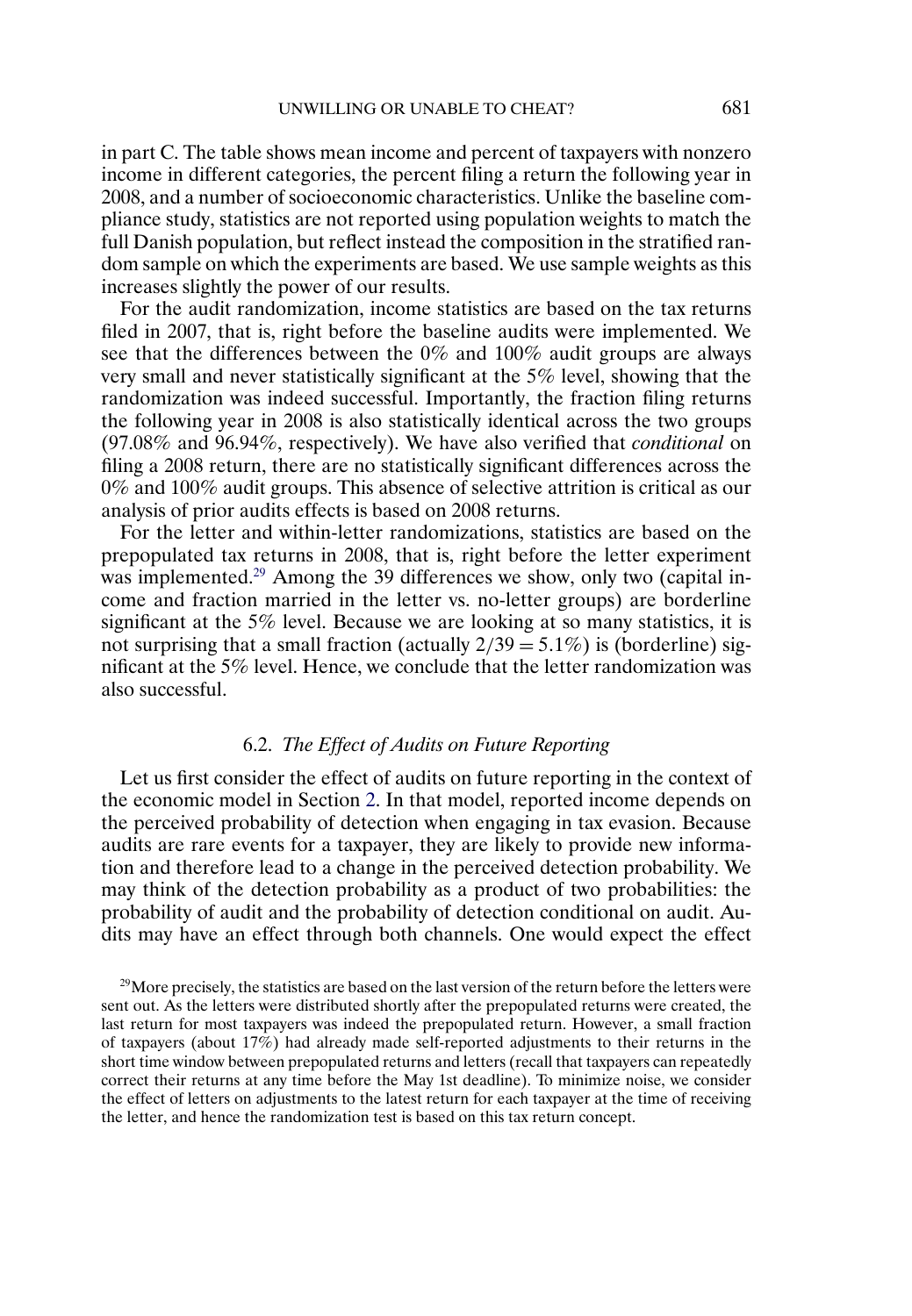on the perceived audit probability to be positive. The effect on the perceived probability of detection conditional on audit is ambiguous, because the taxpayer may learn that the tax administration is either more or less effective at uncovering evasion than expected. In practice, however, audited taxpayers are contacted only if tax inspectors upon examining the return believe that hidden income or unjustified deductions can potentially be uncovered. Hence, taxpayers are typically only aware of being audited when tax inspectors are successful. This means that the probability of detection conditional on audit is likely to increase as a result of experiencing an audit. Therefore, the model predicts an increase in reported income. In particular, self-reported income should increase, but not third-party reported income where the detection probability is already close to 1.

The few previous studies of the effect of audits on future reporting have not found significant results. These studies have considered either TCMP audits (Long and Schwartz [\(1987\)](#page-40-0)) or ordinary audits (Erard [\(1992\)](#page-40-0)). The problem with TCMP audits is that taxpayers are aware that selection is random and that the audit is part of a special study. The problem with using ordinary audits is that selection is endogenous and it is very difficult to control for the ensuing selection bias in a convincing way. Our data contain more compelling variation based on randomized audit treatments where participants are not aware of the randomization.

As the experimental audits were implemented on tax returns filed in 2007, we estimate the effects of audits on subsequent reporting by comparing changes in filed income from 2007 to 2008 (income earned in 2006 and 2007, respectively) in the 0% and 100% audit groups. Table [V](#page-32-0) shows the results for the full sample in panel A and the sample limited to those receiving no threat-of-audit letter in panel B.30 Each panel shows amounts of income change at the top and the probability of income increase at the bottom. Income changes have been trimmed at −200,000 and +200,000 kroner to get rid of extreme observations that make estimates imprecise. This trimming affects less than 2% of the observations on average.

To provide a benchmark, column 1 shows actual detected evasion in the baseline audits, that is, the average amount of detected underreporting at the top of each panel and the fraction of taxpayers found underreporting at the bottom. Actual detected evasion can be seen as the *mechanical* effect of a tax audit, whereas the effect on subsequent income reporting is the *behavioral* (deterrence) effect of the change in perceived detection probability.

We show the estimated deterrence effect of audits on total reported income in column 2, self-reported income in column 3, and third-party reported in-

<sup>&</sup>lt;sup>30</sup>The threat-of-audit letter treatment (analyzed in the next section) is orthogonal to the audit treatment, and both panels therefore show causal effects of audits. But the full sample may produce different results than the no-letter sample either because of cross-effects between the two treatments or because the no-letter sample contains a higher share of self-employed individuals as the letter experiment excluded the self-employed.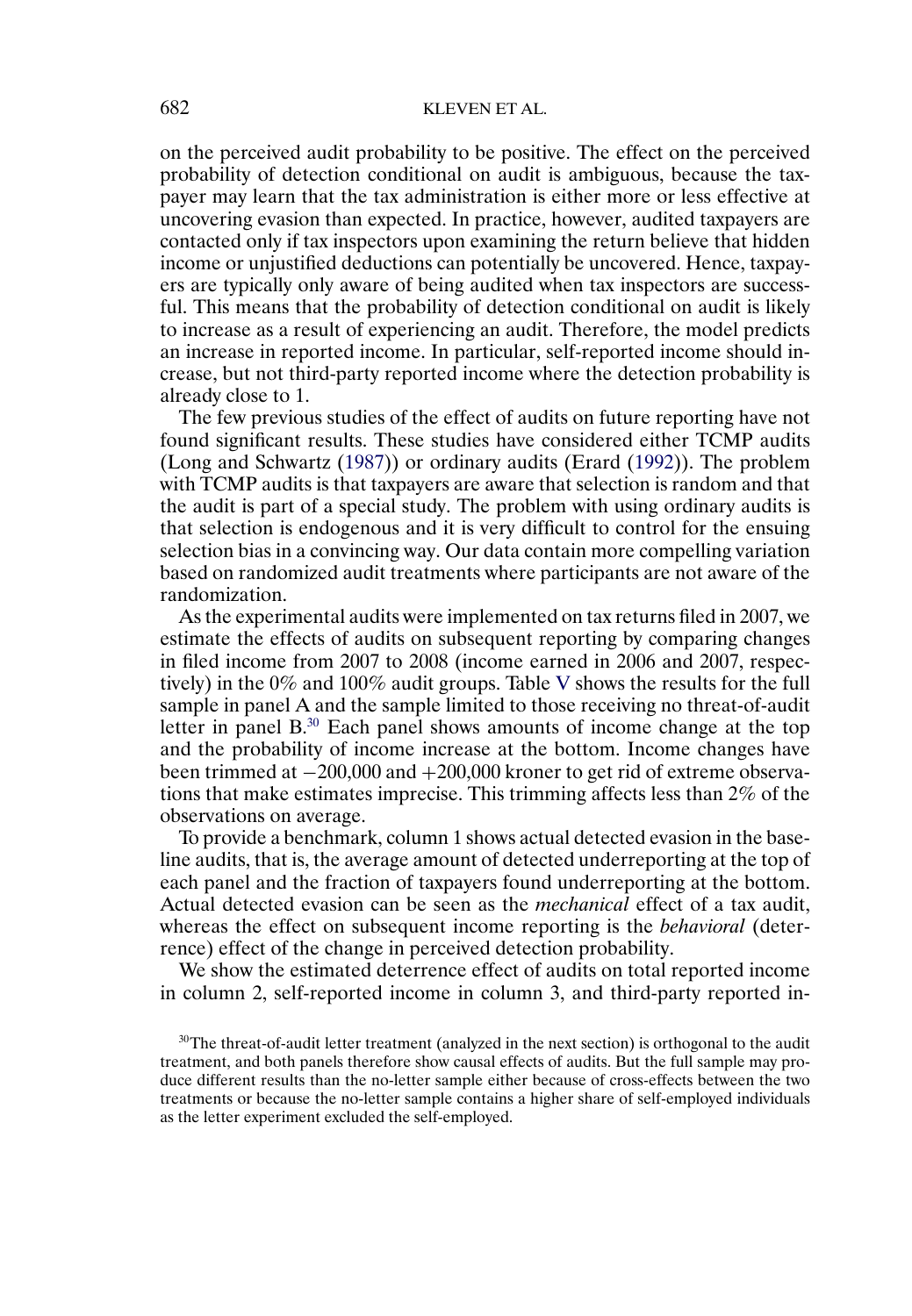<span id="page-32-0"></span>

|                                                                                                               |                                     |              | Change in Reported Income (Panels A1 and B1)<br>and Probability of Income Increase<br>(Panels A2 and B2) from 2006 to 2007 |                                | <b>IV Effect of Audit</b>      |
|---------------------------------------------------------------------------------------------------------------|-------------------------------------|--------------|----------------------------------------------------------------------------------------------------------------------------|--------------------------------|--------------------------------|
|                                                                                                               | <b>Baseline Audit</b><br>Adjustment | Total Income | Self-Reported Income                                                                                                       | Third-Party Reported<br>Income | Adjustment on<br>Income Change |
|                                                                                                               |                                     | 2            | 3                                                                                                                          | 4                              | 5                              |
| A. Full Sample                                                                                                |                                     |              |                                                                                                                            |                                |                                |
| A1. Amounts [difference between the 100% and the 0% audit groups]                                             |                                     |              |                                                                                                                            |                                |                                |
| Net income                                                                                                    | 8491                                | 2557         | 2331                                                                                                                       | 225                            | 0.301                          |
|                                                                                                               | (827)                               | (787)        | (658)                                                                                                                      | (691)                          | (0.098)                        |
| Total tax                                                                                                     | 3295                                | 1375         |                                                                                                                            |                                | 0.417                          |
|                                                                                                               | (257)                               | (464)        |                                                                                                                            |                                | (0.144)                        |
| A2. Probability of audit adjustment and income increase [difference between the 100% and the 0% audit groups] |                                     |              |                                                                                                                            |                                |                                |
| Net income                                                                                                    | 19.09                               | 0.89         | 2.11                                                                                                                       | 0.24                           | 0.047                          |
|                                                                                                               | (0.28)                              | (0.48)       | (0.48)                                                                                                                     | (0.48)                         | (0.025)                        |
| Total tax                                                                                                     | 19.17                               | 0.99         |                                                                                                                            |                                | 0.052                          |
|                                                                                                               | (0.28)                              | (0.49)       |                                                                                                                            |                                | (0.025)                        |
| Number of observations                                                                                        | 41,571                              | 41,571       | 41,571                                                                                                                     | 41,571                         | 41,571                         |
| B. Sample Limited to Those Receiving No Threat-of-Audit Letter                                                |                                     |              |                                                                                                                            |                                |                                |
| B1. Amounts [difference between the 100% and the 0% audit groups]                                             |                                     |              |                                                                                                                            |                                |                                |
| Net income                                                                                                    | 12,835                              | 2904         | 3086                                                                                                                       | $-182$                         | 0.226                          |
|                                                                                                               | (1310)                              | (1117)       | (1008)                                                                                                                     | (962)                          | (0.091)                        |
| Total tax                                                                                                     | 5019                                | 1732         |                                                                                                                            |                                | 0.345                          |
|                                                                                                               | (406)                               | (677)        |                                                                                                                            |                                | (0.137)                        |

# TABLE V EFFECTS OF RANDOMIZED PRIOR AUDITS ON YEAR TO YEAR INCOME CHANGES[a](#page-33-0)

(*Continues*)

683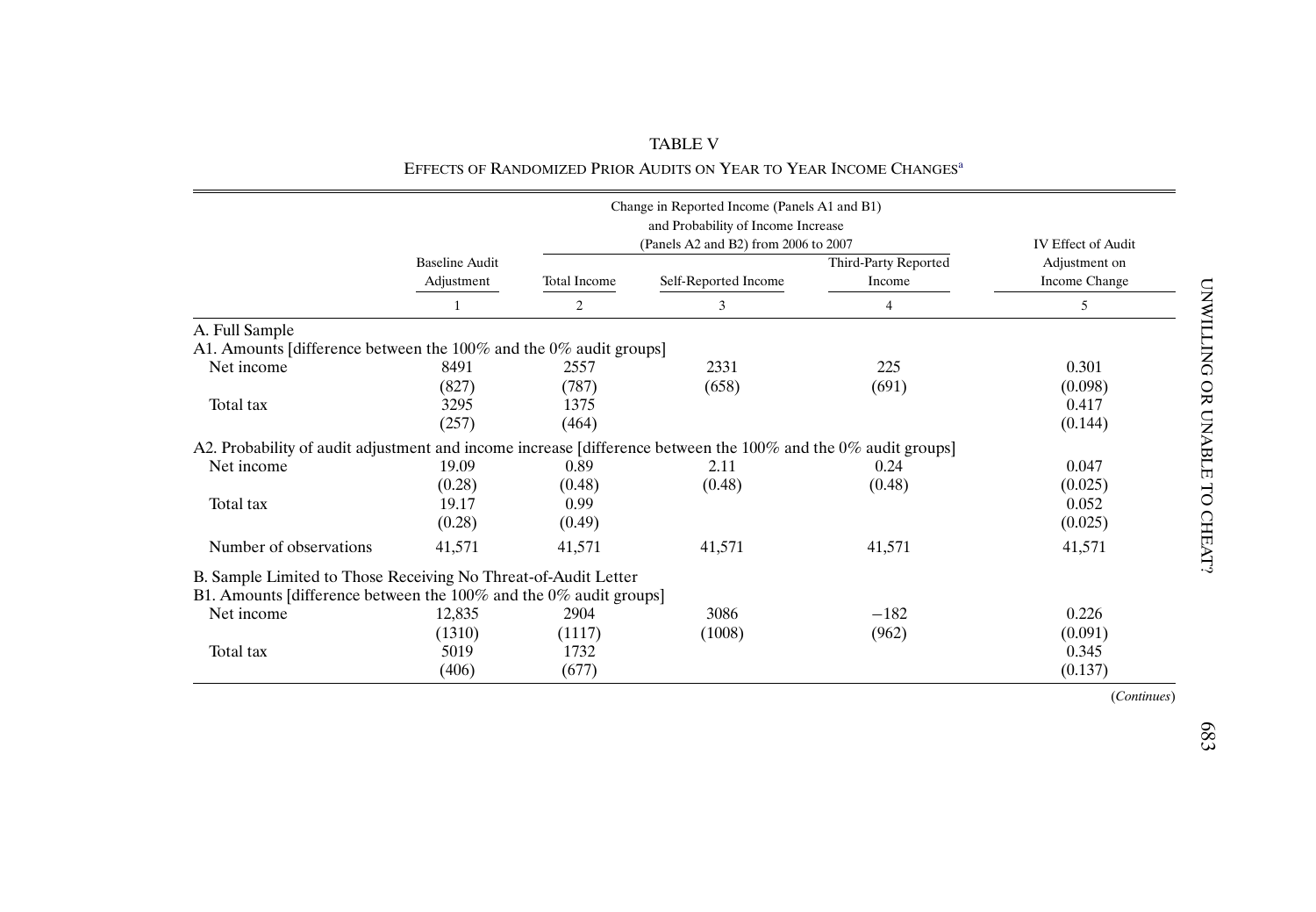<span id="page-33-0"></span>

|                                                                                                                                                                                             |                                     |                | Change in Reported Income (Panels A1 and B1)<br>and Probability of Income Increase |                                |                                |
|---------------------------------------------------------------------------------------------------------------------------------------------------------------------------------------------|-------------------------------------|----------------|------------------------------------------------------------------------------------|--------------------------------|--------------------------------|
|                                                                                                                                                                                             |                                     |                | (Panels A2 and B2) from 2006 to 2007                                               |                                | <b>IV Effect of Audit</b>      |
|                                                                                                                                                                                             | <b>Baseline Audit</b><br>Adjustment | Total Income   | Self-Reported Income                                                               | Third-Party Reported<br>Income | Adjustment on<br>Income Change |
|                                                                                                                                                                                             |                                     |                |                                                                                    |                                |                                |
| B. Sample Limited to Those Receiving No Threat-of-Audit Letter (Continued)<br>B2. Probability of audit adjustment and income increase [difference between the 100% and the 0% audit groups] |                                     |                |                                                                                    |                                |                                |
| Net income                                                                                                                                                                                  | 25.75<br>(0.39)                     | 0.73<br>(0.61) | 2.12<br>(0.61)                                                                     | $-0.52$<br>(0.61)              | 0.028<br>(0.024)               |
| Total tax                                                                                                                                                                                   | 25.93<br>(0.39)                     | 0.98<br>(0.61) |                                                                                    |                                | 0.038<br>(0.024)               |
| Number of observations                                                                                                                                                                      | 26,180                              | 26,180         | 26,180                                                                             | 26,180                         | 26,180                         |

on the probability of <sup>a</sup> (nominal) income increase. In all cases, we repor<sup>t</sup> the differences between the 100% audit group and the 0% audit group in the base year. Column 1 reports the difference between the 100% audit group and the 0% audit group in the average amount of audit adjustment in the base year (panels A1 and B1) and the fraction with an audit adjustment for underreporting in base year (panels A2 and B2). Column 2 reports the difference between the 100% audit group and the 0% audit group in the average income increase from 2006 to 2007 (panels A1 and B1) and the fraction with <sup>a</sup> nominal income increase from 2006 to 2007 (panels A2 and B2). Column 3 repeats the analysis of column 2 but limited to self-reported income instead of total reported income. Column 4 repeats the analysis of column 2 but limited to third-party reported income instead of total reported income. Note that col.  $2 = \text{col. } 3 + \text{col. } 4$  for amounts in panels A1 and B1. Column 5 presents the coefficient of an IV regression of income change (panels A1 and B1) and dummy for an income increase (panels A2 and B2) on the baseline audit adjustment for underreporting using as instrument the 100% audit group dummy. Effectively, we have col.  $5 =$  col. 2/col. 1. This coefficient in panels A1 and B1 can be interpreted as the causal effect of an additional dollar of audit adjustment on reported income the following year assuming that audits which did not lead to any audit adjustment did not have any causal impact on reported income the following year. In each panel, we repor<sup>t</sup> effects for net income and for total tax liability. Estimates are weighted according to the experiment stratification design. Weights do not reflect population weights. Standard errors are reported in parentheses. For panels A1 and B1, all the amounts are in Danish kroner (U.S. \$1 = 5.2 DKK as of 1/2010). Income changes are trimmed at  $-200,000$  DKK and 200,000 DKK. That is, income changes are defined as min(200,000, max(income in 2007–income in 2006,−200,000)). This is done to avoid extreme outcomes, which make estimates very imprecise. Less than 2% of observations are trimmed on average.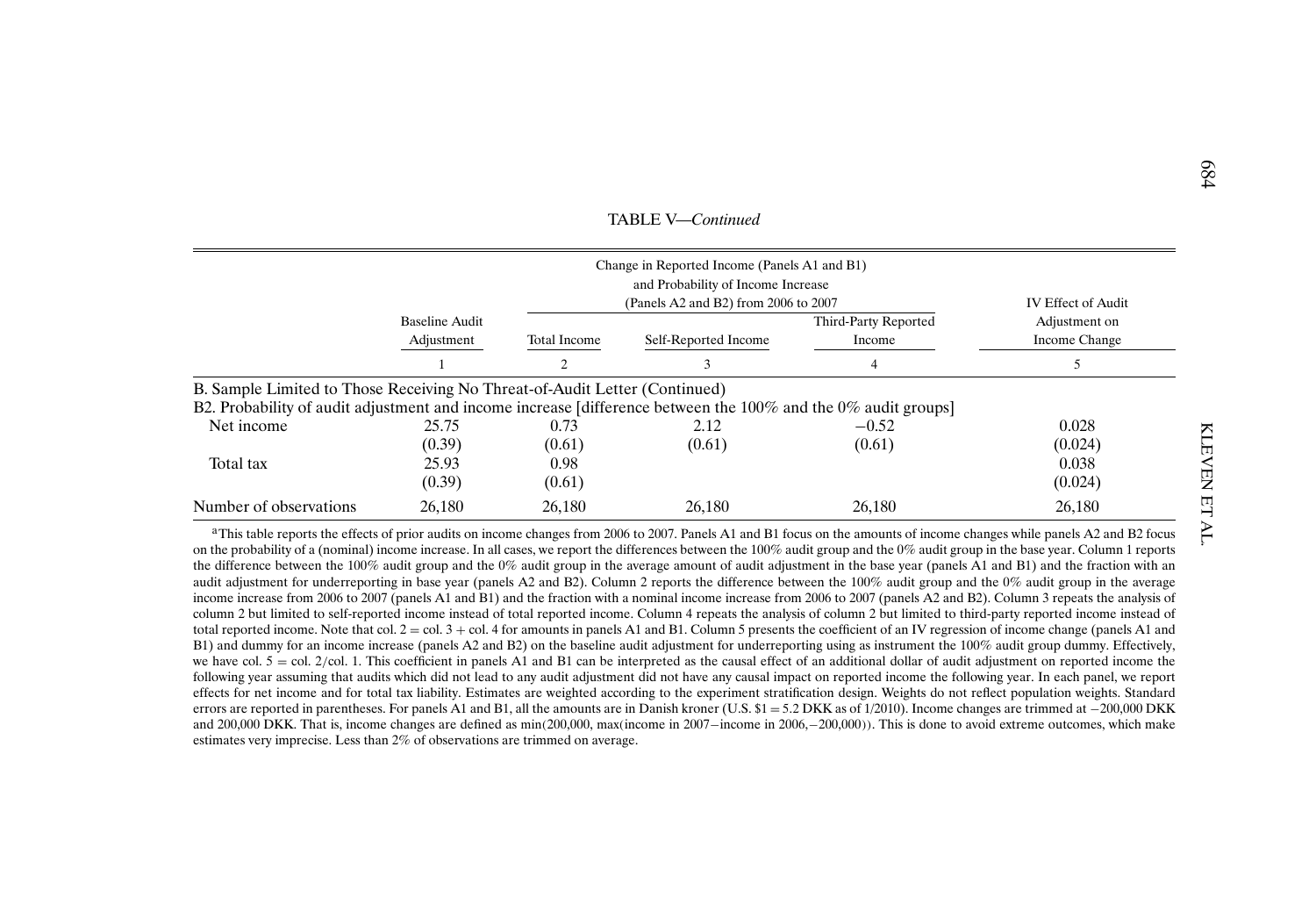come in column 4. Column 5 shows the ratio of column 2 to column 1 obtained as an instrumental variable (IV) regression of the income change (amount and income-increase dummy, respectively) on the baseline audit adjustment (amount and upward-adjustment dummy, respectively), using as an instrument the 100% audit group dummy. For amounts, this can be interpreted as the causal effect of an additional dollar of audit adjustment on total reported income the following year, assuming that audits that do not lead to any adjustment have no behavioral effect. For probabilities, it gives the causal effect of experiencing an upward audit adjustment on the probability of increasing reported income.

Table [V](#page-32-0) shows that audits have a positive deterrence effect on tax evasion. For the full sample, the effect on total net income is 2557 kroner or 30.1 cents per additional kroner of audit adjustment. The effect on tax liability is 1375 kroner, corresponding to 41.7 cents per dollar of audit adjustment. These estimates are strongly significant. The effects on the probabilities of increasing total income and tax liability are qualitatively similar, but these estimates are only marginally significant at the 5% level. We find that experiencing an audit adjustment raises the probabilities of increasing reported income and tax liability the following year by about 1 percentage point or 5% of the baseline probability.

According to the model in Section [2,](#page-3-0) the deterrence effects should be driven entirely by self-reported income as there is no room for additional deterrence for third-party reported income. The breakdown of the total estimated effect into the separate effects on self-reported income and third-party income confirms this prediction. For third-party reported income, the estimated effects are close to zero and statistically insignificant. For self-reported income, the effect on the reported amount equals 2331 kroner or  $91\%$  of the total effect. The effect on the probability of increasing self-reported income is 2.1 percentage point, more than twice as large as the total effect, and this estimate is now strongly significant.

Considering the no-letter sample in panel B, we find that the qualitative effects are the same as for the full sample. Moreover, the quantitative magnitudes do not change by much; in fact, the estimated deterrence effects for the no-letter sample are not significantly different from the full-sample estimates at the 5% level.

To conclude, the overall deterrence effect of audits is positive but quite modest. The effect of audits on total net income corresponds to only about  $1\%$  of income. But this effect is driven entirely by purely self-reported income and constitutes a substantial fraction of self-reported income. Hence, when the information environment is such that taxpayers are able to cheat, they display substantial underreporting (Section [4\)](#page-13-0) and respond to increased enforcement by substantially reducing underreporting (this section).<sup>31</sup> The overall deter-

<sup>31</sup>The size of the audit effect on self-reported income can be gauged by comparing it to the effect of the marginal tax rate. We can do this for the self-employed for whom we estimate the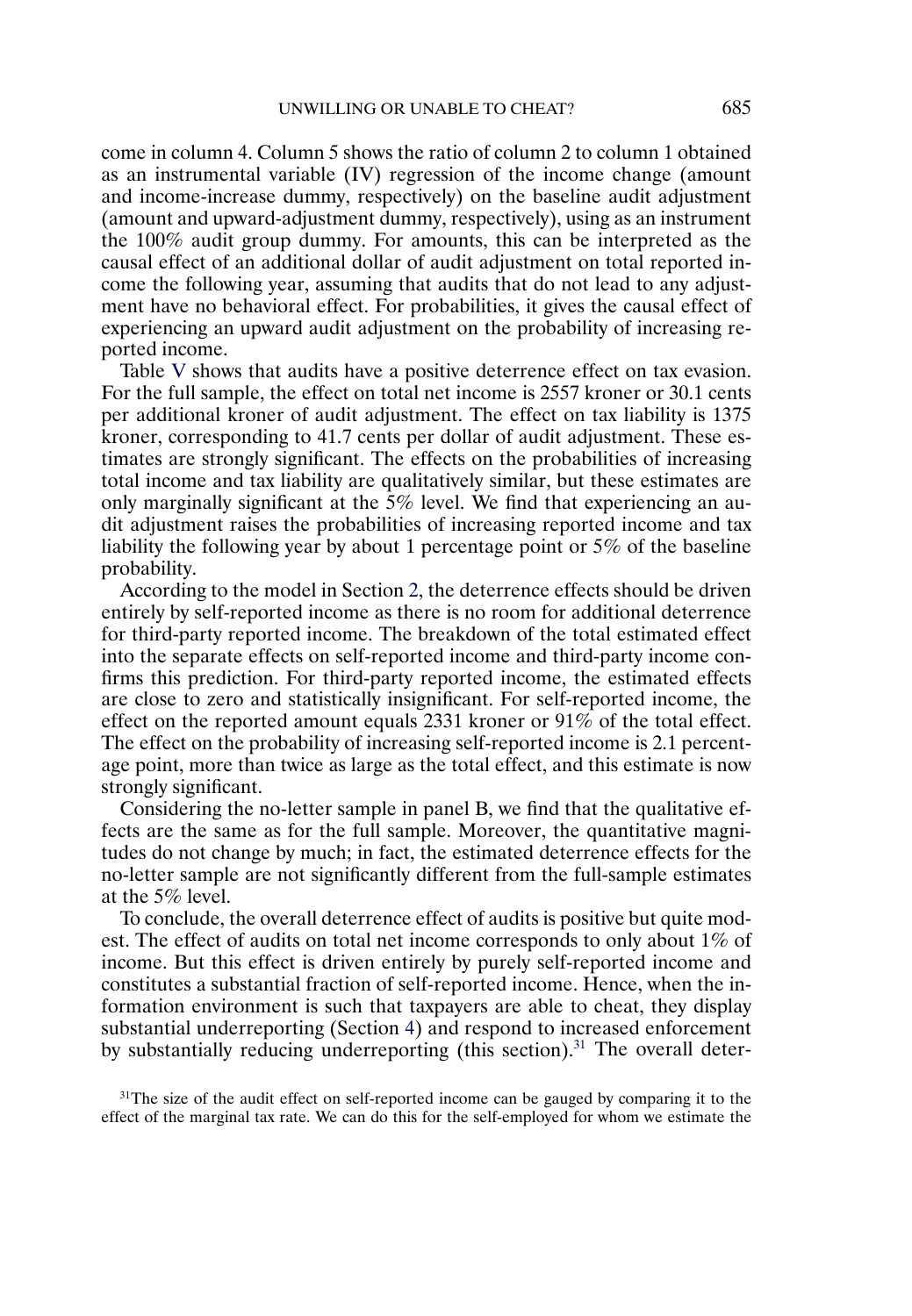## 686 KLEVEN ET AL.

rence effect of increased enforcement is therefore modest because of the widespread use of third-party information reporting where detection probabilities are close to 1 initially. These results are consistent with the economic model in Section [2.](#page-3-0)

# 6.3. *The Effect of Threat-of-Audit Letters*

We now turn to the effect of the threat-of-audit letters, which provide exogenous variation in the probability of audit. As described above, the letters announce audit probabilities of either 50% or 100% to randomly selected taxpayers in the full-audit and no-audit groups. When interpreting the results, it is important to keep in mind that the probability of audit is not the same as the probability of detection, the parameter that ultimately determines tax compliance according to theory. The variation in the audit probability creates variation in the detection probability, with the size of the variation depending on the probability of detection conditional on audit. This conditional detection probability is unobservable, but is likely to be small for self-reported income where tax inspectors have little hard information to guide them. Hence, while the audit probabilities in the letter experiment are very high, the detection probabilities are much more modest and the magnitude of the estimates should be seen in this light.

To studythe effects of the threat-of-audit letters, we consider the sample of employees (as the letter randomization did not include self-employed individuals) who filed tax returns in both 2007 and 2008, and had an address on record so that they could be reached by post. Because taxpayers received the threatof-audit letters shortly after receiving the prepopulated return (**P** event) and about 1 month prior to the filing deadline (**F** event) in 2008, we focus on the effect of letters on the difference between the **P** and **F** events in 2008 (for incomes earned in 2007). These are self-reported adjustments to the prepopulated return (see Section [6.1](#page-29-0) above for exact details). As this prepopulated return includes all third-party information available to the government, the estimates should be interpreted as effects on self-reported income.

Table [VI](#page-36-0) shows results for amounts of income adjustment in panel A and probabilities of income adjustment in panel B. To reduce noise from extreme

elasticity of evasion with respect to the marginal tax rate. For this subsample, average income is 298,200 kroner and the audit effect on next-year income is 4083 kroner (obtained as in Table [V,](#page-32-0) conditioning on self-employment). The evasion elasticity with respect to the marginal tax rate equals 0.076 (Table [IV\)](#page-29-0) and the average marginal tax rate for the self-employed is 45%. Denoting the elasticity by e, we have  $\log(z + \Delta z)/z = e \cdot \log(1 - t - \Delta t)/(1 - t)$ , where z is income and t is the marginal tax rate. Using the numbers  $z = 298,200, \Delta z = 4083, e = 0.076,$  and  $t = 45\%$ , the formula implies  $\Delta t = -10.8\%$ . That is, it takes a 10.8 percentage-point cut in the marginal tax rate (on a given taxpayer in a given year) to reduce evasion by as much as one prior-year audit of that taxpayer. This shows that prior-audit effects on self-reported income are very large compared to the tax-rate effect.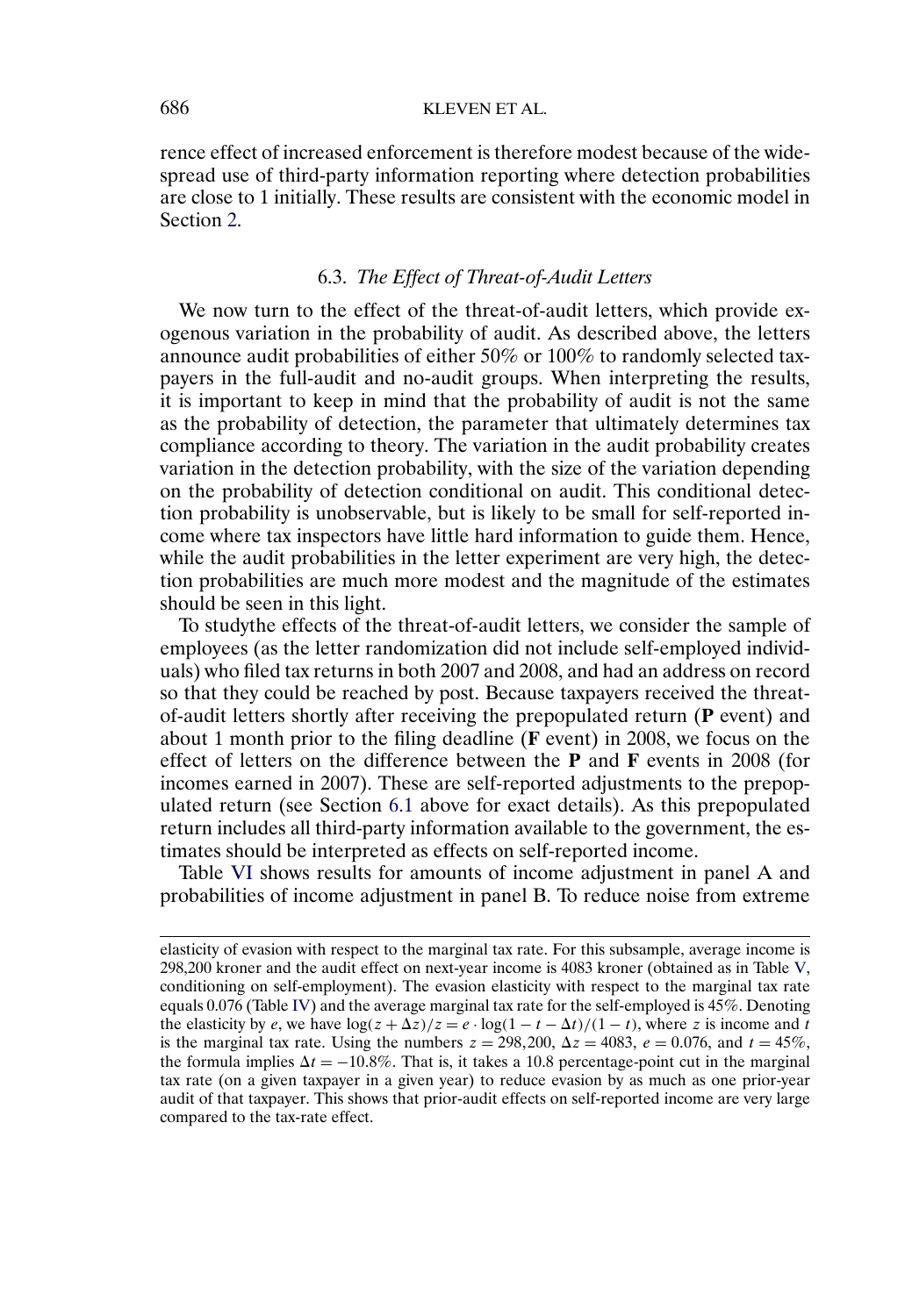<span id="page-36-0"></span>

|                                                     | No Letter<br>Group                  |                   |                               |                        |                   |                      | Differences Letter Group vs. No-Letter Group |                   |                       |                        | $50\%$ Letter $-$<br>No Letter          | $100\%$ Letter $-$<br>50% Letter |
|-----------------------------------------------------|-------------------------------------|-------------------|-------------------------------|------------------------|-------------------|----------------------|----------------------------------------------|-------------------|-----------------------|------------------------|-----------------------------------------|----------------------------------|
|                                                     | Both 0% and<br>100% Audit<br>Groups |                   | Both 0% and 100% Audit Groups |                        |                   | 0% Audit Group Only  |                                              |                   | 100% Audit Group Only |                        | Both 0% and 100%<br><b>Audit Groups</b> |                                  |
|                                                     | Baseline                            | Any<br>Adjustment | Upward<br>Adjustment          | Downward<br>Adjustment | Any<br>Adjustment | Upward<br>Adjustment | Downward<br>Adjustment                       | Any<br>Adjustment | Upward<br>Adjustment  | Downward<br>Adjustment | Upward<br>Adjustment                    | Upward<br>Adjustment             |
|                                                     |                                     | $\overline{2}$    | 3                             | 4                      | 5                 | 6                    | 7                                            | 8                 | 9                     | 10                     | 11                                      | 12                               |
| A. Average Amounts of Individual Upward Adjustments |                                     |                   |                               |                        |                   |                      |                                              |                   |                       |                        |                                         |                                  |
| Net income                                          | $-497$                              | 94                | 84                            | 10                     | 74                | 77                   | $-3$                                         | 115               | 92                    | 23                     | 58                                      | 52                               |
|                                                     | (31)                                | (42)              | (22)                          | (34)                   | (55)              | (29)                 | (45)                                         | (64)              | (35)                  | (52)                   | (26)                                    | (26)                             |
| Total tax                                           | $-322$                              | 67                | 50                            | 17                     | 57                | 46                   | 11                                           | 77                | 54                    | 23                     | 32                                      | 36                               |
|                                                     | (24)                                | (32)              | (18)                          | (26)                   | (43)              | (24)                 | (34)                                         | (49)              | (28)                  | (39)                   | (21)                                    | (21)                             |
| Number of obs.                                      | 9397                                | 24,788            | 24,788                        | 24,788                 | 14,145            | 14,145               | 14,145                                       | 10,643            | 10,643                | 10,643                 | 24,788                                  | 24,788                           |
| B. Probability of Upward Adjustments (in percent)   |                                     |                   |                               |                        |                   |                      |                                              |                   |                       |                        |                                         |                                  |
| Net income                                          | 13.37                               | 1.63              | 1.56                          | 0.07                   | 2.29              | 1.52                 | 0.76                                         | 0.98              | 1.60                  | $-0.62$                | 1.10                                    | 0.93                             |
|                                                     | (0.35)                              | (0.47)            | (0.28)                        | (0.40)                 | (0.62)            | (0.37)               | (0.53)                                       | (0.73)            | (0.44)                | (0.61)                 | (0.33)                                  | (0.33)                           |
| Total tax                                           | 13.69                               | 1.52              | 1.57                          | $-0.05$                | 2.03              | 1.65                 | 0.37                                         | 1.02              | 1.49                  | $-0.47$                | 1.03                                    | 1.07                             |
|                                                     | (0.35)                              | (0.48)            | (0.29)                        | (0.40)                 | (0.63)            | (0.37)               | (0.54)                                       | (0.73)            | (0.44)                | (0.61)                 | (0.33)                                  | (0.33)                           |
| Number of obs.                                      | 9397                                | 24,788            | 24,788                        | 24,788                 | 14,145            | 14,145               | 14,145                                       | 10,643            | 10,643                | 10,643                 | 24,788                                  | 24,788                           |

## TABLE VITHREAT-OF-AUDIT LETTER EFFECTS ON INDIVIDUAL UPWARD ADJUSTMENTS TO REPORTED INCOMEa

<sup>a</sup>The table reports the effects of threat-of-audit letters on individual adjustments to reported income from the time the letter is received in March to the final May 1st deadline for the tax return filing. Panel A focuses on the average amounts of adjustment. To reduce noise due to extreme observations, all amounts are capped at 10,000 DKK. The cap affects about 1.65 percen<sup>t</sup> of observations for net-income adjustments and 0.75 percen<sup>t</sup> of observations for total tax adjustments (due to net-income adjustments). Panel <sup>B</sup> focuses on the probability of making an adjustment to net-income or total tax (expressed in percent). Column 1 reports average adjustments (panel A) and probability of adjustment (panel B) among those taxpayers who did not receive the letter. Column 2 reports the difference in average adjustments (panel A) and probability of adjustment (panel B) between the letter and no letter groups. Column 3 reports the difference in upward adjustments, while column 4 reports the difference in downward adjustments col.  $3 + \text{col. } 4 =$ col. 2. Columns 5, 6, and 7 repeat cols. 2, 3, and 4 but limit the sample to those not audited in the base year (0% audit group). Columns 8, 9, and 10 repeat cols. 2, 3, and 4 but limit the sample to those audited in base year (100% audit group). Column 11 reports the difference in adjustments between the letter group with 50% audit probability and the no-letter group. Column 12 reports the difference in adjustments between the letter group with 100% audit probability and the letter group with 50% audit probability. In each panel, we repor<sup>t</sup> effects for net income and for total tax liability. The sample includes only tax filers who did not have any self-employment income in the base year (as tax filers with self-employment income were not part of the letter experiment). Estimates are weighted according to the experiment stratification design. Weights do not reflect population weights. Standard errors are reported in parentheses.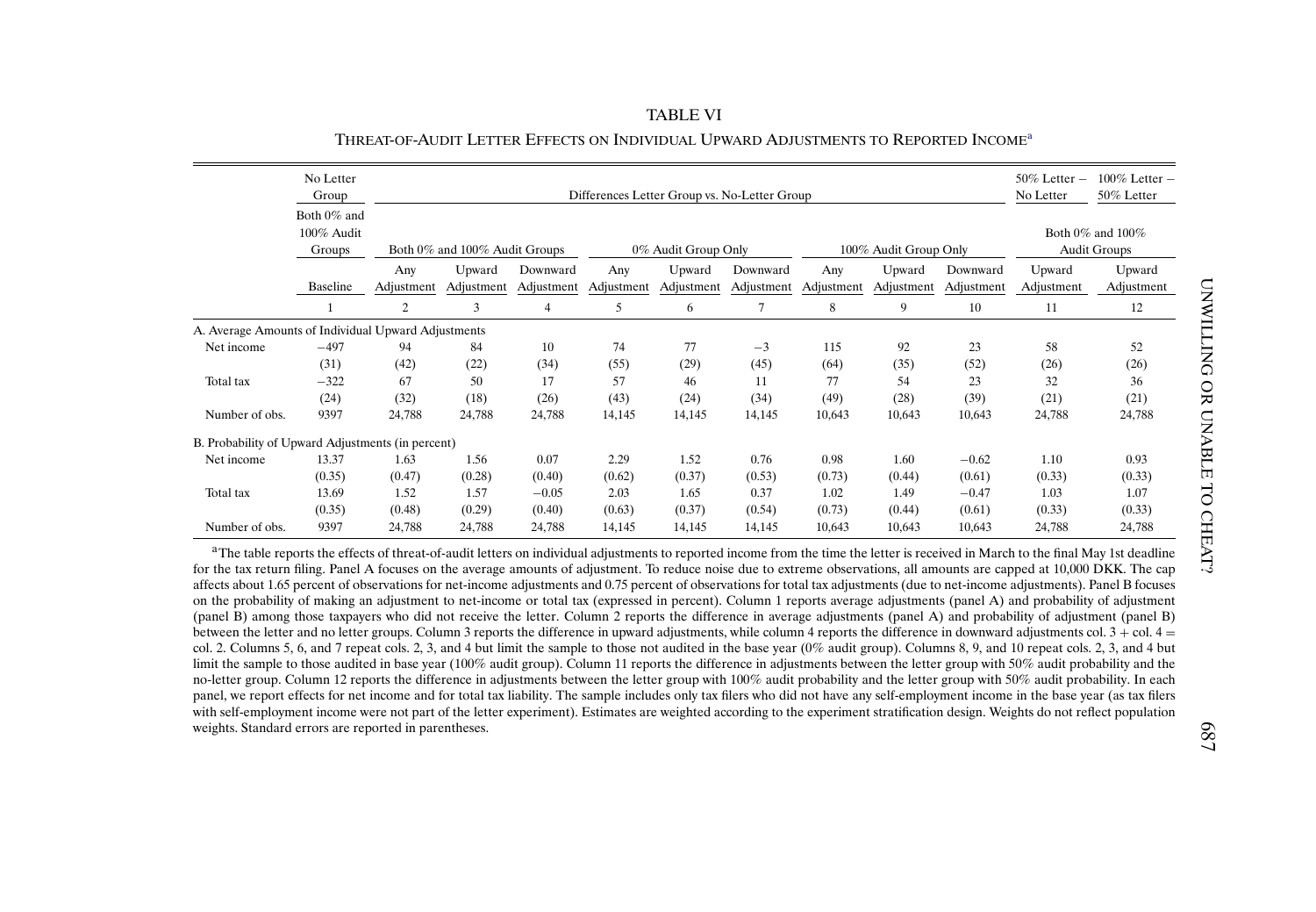observations, adjustment amounts have been capped at 10,000 kroner, which affects less than 2% of observations. The first column in the table establishes a baseline by showing the amounts and probabilities of self-reported adjustments to the prepopulated return among those who did not receive a letter. Columns 2–4 then show the effect of receiving any letter (50% or 100% letter) for the full sample of employees (including both the 0% and 100% audit groups). Column 2 displays the effect on total adjustments, while columns 3 and 4 split the total effect into upward and downward adjustments. As an adjustment is either upward or downward, column 2 is the sum of columns 3 and 4. The following three findings emerge.

First, there is a positive effect of letters on the amounts and probabilities of self-reported adjustments to income and tax liability. For total net income, the amount goes up significantly by 94 kroner as a result of receiving a letter. As the baseline adjustment is −497 kroner, the letter effect corresponds to an increase of 19% of the initial adjustment in absolute value. The probability of adjustment increases by 1.63 percentage points from a base of 13.37%, corresponding to an increase of 12.2%, and this estimate is strongly significant. The effects are roughly similar for total tax paid. Second, the effect of letters on adjustments reflects almost exclusively *upward* adjustments, and the effect on upward adjustments is always strongly significant. This is of course consistent with the economic model in Section [2:](#page-3-0) letters increase the perceived probability of detection and therefore deter taxpayers from underreporting. Third, the effect of letters on *downward* adjustment is always close to zero and never statistically significant.

The following columns split the sample by 100% audit and 0% audit in the baseline year. This allows us to explore the presence of cross-effects between the letter and audit treatments. The broad conclusion from these estimates is that letter effects are roughly the same in the 0% and 100% audit groups. In particular, the effects on upward adjustments are almost exactly the same in the two groups. For downward adjustments, the effects on amounts are close to zero and insignificant in both groups. The effects on probabilities of downward adjustment display larger differences between the two groups, but are always statistically insignificant. Hence, there does not appear to be important crosseffects between the two treatments.

Finally, columns 11 and 12 explore the differential impact of 50% and 100% letters. Column 11 shows the difference in upward adjustments between the 50%-letter and the no-letter groups, while column 12 shows the difference in upward adjustments between the 100%-letter and 50%-letter groups. We see a significant difference in the effects of the two types of letters, and the direction of the difference is consistent with the economic model in Section [2.](#page-3-0) For both amounts and probabilities, the differential impact of the 100% letter over the 50% letter tends to be roughly similar to the impact of the 50% letter over no letter, implying that a 100% audit probability has about twice the effect of a 50% audit probability.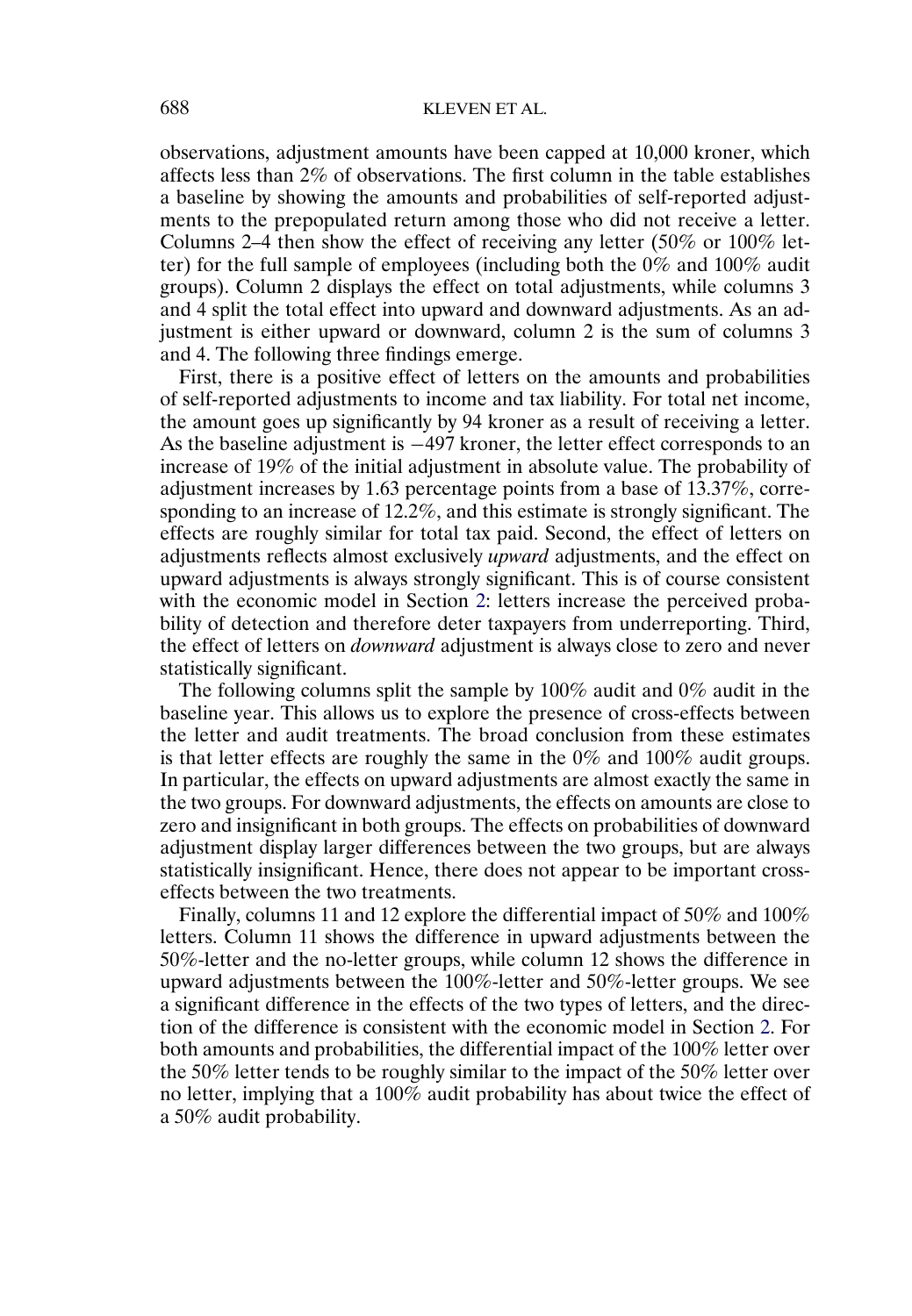<span id="page-38-0"></span>We may summarize the results in this section as follows. Consistent with the model in Section [2,](#page-3-0) audit threats have a significant positive effect on selfreported income, and the effect of 100% audit threats is significantly larger than the effect of 50% audit threats. However, the quantitative magnitudes of the letter effects are modest compared to the effects of actual audits in the previous section, which suggests that audit-threat letters create less variation in the perceived probability of detection than actual audit experiences. A key difference between the two treatments is that audit-threat letters change the probability of audit without affecting the probability of detection conditional on audit, whereas actual audits are likely to raise the probability of detection conditional on audit as discussed earlier. If conditional detection probabilities are low for self-reported income, threat-of-audit letters will have a relatively small effect. An additional possibility is that taxpayers pay less attention to letter threats than to actual audit experiences. For these reasons, analyzing actual audits may be a more powerful way to understand the deterrence effect of enforcement than sending out letters.

### 7. CONCLUSION

The economics literature on tax evasion follows on the seminal work of Allingham and Sandmo [\(1972\)](#page-40-0), who considered a situation where a taxpayer decides how much income to self-report when facing a probability of detection and a penalty for cheating. Microsimulations as well as laboratory experiments show that, at realistic levels of detection probabilities and penalties, an AS-type setting predicts much less compliance than we observe in practice, at least in developed countries. This suggests that the AS model misses important aspects of the real-world reporting environment, and a number of different generalizations have been proposed and analyzed in the literature. In particular, several authors have argued that observed compliance levels can only be explained by accounting for psychological or cultural aspects of the reporting decision.

While we do not deny the importance of psychological and cultural aspects in the decision to evade taxes, the evidence presented in this paper points to a more classic information story. In particular, we show that the key distinction in the taxpayer's reporting decision is whether income is subject to third-party reporting or if it is solely self-reported. Augmenting the AS model with thirdparty reporting can account for most of our empirical findings.

For self-reported income, our empirical results fit remarkably well with the basic AS model: tax evasion is substantial and responds negatively to an increase in the perceived probability of detection coming from either a prior audit or a threat-of-audit letter. Interestingly, evidence from bunching at kink points shows that the elasticity of tax evasion with respect to the marginal tax rate is very low, which suggests that rigorous tax enforcement is a much more effective tool to combat evasion than cutting marginal tax rates.

For third-party reported income, tax evasion is extremely modest and does not respond to the perceived probability of detection, because this probability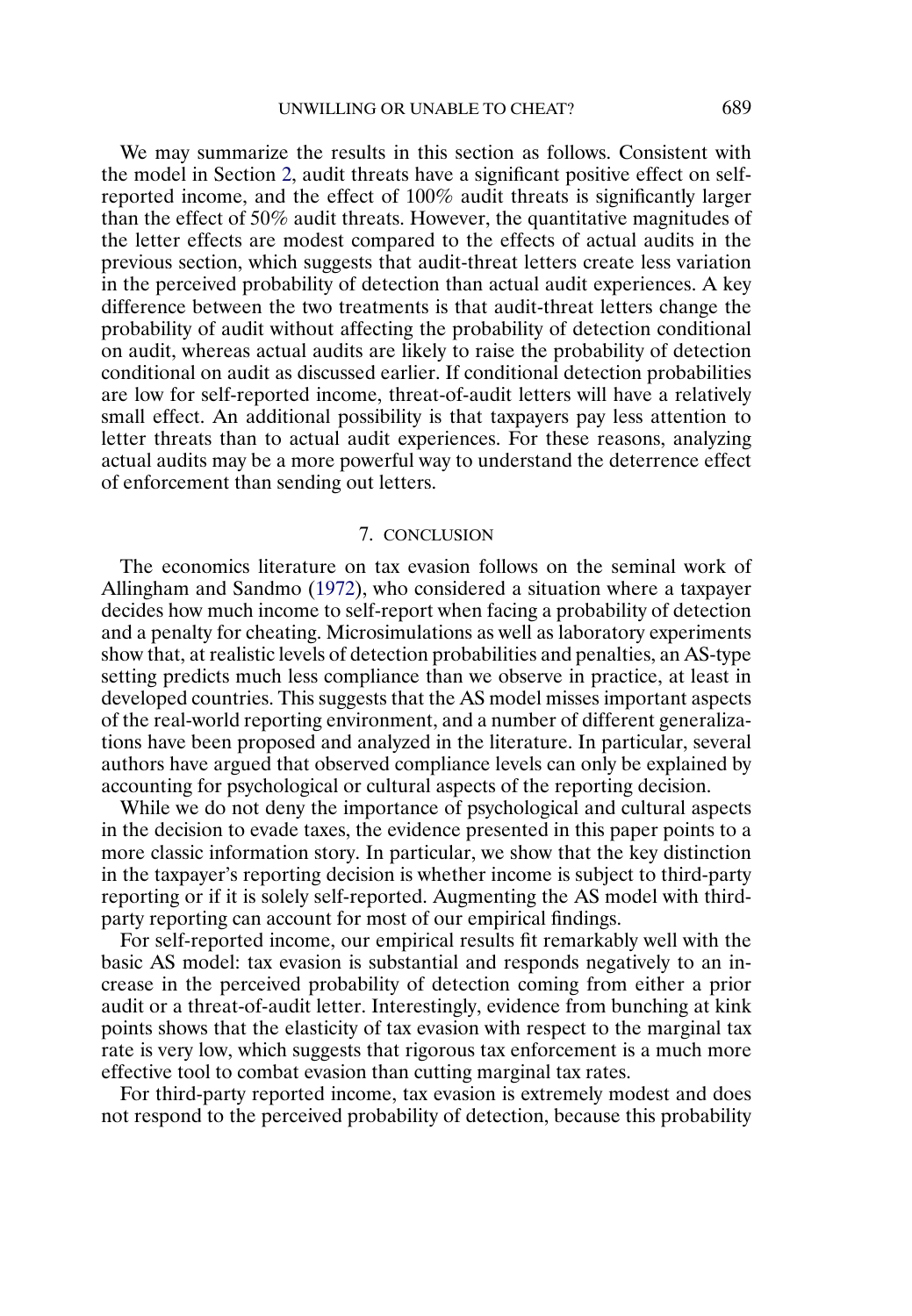<span id="page-39-0"></span>

|                                                 |                               |                               |                             |                                 |                              | TABLE A.I                    |                                                                 |                                 |                              |                              |                                  |                                 | ○<br>Š      |
|-------------------------------------------------|-------------------------------|-------------------------------|-----------------------------|---------------------------------|------------------------------|------------------------------|-----------------------------------------------------------------|---------------------------------|------------------------------|------------------------------|----------------------------------|---------------------------------|-------------|
|                                                 |                               |                               |                             |                                 |                              |                              | RANDOMIZATION CHECKS: AUDIT AND LETTER EXPERIMENTS <sup>a</sup> |                                 |                              |                              |                                  |                                 |             |
|                                                 |                               |                               | A. Audit Randomization      |                                 |                              |                              | <b>B.</b> Letter Randomization                                  |                                 |                              |                              | C. Within Letter Randomization   |                                 |             |
|                                                 | 0% Audit<br>Group             | 100%<br>Audit<br>Group        | Difference<br>$100\% - 0\%$ | Difference<br>Standard<br>Error | No-Letter<br>Group           | Letter<br>Group              | Difference<br>Col. $6 -$ Col. $5$                               | Difference<br>Standard<br>Error | 50%<br>Letter<br>Group       | 100%<br>Letter<br>Group      | Difference<br>$Col. 10 - Col. 9$ | Difference<br>Standard<br>Error |             |
|                                                 |                               | 2                             | 3                           | $\overline{4}$                  | 5                            | 6                            | 7                                                               | 8                               | 9                            | 10                           | 11                               | 12                              |             |
| Net income<br>Total tax<br>Personal income      | 265,209<br>100,968<br>216,418 | 263,485<br>100,460<br>217,426 | $-1724$<br>$-508$<br>1007   | (6047)<br>(3010)<br>(2351)      | 239,936<br>82,443<br>257,022 | 244,477<br>84,230<br>259,748 | 4541<br>1786<br>2725                                            | (3425)<br>(1588)<br>(2904)      | 243,878<br>84,022<br>259,374 | 245,078<br>84,438<br>260,123 | 1200<br>415<br>749               | (4422)<br>(2073)<br>(3730)      |             |
| Capital income<br>Deductions                    | $-13,127$<br>$-11,839$        | $-12,805$<br>$-11,976$        | 323<br>$-138$               | (1015)<br>(160)                 | $-16,554$<br>$-8333$         | $-15,485$<br>$-8304$         | 1068<br>29                                                      | (534)<br>(160)                  | $-15,613$<br>$-8268$         | $-15,358$<br>$-8341$         | 255<br>$-73$                     | (626)<br>(193)                  |             |
| Stock income<br>Self-employment                 | 18,141<br>55,616              | 15,880<br>54,960              | $-2261$<br>$-656$           | (4928)<br>(2869)                | 7371<br>430                  | 8220<br>299                  | 849<br>$-131$                                                   | (1777)<br>(209)                 | 7857<br>527                  | 8584<br>70                   | 727<br>$-457$                    | (2243)<br>(268)                 |             |
| $%$ with net income<br>% with total tax         | 99.55<br>96.71                | 99.52<br>96.61                | $-0.03$<br>$-0.11$          | (0.07)<br>(0.17)                | 98.73<br>96.64               | 98.64<br>96.26               | $-0.09$<br>$-0.38$                                              | (0.15)<br>(0.25)                | 98.52<br>96.26               | 98.76<br>96.25               | 0.24<br>$-0.02$                  | (0.19)<br>(0.31)                | Ħ<br>口<br>≺ |
| % with personal income<br>% with capital income | 94.98<br>95.67                | 94.85<br>95.40                | $-0.13$<br>$-0.27$          | (0.21)<br>(0.20)                | 97.29<br>97.02               | 97.11<br>96.90               | $-0.18$<br>$-0.12$                                              | (0.22)<br>(0.23)                | 96.99<br>96.77               | 97.23<br>97.03               | 0.25<br>0.26                     | (0.27)<br>(0.28)                | 罗           |
| % with deductions<br>% with stock income        | 71.69<br>40.30                | 71.76<br>40.23                | 0.07<br>$-0.07$             | (0.44)<br>(0.47)                | 64.18<br>44.07               | 64.49<br>43.63               | 0.31<br>$-0.44$                                                 | (0.65)<br>(0.67)                | 64.79<br>43.59               | 64.19<br>43.68               | $-0.60$<br>0.09                  | (0.77)<br>(0.80)                | H<br>P      |
| % with self-employment                          | 40.18                         | 40.37                         | 0.19                        | (0.47)                          | 0.78                         | 0.79                         | 0.01                                                            | (0.12)                          | 0.77                         | 0.82                         | 0.05                             | (0.14)                          |             |
| Female $(\% )$<br>Married (%)                   | 39.93<br>58.46                | 39.59<br>58.13                | $-0.33$<br>$-0.32$          | (0.47)<br>(0.48)                | 49.80<br>54.54               | 50.10<br>53.22               | 0.30<br>$-1.32$                                                 | (0.67)<br>(0.67)                | 49.83<br>53.79               | 50.38<br>52.65               | 0.55<br>$-1.13$                  | (0.81)<br>(0.80)                |             |
| Church membership $(\%)$<br>Copenhagen $(\% )$  | 85.83<br>3.14                 | 85.71<br>3.13<br>49.43        | $-0.12$<br>$-0.01$<br>0.14  | (0.34)<br>(0.17)                | 86.82<br>3.17<br>49.09       | 86.86<br>3.33<br>48.90       | 0.04<br>0.16<br>$-0.19$                                         | (0.46)<br>(0.24)                | 87.06<br>3.32<br>49.01       | 86.66<br>3.34<br>48.80       | $-0.40$<br>0.02                  | (0.54)<br>(0.29)                |             |
| Age<br>$%$ filing in 2007                       | 49.28<br>97.08                | 96.94                         | $-0.14$                     | (0.16)<br>(0.16)                | 100.00                       | 100.00                       | 0.00                                                            | (0.25)<br>(0.00)                | 100.00                       | 100.00                       | $-0.21$<br>0.00                  | (0.30)<br>(0.00)                |             |
| Number of observations                          | 23.148                        | 19.630                        | 42,778                      |                                 | 9397                         | 15.391                       | 24.788                                                          |                                 | 7706                         | 7685                         | 15.391                           |                                 |             |

aThis table presents randomization checks for the audit experiment (part A, columns 1–4) and the letter experiment (part B, columns 5–8 and par<sup>t</sup> C, columns 9–12). Part <sup>A</sup> compares baseline reported incomes in 2006 (before the audit experiment took place). Columns 1 and 2 presen<sup>t</sup> the baseline averages for the treatment group and control group, respectively. Column 3 presents the difference between the treatment group and the control group. The standard error of the difference is presented in column 4. Parts B and C compare prepopulated tax returns for 2007 incomes before the letters are sent. The columns in parts B and C are constructed as in par<sup>t</sup> A. In par<sup>t</sup> B, the sample is restricted to tax filers not registered as self-employed in the base year as the letter experiment could not be carried out for self-employed. In par<sup>t</sup> C, the sample is further restricted to tax filers who received either the 50% threat-of-audit letter or the 100% threat-of-audit letter. Estimates are weighted according to the experiment stratification design. Weights do not reflect population weights. All the amounts are in Danish kroner (U.S.  $$1 = 5.2$  DKK as of 1/2010).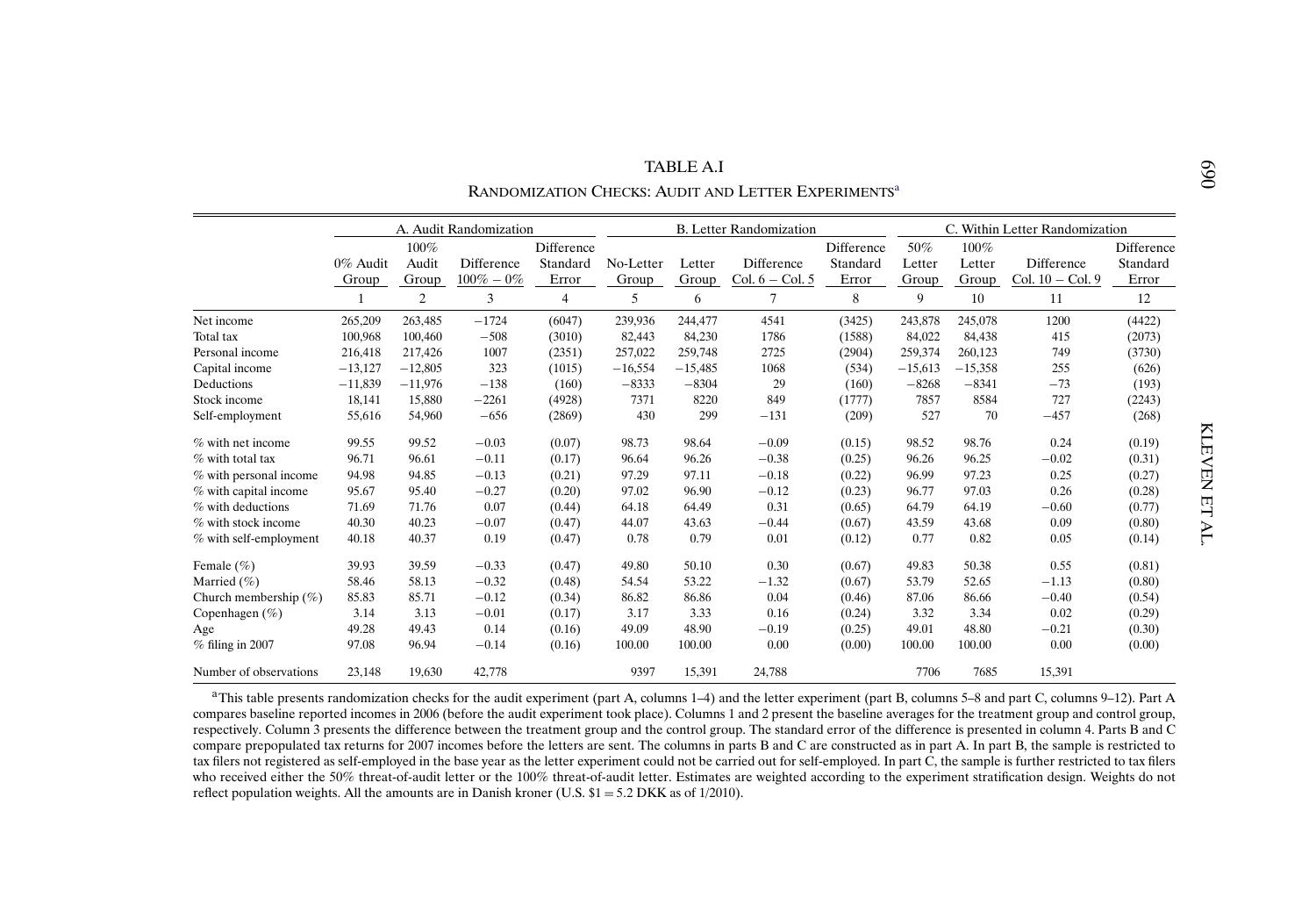<span id="page-40-0"></span>is already very high. This shows that third-party reporting is a very effective enforcement device. Given that audits are very costly and eliminate only a part of tax evasion, enforcement resources may be better spent on expanding thirdparty reporting than on audits of self-reported income.<sup>32</sup> This also suggests that more work is needed to build a tax enforcement theory that centers on thirdparty reporting by firms, as recently explored by Kleven, Kreiner, and Saez (2009).

#### **[REFERENCES](http://www.e-publications.org/srv/ecta/linkserver/setprefs?rfe_id=urn:sici%2F0012-9682%28201105%2979%3A3%3C651%3AUOUTCE%3E2.0.CO%3B2-L)**

- ALLINGHAM, M. G., AND A. SANDMO [\(1972\): "Income Tax Evasion: A Theoretical Analysis,"](http://www.e-publications.org/srv/ecta/linkserver/openurl?rft_dat=bib:1/AllSan1972&rfe_id=urn:sici%2F0012-9682%28201105%2979%3A3%3C651%3AUOUTCE%3E2.0.CO%3B2-L) *[Journal of Public Economics](http://www.e-publications.org/srv/ecta/linkserver/openurl?rft_dat=bib:1/AllSan1972&rfe_id=urn:sici%2F0012-9682%28201105%2979%3A3%3C651%3AUOUTCE%3E2.0.CO%3B2-L)*, 1, 323–338. [\[651,655,](#page--1-0)[689\]](#page-3-0)
- ANDREONI, J., B. ERARD, AND J. FEINSTEIN [\(1998\): "Tax Compliance,"](http://www.e-publications.org/srv/ecta/linkserver/openurl?rft_dat=bib:2/AEF1998&rfe_id=urn:sici%2F0012-9682%28201105%2979%3A3%3C651%3AUOUTCE%3E2.0.CO%3B2-L) *Journal of Economic Literature*[, 36, 818–860.](http://www.e-publications.org/srv/ecta/linkserver/openurl?rft_dat=bib:2/AEF1998&rfe_id=urn:sici%2F0012-9682%28201105%2979%3A3%3C651%3AUOUTCE%3E2.0.CO%3B2-L) [\[651,652,](#page--1-0)[654\]](#page-0-0)
- CHETTY, R., J. FRIEDMAN, T. OLSEN, AND L. PISTAFERRI (2009): "Adjustment Costs, Firm Responses, and Labor Supply Elasticities: Evidence From Danish Tax Records," Working Paper 15617, NBER. [\[677\]](#page-25-0)
- [CLOTFELTER, C. T. \(1983\): "Tax Evasion and Tax Rates: An Analysis of Individual Returns,"](http://www.e-publications.org/srv/ecta/linkserver/openurl?rft_dat=bib:4/Clotfelter1983&rfe_id=urn:sici%2F0012-9682%28201105%2979%3A3%3C651%3AUOUTCE%3E2.0.CO%3B2-L) *[Review of Economics and Statistics](http://www.e-publications.org/srv/ecta/linkserver/openurl?rft_dat=bib:4/Clotfelter1983&rfe_id=urn:sici%2F0012-9682%28201105%2979%3A3%3C651%3AUOUTCE%3E2.0.CO%3B2-L)*, 65, 363–373. [\[677\]](#page-25-0)
- ERARD, B. (1992): "The Influence of Tax Audits on Reporting Behavior," in *Why People Pay Taxes: Tax Compliance and Enforcement*, ed. by J. Slemrod. Ann Arbor: University of Michigan Press. [\[682\]](#page-30-0)
- [FEINSTEIN, J. \(1991\): "An Econometric Analysis of Income Tax Evasion and Its Detection,"](http://www.e-publications.org/srv/ecta/linkserver/openurl?rft_dat=bib:6/Feinstein1991&rfe_id=urn:sici%2F0012-9682%28201105%2979%3A3%3C651%3AUOUTCE%3E2.0.CO%3B2-L) *Rand [Journal of Economics](http://www.e-publications.org/srv/ecta/linkserver/openurl?rft_dat=bib:6/Feinstein1991&rfe_id=urn:sici%2F0012-9682%28201105%2979%3A3%3C651%3AUOUTCE%3E2.0.CO%3B2-L)*, 22, 14–35. [\[677\]](#page-25-0)
- INTERNAL REVENUE SERVICE (1996): "Federal Tax Compliance Research: Individual Income Tax Gap Estimates for 1985, 1988, and 1992," IRS Publication 1415 (Rev. 4–96), Washington, DC. [\[652,662](#page-0-0)[,668\]](#page-10-0)

(2006): "Updated Estimates of the Tax Year 2001 Individual Income Tax Underreporting Gap. Overview," Washington, DC. [\[652\]](#page-0-0)

- KLEVEN, H., M. KNUDSEN, C. KREINER, S. PEDERSEN, AND E. SAEZ (2010): "Unwilling or Unable to Cheat? Evidence From a Randomized Tax Audit Experiment in Denmark," Working Paper 15769, NBER. [\[654\]](#page-2-0)
- KLEVEN, H., C. KREINER, AND E. SAEZ (2009): "Why Can Modern Governments Tax So Much? An Agency Model of Firms as Fiscal Intermediaries," Working Paper 15218, NBER. [\[657,676,](#page-5-0) [691\]](#page-39-0)
- LONG, S., AND R. SCHWARTZ (1987): "The Impact of IRS Audits on Taxpayer Compliance: A Field Experiment in Specific Deterrence," in *Annual Law and Society Association Meeting 1987*, Washington, DC. [\[682\]](#page-30-0)
- [SAEZ, E. \(2010\): "Do Taxpayers Bunch at Kink Points?"](http://www.e-publications.org/srv/ecta/linkserver/openurl?rft_dat=bib:12/Saez2010&rfe_id=urn:sici%2F0012-9682%28201105%2979%3A3%3C651%3AUOUTCE%3E2.0.CO%3B2-L) *American Economic Journal: Economic Policy*[, 2, 180–212.](http://www.e-publications.org/srv/ecta/linkserver/openurl?rft_dat=bib:12/Saez2010&rfe_id=urn:sici%2F0012-9682%28201105%2979%3A3%3C651%3AUOUTCE%3E2.0.CO%3B2-L) [\[653,677](#page-1-0)[,678](#page-25-0)[,680\]](#page-26-0)
- [SANDMO, A. \(2005\): "The Theory of Tax Evasion: A Retrospective View,"](http://www.e-publications.org/srv/ecta/linkserver/openurl?rft_dat=bib:13/Sandmo2005&rfe_id=urn:sici%2F0012-9682%28201105%2979%3A3%3C651%3AUOUTCE%3E2.0.CO%3B2-L) *National Tax Journal*, [58, 643–663.](http://www.e-publications.org/srv/ecta/linkserver/openurl?rft_dat=bib:13/Sandmo2005&rfe_id=urn:sici%2F0012-9682%28201105%2979%3A3%3C651%3AUOUTCE%3E2.0.CO%3B2-L) [\[652,655\]](#page-0-0)
- [SLEMROD, J. \(2007\): "Cheating Ourselves: The Economics of Tax Evasion,"](http://www.e-publications.org/srv/ecta/linkserver/openurl?rft_dat=bib:14/Slemrod2007&rfe_id=urn:sici%2F0012-9682%28201105%2979%3A3%3C651%3AUOUTCE%3E2.0.CO%3B2-L) *Journal of Economic [Perspectives](http://www.e-publications.org/srv/ecta/linkserver/openurl?rft_dat=bib:14/Slemrod2007&rfe_id=urn:sici%2F0012-9682%28201105%2979%3A3%3C651%3AUOUTCE%3E2.0.CO%3B2-L)*, 21, 25–48. [\[652\]](#page-0-0)

<sup>32</sup>Indeed, two expansions of third-party reporting have been scheduled in Denmark (partly as a consequence of this study). One is the implementation of full third-party reporting of buying and selling prices for stock. The other is an expansion of third-party reporting of fringe benefits to employees.